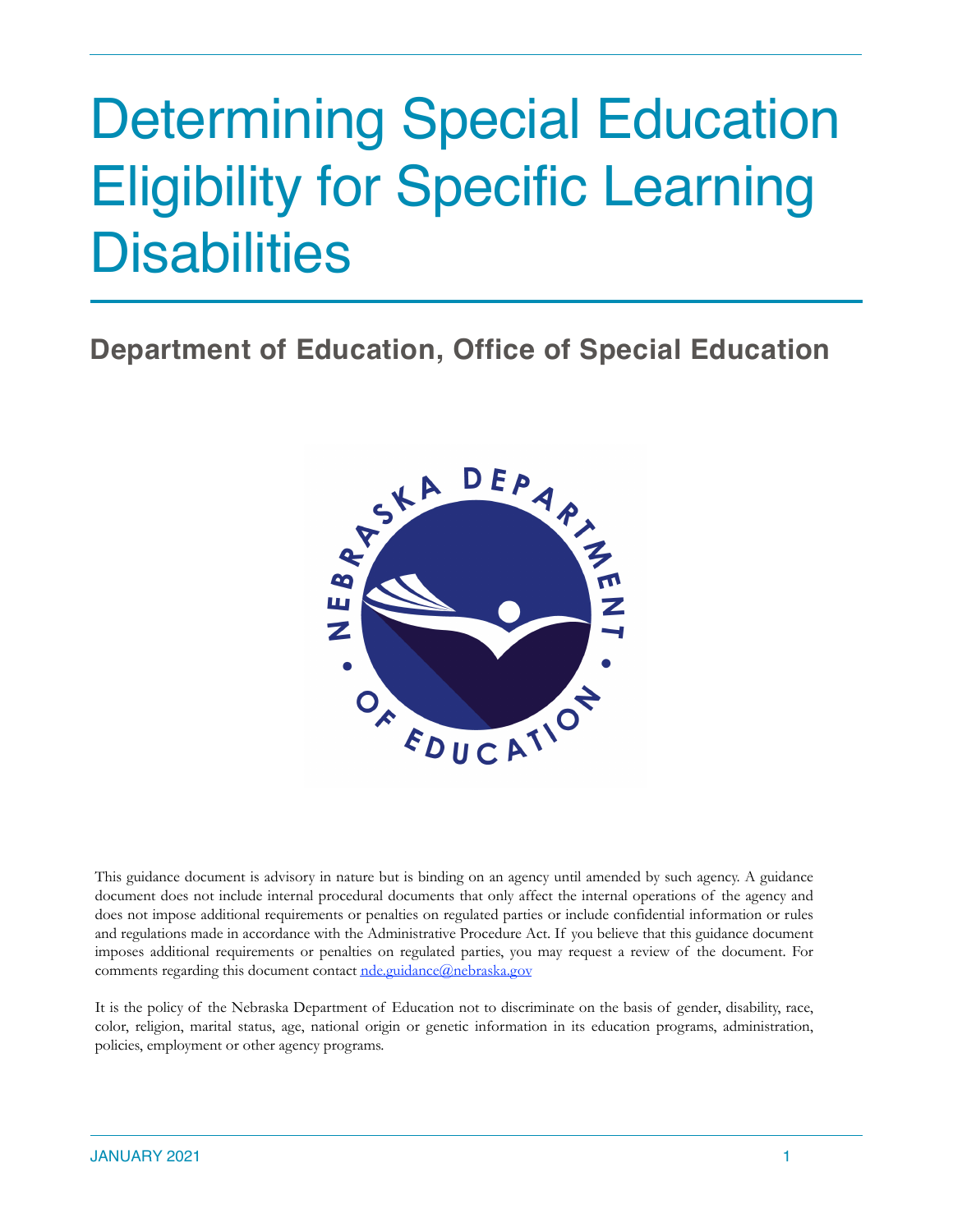#### **Introduction**

The 2004 Individuals with Disabilities Education Improvement Act (IDEA) and subsequent regulations published in 2006 have significantly changed the identification process for students suspected of having specific learning disabilities. Rather than using a discrepancy model contrasting intellectual and achievement test results, multi-disciplinary teams are now encouraged to consider a variety of methods to identify specific learning disabilities, including response-to-intervention (RT)I/Multi-tiered System of Supports (MTSS) that incorporates deeply implemented problem solving, cognitive processing approaches, and the determination of a pattern of strengths and weaknesses.

#### **Special Education Eligibility for Specific Learning Disabilities**

This technical assistance document provides general guidance for parents, teachers, special education personnel, administrators, and other professionals with information on the identification and determination of eligibility for special education services for children with specific learning disabilities (SLD).

This category of children has been defined by both federal and state regulations. A three-part eligibility requirement for a child to be verified as a child with a specific learning disability is as follows:

- $\cdot$  Meet eligibility guidelines (92 NAC 51);
- Documentation of adverse effect on educational performance; and
- Determination that there is a need for special education.

Since 1975, when the first special education law (PL 94-142) was authorized by Congress and Nebraska Rule 51 was written and approved, children with SLD in Nebraska have been identified by using a "Severe Discrepancy" between intellectual ability (as measured by an intelligence test as resulting IQ score) and academic achievement. In recent years, the validity and reliability of this process have been questioned at the federal, state, and local educational levels.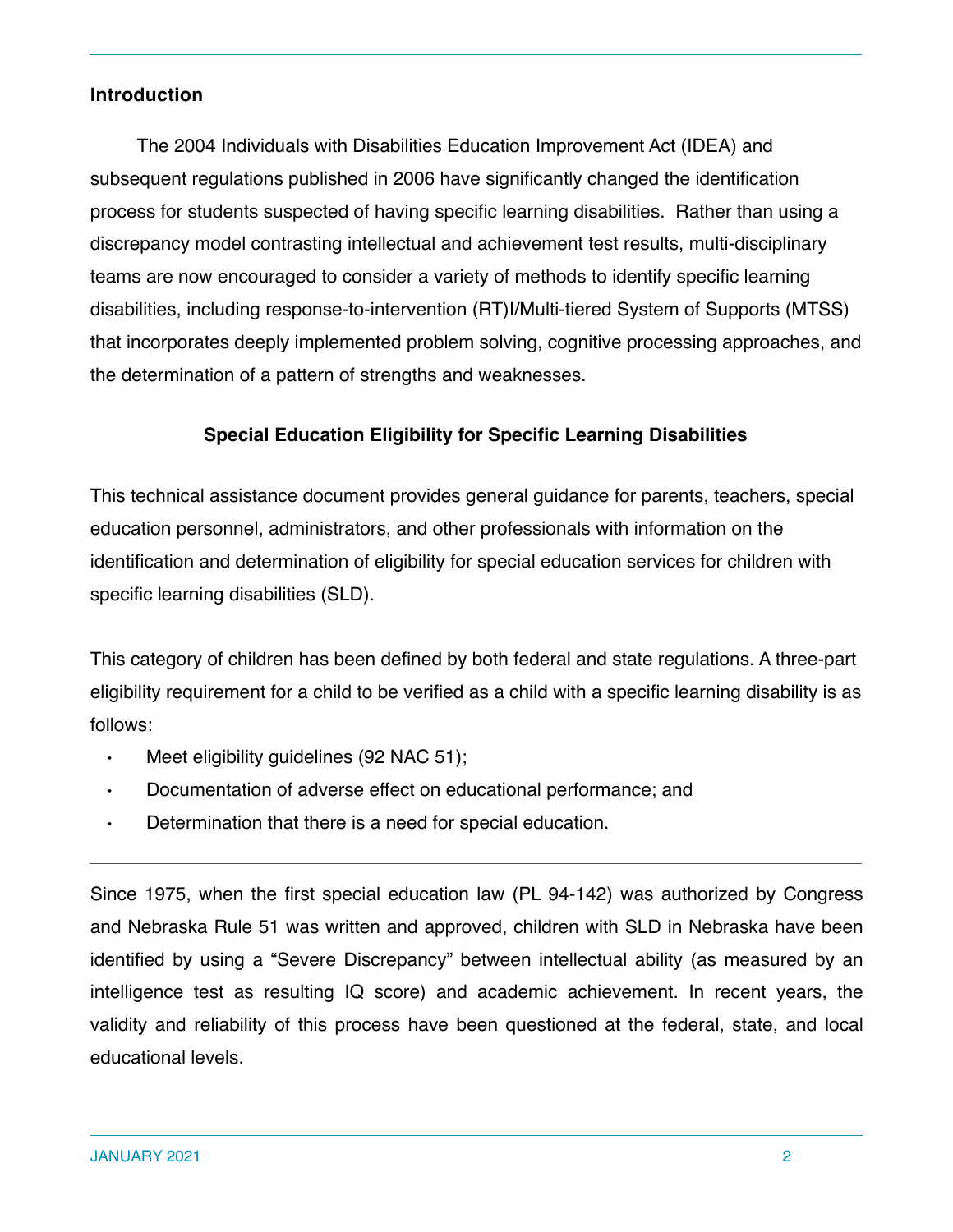When the federal law was reauthorized in the Individuals with Disabilities Education Improvement Act of 2004 (IDEA 2004), the developers allowed states more flexibility in the identification of children with SLD. The following language, which provides states with three different options in the identification of SLD, is included in IDEA:

# **Additional Procedures for Evaluating Children with Specific Learning Disabilities: Sec. 300.307 Specific learning disabilities.**

*(a) General. A State must adopt, consistent with Sec. 300.309, criteria for determining whether a child has a specific learning disability as defined in Sec. 300.8. In addition, the criteria adopted by the State—*

*(1) Must not require the use of a severe discrepancy between intellectual ability and achievement for determining whether a child has a specific learning disability as defined in Sec. 300.8(c)(10);*

*(2) Must permit the use of a process based on the child's response to scientific, research-based intervention. Section 300.304; and*

*(3) May permit the use of other alternative research-based procedures for determining whether a child has a specific learning disability as defined in Sec. 300.8(c)(10).*

The evaluation of a child suspected of having SLD must include a variety of evaluation and assessment tools to gather relevant functional developmental and academic information about the child, including information provided by the parent that may assist in determining eligibility. No single measurement or assessment may be used as the sole criterion for determining whether the child has a disability and for determining an appropriate educational program for the child.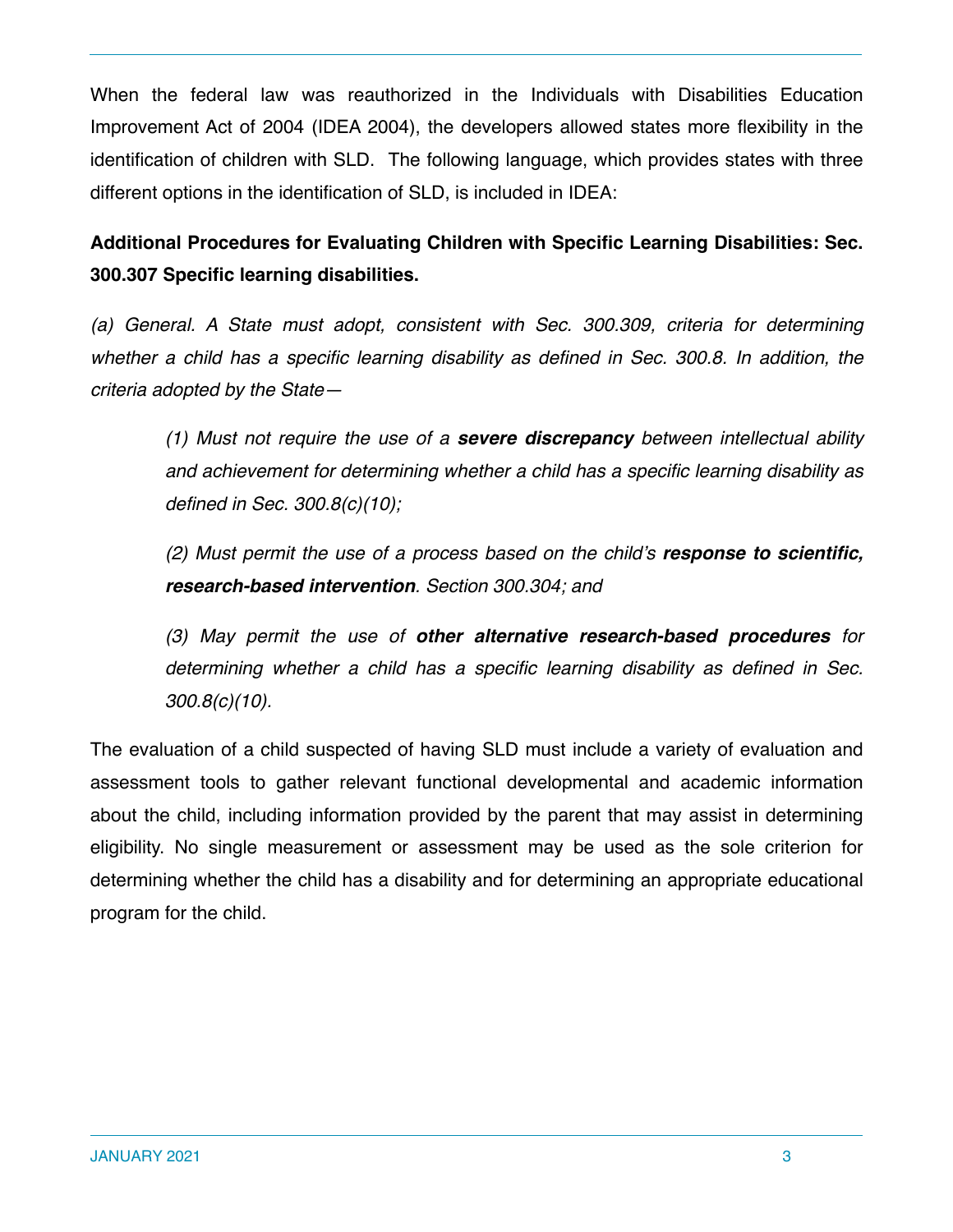In 2019 joint principles regarding "Eligibility for Special Education Under a Specific Learning Disability Classification" were developed through collaboration with multiple national organizations (e.g., ASHA, CASE, CEC, LDA, NASP, NCLD, CLD, and more). These principles outline critical elements of an evaluation process when SLD is suspected, and are embedded within this technical assistance document. The principles as defined by the partner organizations are as follows and can be found at this link: [https://www.ncld.org/wp-content/uploads/2019/07/Eligibility-for-Special-Education-under](https://www.ncld.org/wp-content/uploads/2019/07/Eligibility-for-Special-Education-under-a-Specific-Learning-Disability-Classification-Final.pdf)[a-Specific-Learning-Disability-Classification-Final.pdf](https://www.ncld.org/wp-content/uploads/2019/07/Eligibility-for-Special-Education-under-a-Specific-Learning-Disability-Classification-Final.pdf).

#### **Principles for All Students:**

Principle 1: All students should have access to general education that includes rigorous, differentiated, universally designed core instruction, as well as supplemental, evidencebased interventions designed to respond to students' individual needs.

Principle 2: Education professionals—working as a team—should have the preparation, ongoing training, and resources required to: collect and use universal screening information; select and administer assessments to measure student learning and monitor progress; and provide evidence based instruction and interventions to support students in accessing the core general education curriculum.

Principle 3: Teams of education professionals should establish and maintain clear lines of communication with families to gain valuable input related to a student's strengths as well as academic, social, behavioral, and health needs to ensure that families, students, and service providers can participate in collaborative decision making about future instruction.

#### **Principle When a Disability is Suspected:**

Principle 4: An evaluation must lead to a clear, unbiased, and timely decision regarding special education eligibility and inform future instruction, whether the student requires special education or not.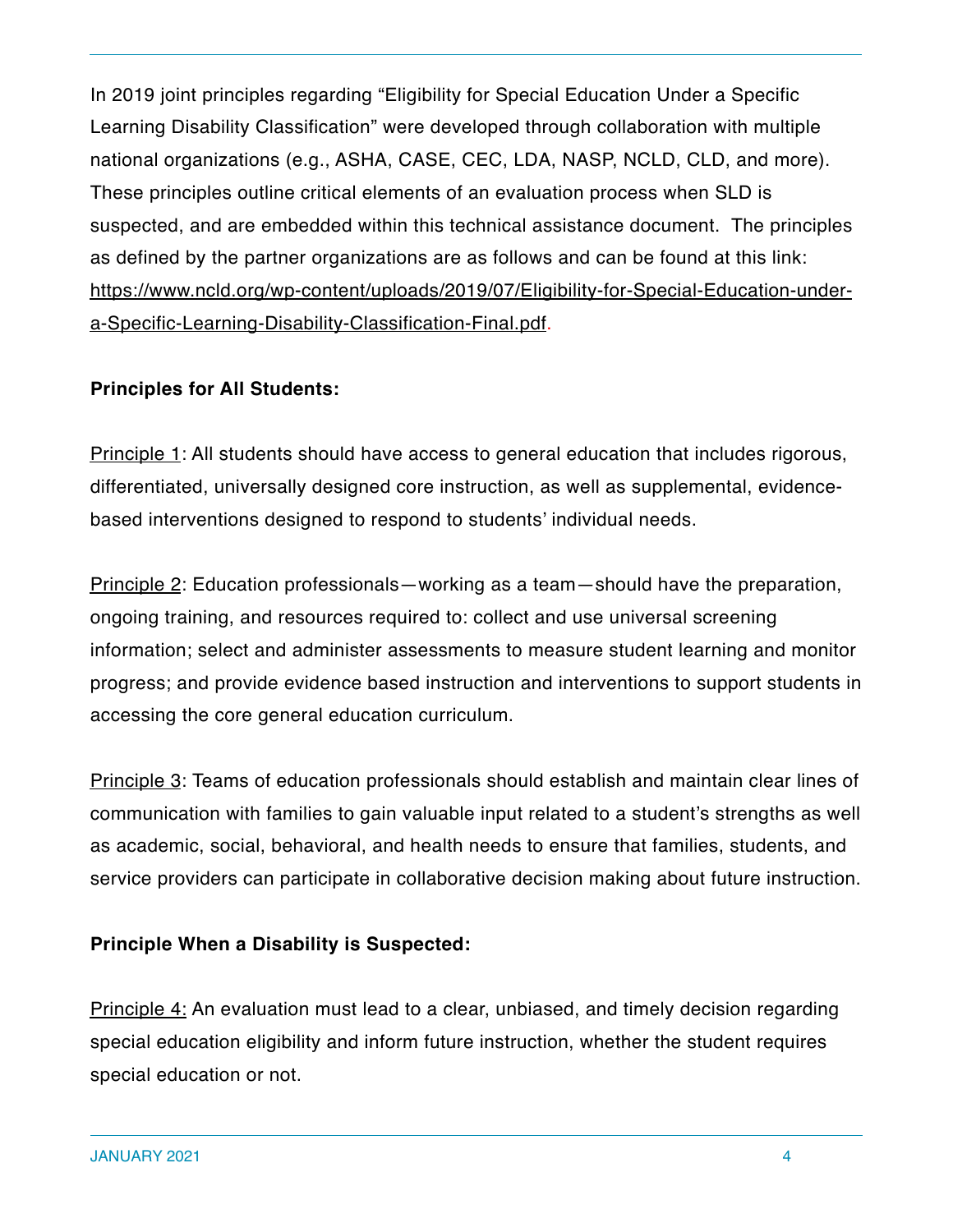# **Principles When Special Education Eligibility is being Determined and SLD is Suspected:**

Principle 5: Policies for determining student eligibility for special education services under the SLD classification should require the use of valid and reliable measures and ensure consistency across school districts.

Principle 6: Comprehensive evaluations for special education eligibility under the SLD category must include data from targeted, valid, and reliable measures that are tailored to the unique learning and behavioral profile of each student. The selection of measures and an eligibility determination must consider both best practice and professional judgment.

\*\*Add link here to deeper dive

Principle 7: Assessments that measure aspects of cognitive functioning may be used to rule out intellectual disabilities or to inform educational decisions by documenting areas in which the student is struggling or excelling.

Principle 8: Teams of education professionals should use the data collected on how a student responds to evidence-based interventions as an essential part of the evaluation. School personnel must not use response to intervention (RTI) procedures to delay a comprehensive evaluation and the determination of eligibility for special education services.

(need citation for joint principles document)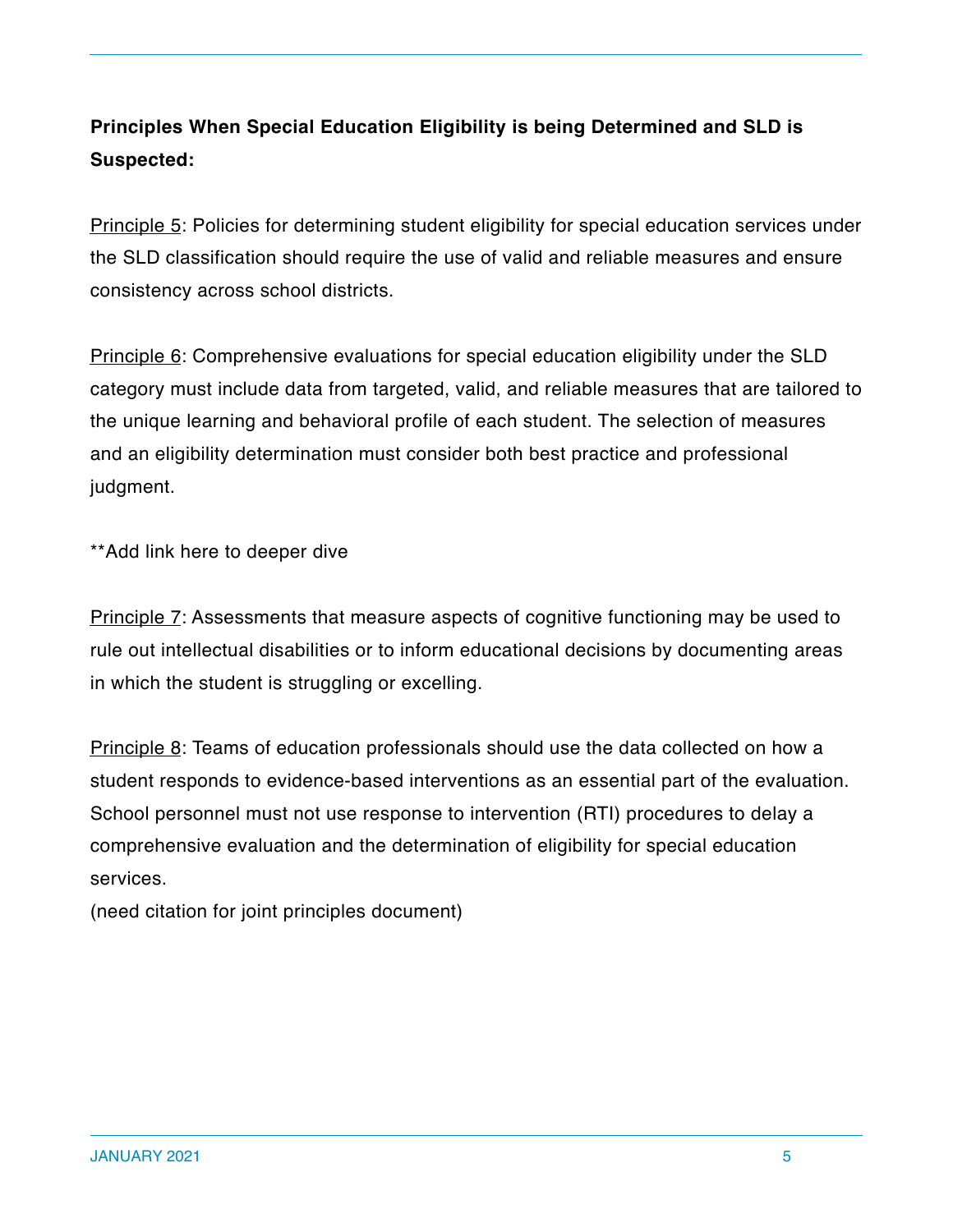## **Section 1: Criteria for Determining Eligibility**

The MDT may determine that a child has a specific learning disability after documentation of careful consideration of the following six criteria (these criterion may look different within each local educational agency based on their written policies and procedures as well as the methodology selected by the evaluation team):

# **CRITERION 1: Failure to meet age- or grade-level state standards in one of eight areas when provided appropriate instruction:**

- Oral expression
- Listening comprehension
- Written expression
- Basic reading skills
- Reading fluency skills
- Reading comprehension
- Mathematics calculation
- Mathematics problem solving

The first criterion for identification of SLD requires a determination that the student is failing to meet age- or grade-level state standards in one of eight areas (see definitions). A student needs to meet this criterion in only one of the eight areas but may potentially meet criteria in multiple areas. The school team should identify the area(s) of concern during its review of existing data. The area(s) of low achievement that have not been responsive to instruction/ interventions of varying intensities should be what prompted referral for evaluation for the possible presence of SLD.

Existing data from a variety of sources, to determine the degree of underachievement or difference between the student's current performance and age- or grade-level state standards, at a minimum could include the following: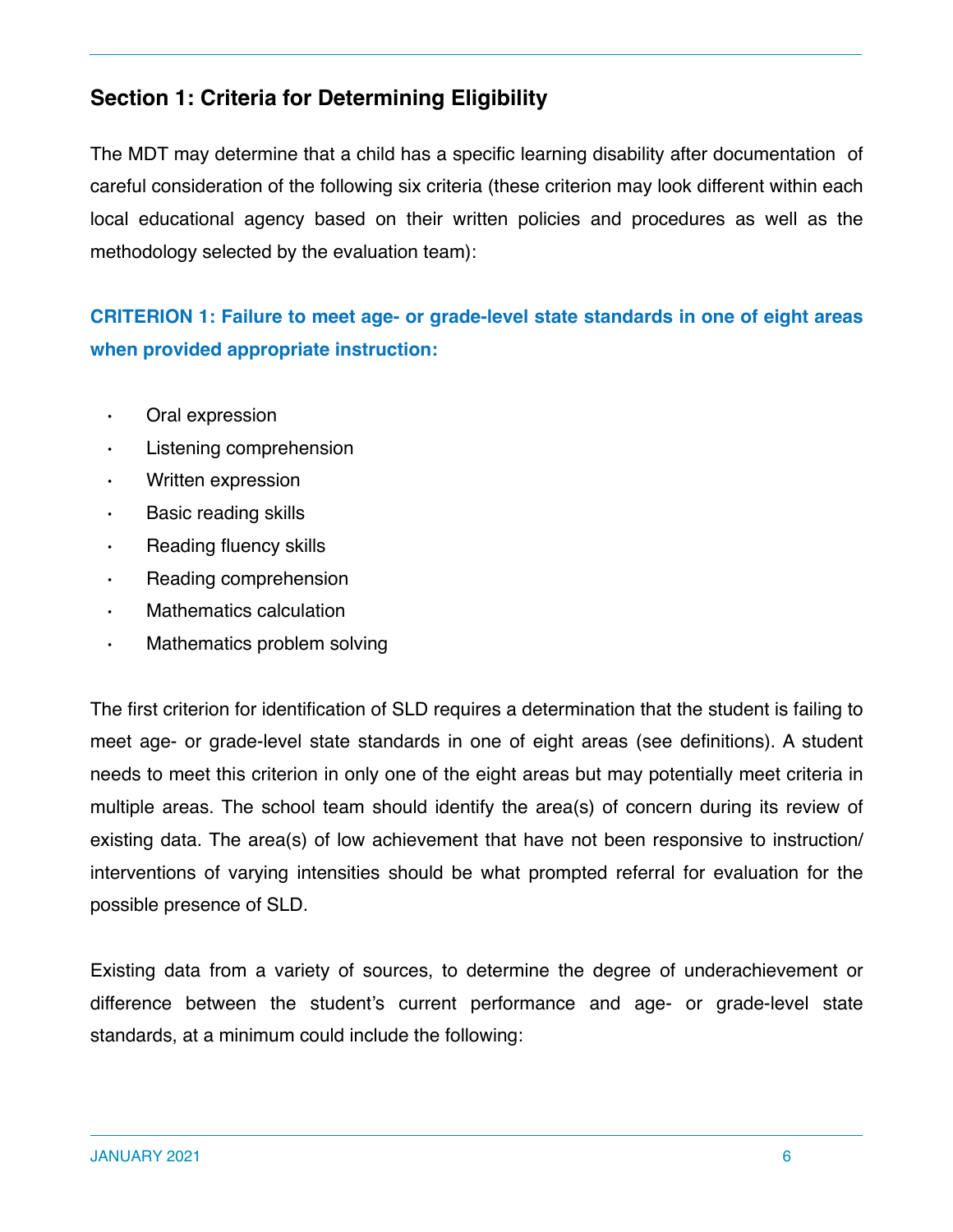- Performance on state assessments. These are the state's general assessments aligned to state academic content standards for the student's grade.
- Universal screening. Benchmark testing of all students, typically administered three times per year, focusing on foundational skills and aligned with state standards.
- Formative and progress-monitoring assessments. Aligned with grade-level state standards, the assessments are used to monitor what students are expected to learn when provided with robust instruction within the general education setting.
- Norm-referenced assessments of academic achievement correlated to state standards.
- One or more classroom-based observations by teachers (other than the student's teachers) and related services providers in the instructional environment(s) and during instruction in the area of concern.
- Information provided by the student's parents that the student has a history of not meeting age- or grade-level state standards, as evidenced by data from prior evaluations, developmental history questionnaires, other information, and/or that there is a family history of SLD, other family members with SLD, and/or delayed acquisition of reading and/or math skills.

To determine eligibility for special education under Criterion 1, the team should consider a variety of data sources related to any of the eight areas of academic functioning. Within a problem solving process, districts establish decision rules based on their student population, evidence-based assessment tools, and their chosen curriculum.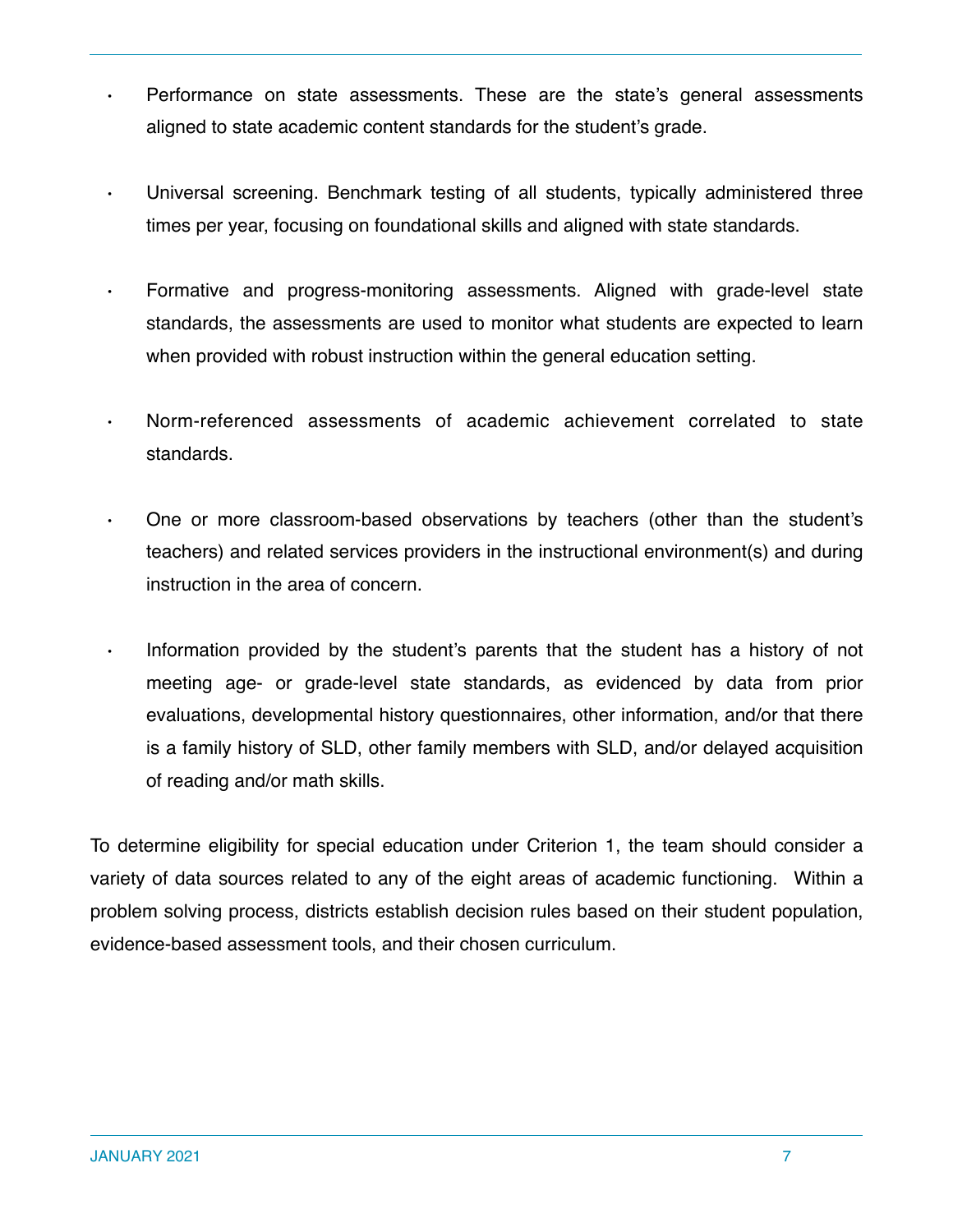**A variety of data must be considered within the context of these two important elements:**

- Assessments. Norm-referenced assessments (e.g., NWEA MAP) provide an indicator of the average performance of a student in the same grade in comparison with other students across the country. Local norms are based on grade-level state standards, and a state's norms may vary in relation to the overall progress of students nationwide. The NSCAS is an example of a criterion-referenced test that measures student performance on Nebraska state grade-level standards.
- Cultural and linguistic sensitivity. If differences in culture or language are not considered when interpreting assessment data, the result may be an inappropriate disability designation.

For students whose primary language is not English, an evaluation of their current oral communication and literacy levels is recommended in order to assess their level of English proficiency.

#### **Determining Extent of Student Underachievement**

Additional data may be needed to verify the extent of the student's underachievement. Such data will likely need to be obtained through more in-depth assessments as discussed below.

To comply with IDEA's requirements, assessment tools used for this purpose must be carefully selected and administered so as not to be discriminatory on a linguistic, racial, or cultural basis, and must be administered in a form and language that allows accurate data to be collected. §300.304(c)(1)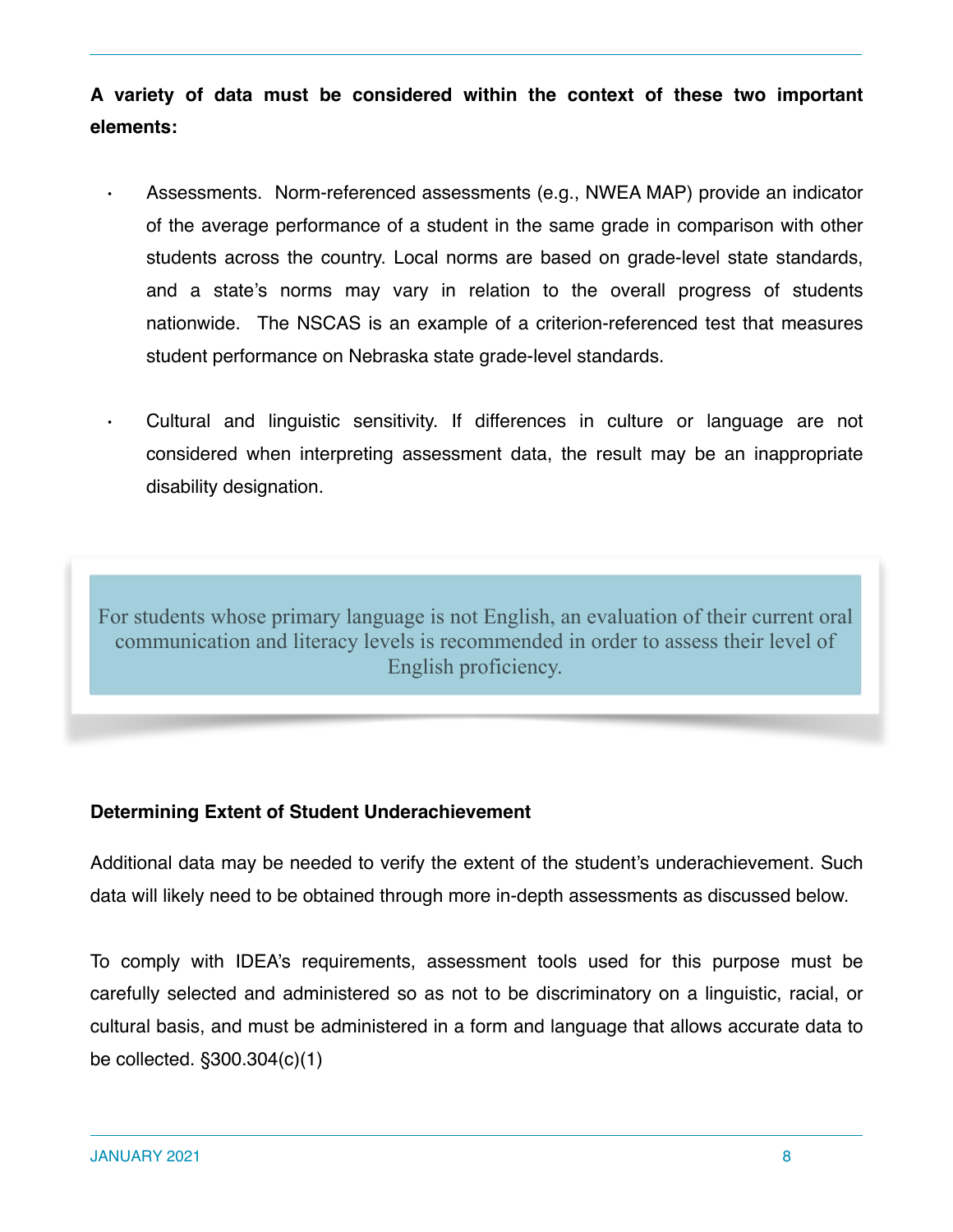A useful tool to provide a closer look at student achievement may include classroom-based formative assessments that are very closely tied to the curriculum (aligned with grade-level and age-level state standards) or skill area where the instruction or intervention is focused. In many cases norm-referenced tests may also be used to gather additional data on the student's academic achievement (discussed further below). The goal is to determine the magnitude of difference between the student's current skills and what is expected for his or her age and grade (Deno, 2003).

Regardless of the assessment tools used, confidence intervals should be considered to take into account the measurement error of the tests and to permit the expression of a range of scores, not a set cut-point. Confidence intervals provide a range within which the student's actual performance or skill level is likely to fall, thus providing a discussion focused on the student's range of achievement and opportunity for growth. District's should determine the degree of error that will be utilized on standardized, norm-referenced assessments to adequately determine the student's achievement level.

#### **Validating Provision of "Appropriate Instruction"**

The team must also satisfy the requirement expressed in Criterion 1 regarding a determination that the student's lack of academic achievement has occurred within the delivery of "appropriate instruction." This is an important element as it serves as a stopgap for identifying students as having an SLD who might actually be underperforming due to a lack of or inadequate instruction. In fact, it reiterates a requirement in IDEA's broader requirements for eligibility that states the following special rule for eligibility determination: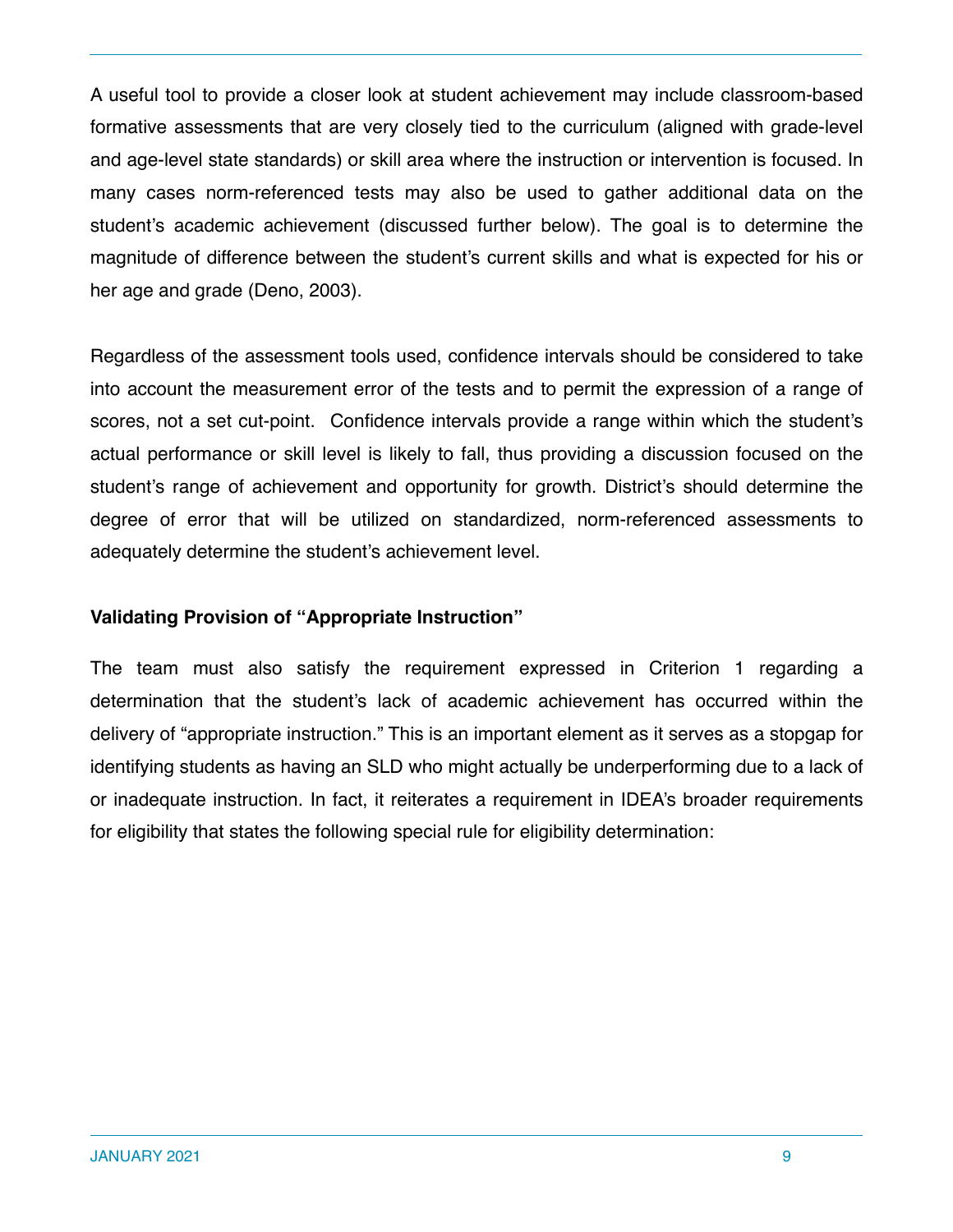§ 300.306 (b)(1)(i-iii) A child must not be determined to be a child with a disability under this part—

(1) If the determinant factor for that determination is—

(i) Lack of appropriate instruction in reading, including the essential components of reading instruction (as defined in section 1208(3) of the Elementary and Secondary Education Act [ESEA]);

(ii) Lack of appropriate instruction in math; or

(iii) Limited English proficiency

Evidence of class wide, grade wide, or school wide low achievement in the academic area of concern could lead the team to a determination that instruction (e.g., quantity, quality, relevance, alignment with standards) may have a strong relationship to the student's lack of achievement. Only when the team can determine that the referred student's academic problems persist while most students in the same demographic (e.g., English Language Learners, race/ethnicity), class, school, or district are performing satisfactorily can lack of appropriate instruction be ruled out. For example, when approximately 80% of students in the referred student's class or grade, or other subgroup, are meeting the age- or grade-level state standards, then the referred student's lack of achievement can be recognized as unique and not a result of the lack of instruction.

**Guiding Questions for Criterion 1:** 

- **What standard(s) or benchmark(s) are used for points of comparison for students?**
- **Are most students (80-90% performing at grade level proficiency without the use of supplemental instruction and intervention?**
- **Is the student performing at or above grade level proficiency?**
- **Is the student's instructional response below benchmark on multiple measures?**
- **Is the student capable of performing at an adequate level as measured on some data sources and not others, and if so, why?**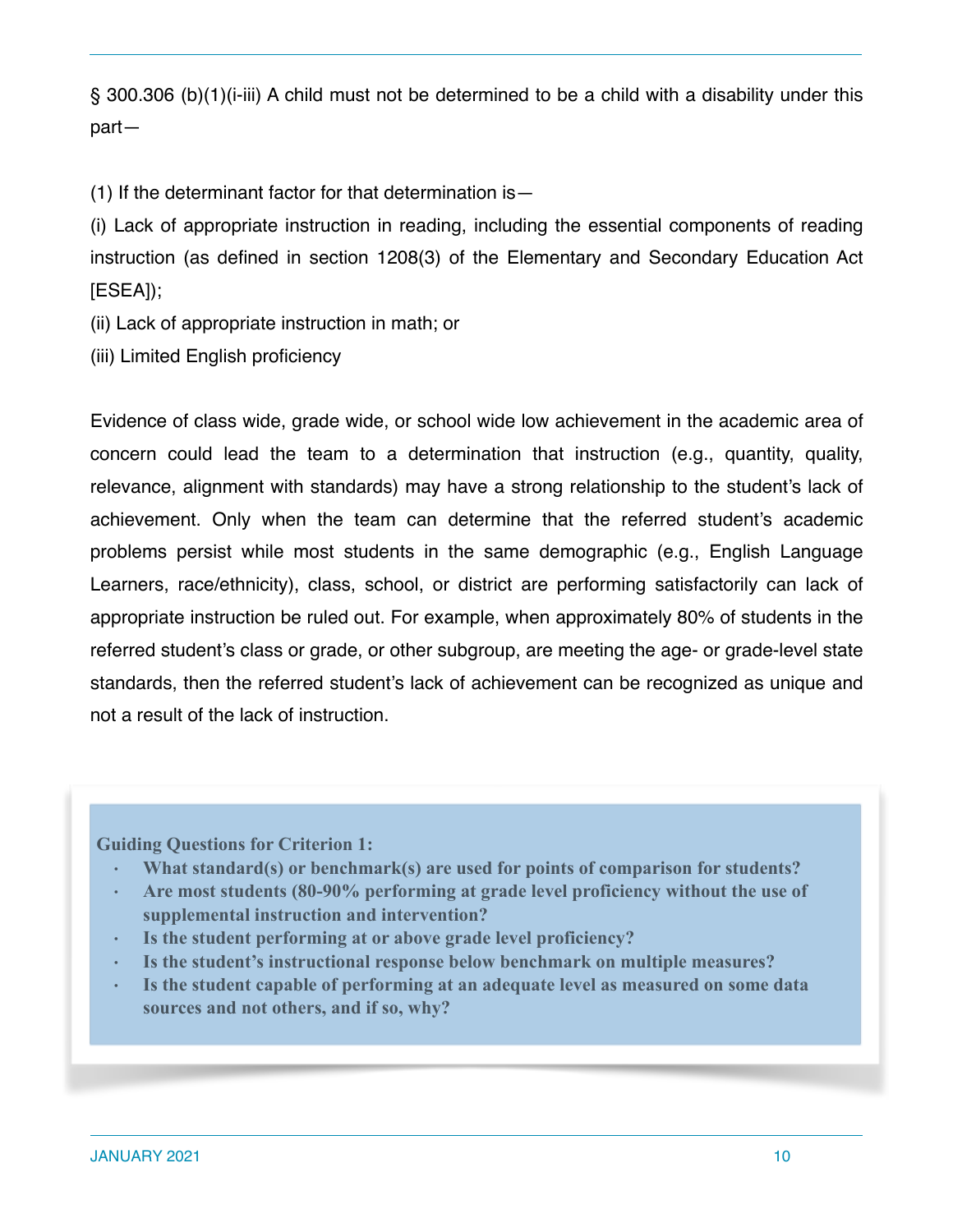#### **CRITERION 2: Lack of progress in response to scientific, research-based intervention.**

The child does not make sufficient progress to meet age or state-approved grade-level standards in one or more of the areas identified in 34 *C.F.R.* 300.309(a)(1) and 92 NAC 51 when using a process based on the child's response to scientific, research-based intervention; or the child exhibits a pattern of strengths and weaknesses in performance, achievement, or both, relative to age, state-approved grade-level standards, or intellectual development, that is determined by the group to be relevant to the identification of a specific learning disability, using appropriate assessments, consistent with 92 NAC 51 and 34 *C.F.R.*  300.304 and 300.305.

While federal regulations provide two options for determining that the student is not making sufficient progress, this guide focuses exclusively on the use of response to scientific, research-based intervention when making a determination regarding Criterion 2.

#### **Validating Delivery of Scientific, Research-Based Interventions**

First, documentation is needed regarding the scientific, research-based interventions that were provided to supplement core-curricular instruction during the intervention period.

The school team should document that the interventions are supported by scientific research. A standard intervention protocol should be developed with interventions that:

- are appropriate for the group of students receiving the intervention and aligned to the student's area of need,
- have yielded successful responses and outcomes from other students for whom the interventions are appropriate,
- have been implemented by staff who were adequately trained and have demonstrated proficiency providing the interventions, and
- were delivered with a high degree of fidelity (as intended by the program authors) and for a sufficient length of time and intensity, as evidenced by progress monitoring data.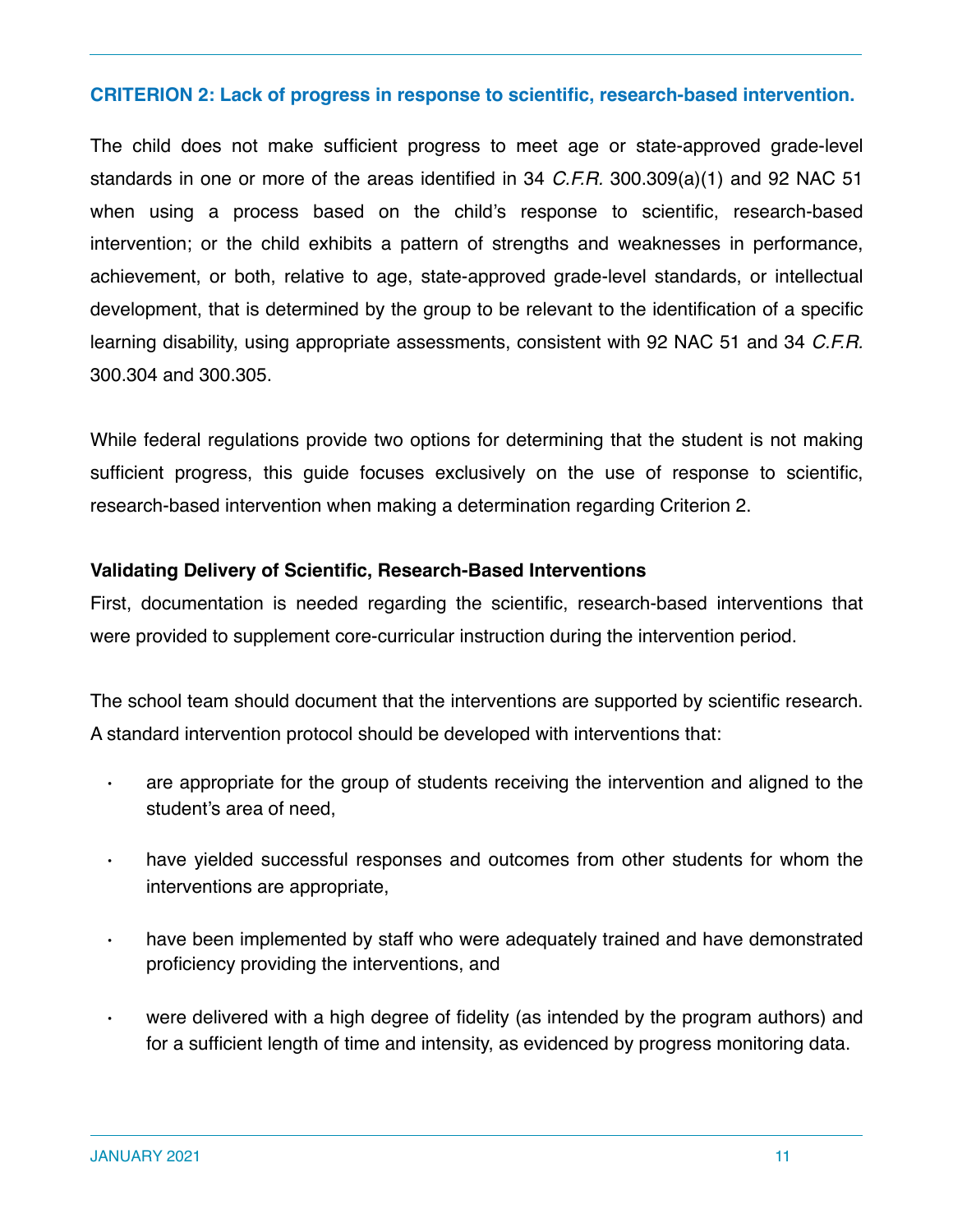Issues that arise during the process of validating delivery of scientific, research-based interventions—such as fidelity—should be addressed before the school team proceeds to evaluation and eligibility determination.

"The most common reason for a lack of response to an evidence-based intervention well matched to a student and skill area is the failure to implement the intervention as designed" (VanDerHeyden & Tilly, 2010).

Evidence-based practices (EBPs) are instructional techniques with meaningful research support that represent critical tools in bridging the research-to-practice gap and improving student outcomes (e.g., Cook, Smith, & Tankersley, in press; Slavin, 2002 as cited by Cook & Cook, 2011). To be considered evidence based, a practice must have multiple demonstrations of effectiveness for the population intended from high quality experimental studies. There are many resources available to help guide decisions regarding evidencebased practices. Please see the Appendix at the end for resources.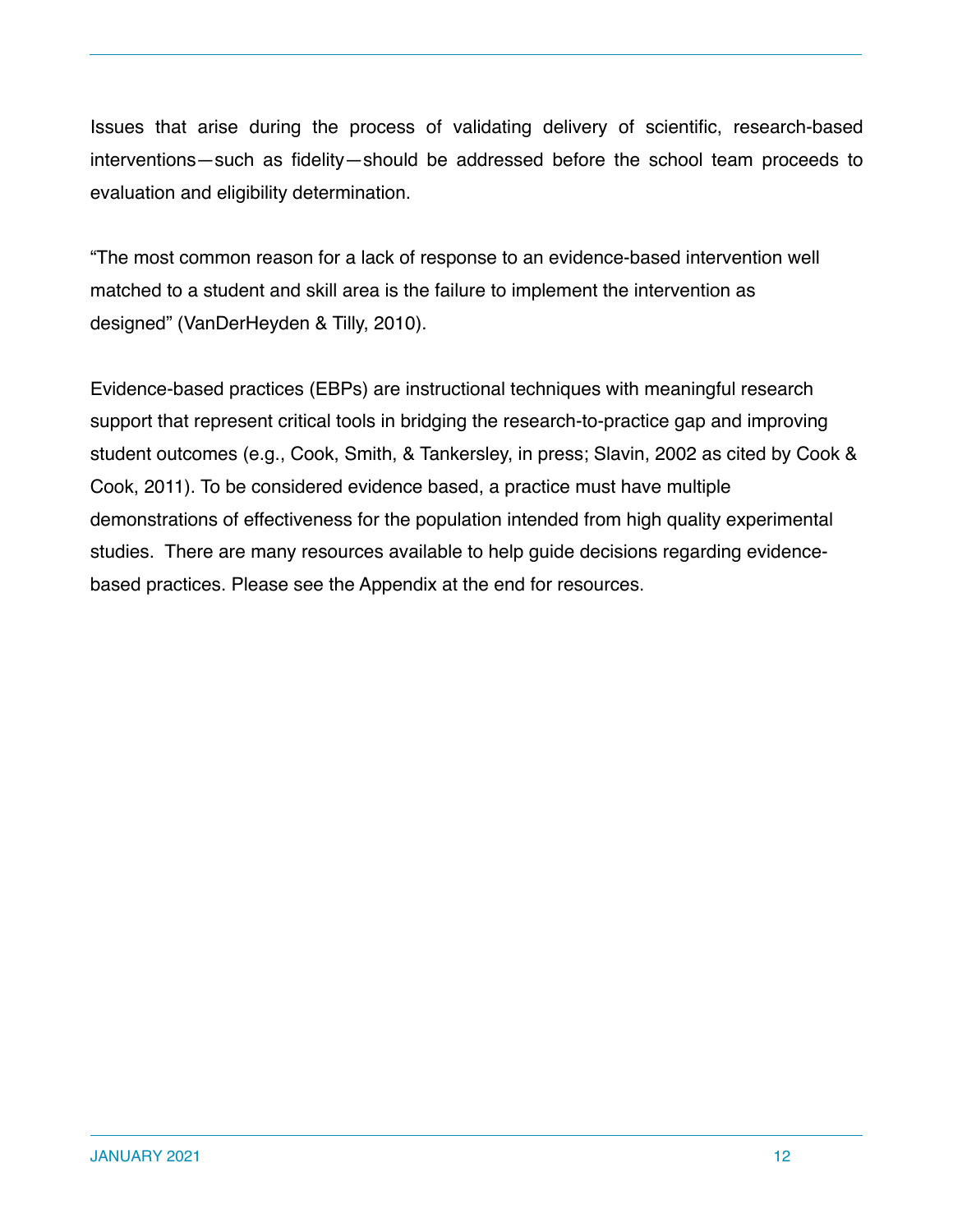# **Elements Needed to Document High Quality Intervention under Criterion 2**

| <b>Essential</b><br><b>Component</b>                                        | <b>Required Actions</b>                                                                                                                                                                                                                                                                                                                               |
|-----------------------------------------------------------------------------|-------------------------------------------------------------------------------------------------------------------------------------------------------------------------------------------------------------------------------------------------------------------------------------------------------------------------------------------------------|
| <b>Universal</b><br>screening data to<br>determine need<br>for intervention | Student was identified for intervention from one or more sources of<br>screening data utilizing a systematic problem solving process and<br>established decision rules                                                                                                                                                                                |
| Established<br>baseline                                                     | Baseline data point(s) established from initial data collection                                                                                                                                                                                                                                                                                       |
| Established goal                                                            | · SMART (Specific, Measurable, Attainable, Realistic, Timely)<br>Numerical, graphable goal, matched to student need<br>$\bullet$                                                                                                                                                                                                                      |
| Evidence based<br>intervention                                              | Intervention has sufficient research to suggest it is likely to be<br>effective for the student's specific area of need. Student participates<br>in one or more intervention/instruction of increased intensity for the<br>amount of time necessary for the MDT to make a determination of<br>eligibility for special education.                      |
| Implementation<br>with fidelity                                             | Fidelity monitored during intervention with at least 80% of<br>intervention components implemented consistently. The rigor of the<br>fidelity check should match the rigor of the decision being made<br>based on intervention response. Evidence exists that staff have<br>been appropriately trained to administer the intervention as<br>intended. |
| Individual<br>progress<br>monitoring                                        | Progress monitored daily or weekly depending on the nature of the<br>intervention and significance of the problem. Progress monitoring<br>tools have adequate reliability and validity for regular ongoing<br>progress monitoring.                                                                                                                    |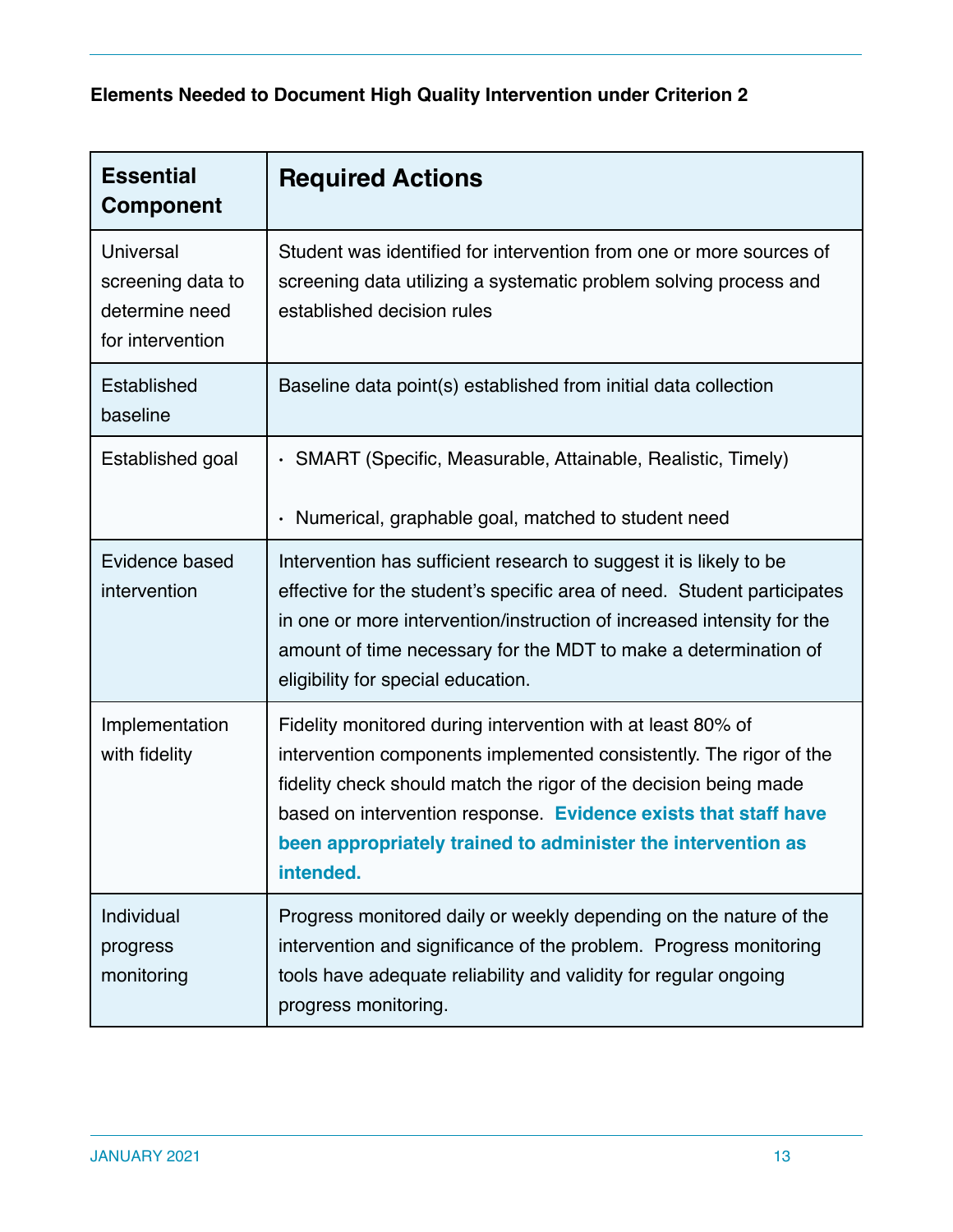| <b>Decision Rules</b>                                                                      | Written decision rules are established and implemented to provide<br>guidance for teams to: (1) determine which students will receive<br>intervention, (2) how to set goals and monitor student progress, (3)<br>determine if the intervention is working, (4) how to intensify<br>intervention/instruction when needed. The intervention should be<br>carried out with a sufficient number of data points to make a sound<br>decision about the student's responsiveness and whether the<br>intervention should be maintained, intensified, and/or faded. Teams<br>should not establish a fixed duration (e.g., 8-10 weeks) that is<br>applicable to all students. Rather, teams must utilize data-based<br>decision making to establish duration and, ultimately, determine the<br>student's response to intervention. |
|--------------------------------------------------------------------------------------------|--------------------------------------------------------------------------------------------------------------------------------------------------------------------------------------------------------------------------------------------------------------------------------------------------------------------------------------------------------------------------------------------------------------------------------------------------------------------------------------------------------------------------------------------------------------------------------------------------------------------------------------------------------------------------------------------------------------------------------------------------------------------------------------------------------------------------|
| Multiple levels of<br>supports<br>increasing in<br>intensity and<br>frequency as<br>needed | At least 1 phase change (i.e., point in time where intervention was<br>changed based on review of progress monitoring data) within an<br>intervention or a change to a different intervention program with<br>sufficient time given to be able to demonstrate student response.                                                                                                                                                                                                                                                                                                                                                                                                                                                                                                                                          |
| Parent<br>participation and<br>input                                                       | Parents notified that student is receiving intervention, about their<br>progress/screening data, and rights for requesting an evaluation                                                                                                                                                                                                                                                                                                                                                                                                                                                                                                                                                                                                                                                                                 |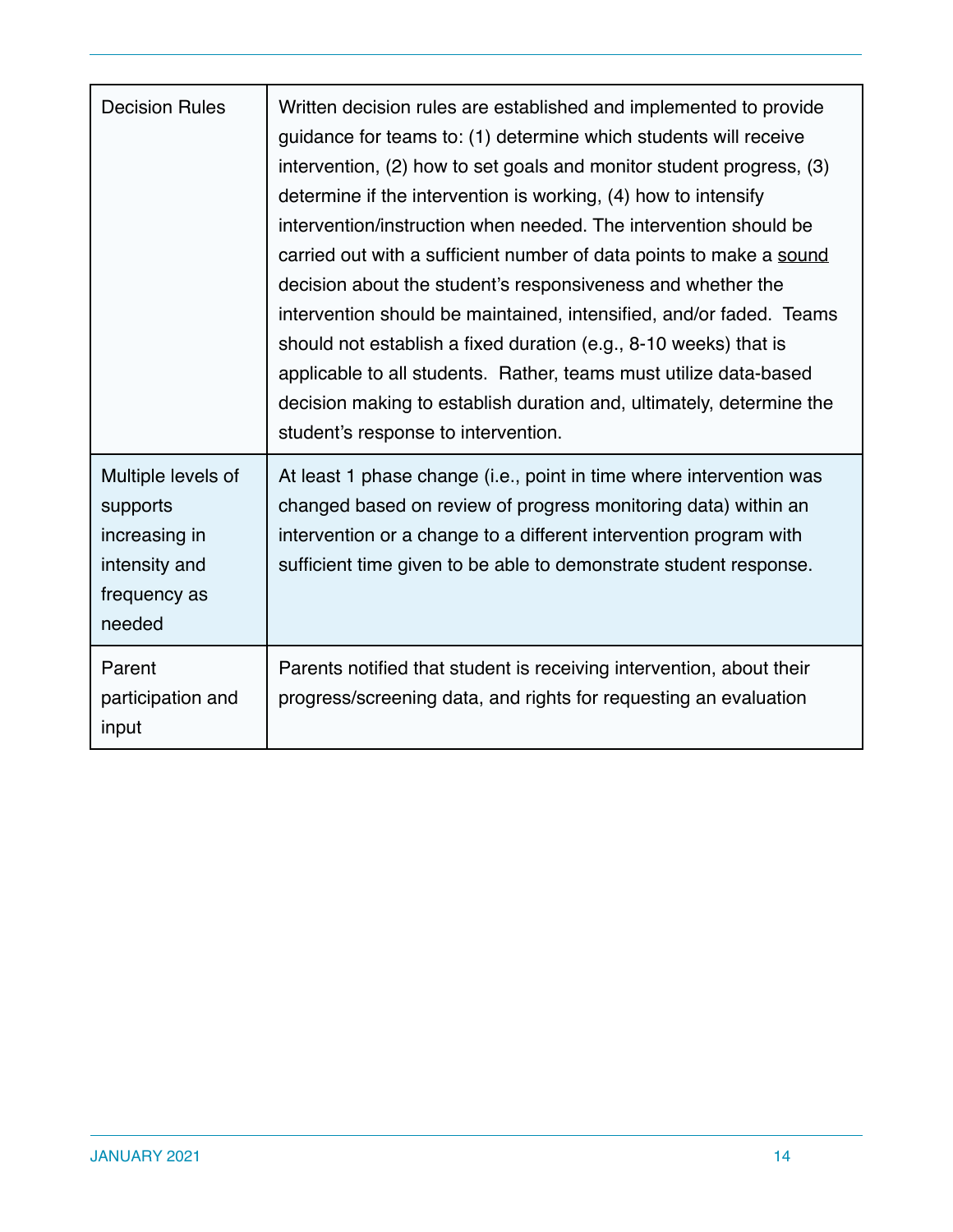#### **Evaluation Timeline**

The school district or approved cooperative must promptly request parental consent to evaluate the child to determine if the child needs special education and related services, and must adhere to the timeframes described in 92 NAC 51, unless extended by mutual written agreement of the child's parents and a team of qualified professionals, as described in 92 NAC 51:

- 1. If, prior to a referral, a child has not made adequate progress after an appropriate period of time when provided instruction, as described in 92 NAC 51; and
- 2. Whenever a child is referred for an evaluation.
- 3. Teams are encouraged to review the Clarification on guidance for 92 NAC 51 009.04 and IDEA 60 Day Timeline for School Age Children which is linked here: [45 Day vs 60](https://cdn.education.ne.gov/wp-content/uploads/2019/12/45-school-day-vs-60-day-guidance.pdf)  [Day Timeline](https://cdn.education.ne.gov/wp-content/uploads/2019/12/45-school-day-vs-60-day-guidance.pdf)

**Guiding Questions for Criterion 2:** 

- **To what level are we expecting students to achieve (e.g., benchmark or a threshold beyond a risk range)?**
- **How long will it take for the student to reach proficiency (e.g., 25th, 40th, 50th percentile ranks)? What is the typical rate of improvement expected for peers?**
- **What is the target student's attained rate of improvement?**
- **What is the necessary rate of improvement in order to achieve the benchmark expectation; how much growth is needed to close the gap?**
- **Is the students rate of improvement substantially deficient?**
- **How is the rate of improvement established (e.g., slope, median of points, etc.; whole year or half year calculations)?**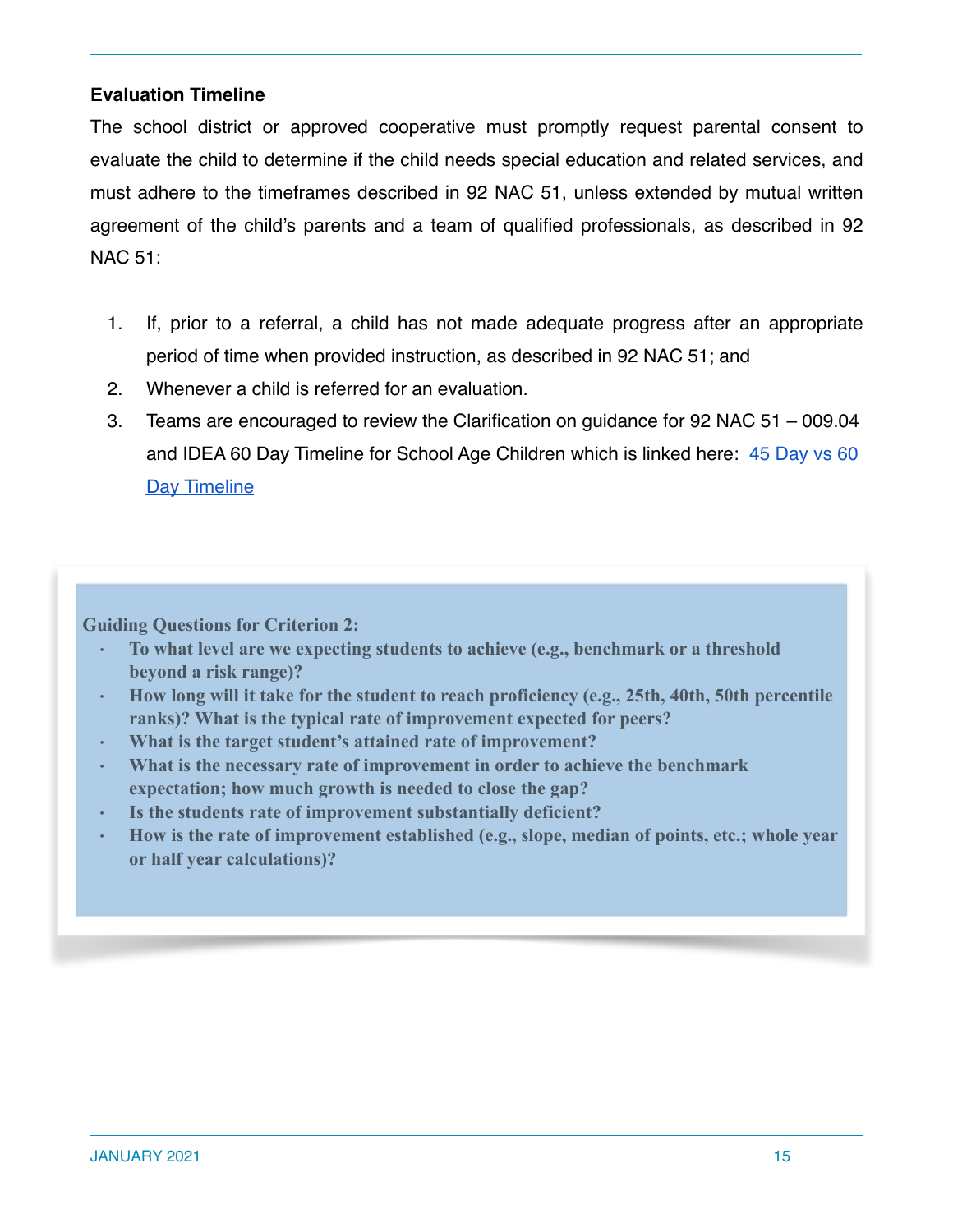# **CRITERION 3: The MDT determines that its findings under 92 NAC 51 are not primarily the result of –**

- (i) A visual, hearing, or motor disability;
- (ii) Intellectual Disability\*;
- (iii) Emotional disturbance;
- (iv) Cultural factors;
- (v) Environmental or economic disadvantage; or
- (vi) Limited English proficiency.

§300.309(a)(3) This step in the SLD identification process is designed to ensure that students are not identified as having SLD when their lack of academic achievement (Criterion 1) and lack of response to scientific, research-based intervention (Criterion 2) are *primarily* the result of other factors.

The fundamental question is whether the poor performance is primarily the result of any of these factors. It is possible for one or more of these factors to be contributing to a student's lack of achievement and response to intervention and for the student to have SLD. Therefore, the school team must determine the degree to which each factor affects the student's performance. The existence of the factors is not the issue; the issue is the degree to which each factor adversely affects performance.

A full evaluation may not be necessary for each factor. In many cases the data gathered during the problem solving process may be sufficient to determine that environmental, cultural, or economic factors and LEP are not the primary cause of a lack of academic achievement and lack of response to scientific, research-based intervention. This can be determined if there is documentation that the majority of students from similar demographics are meeting expectations.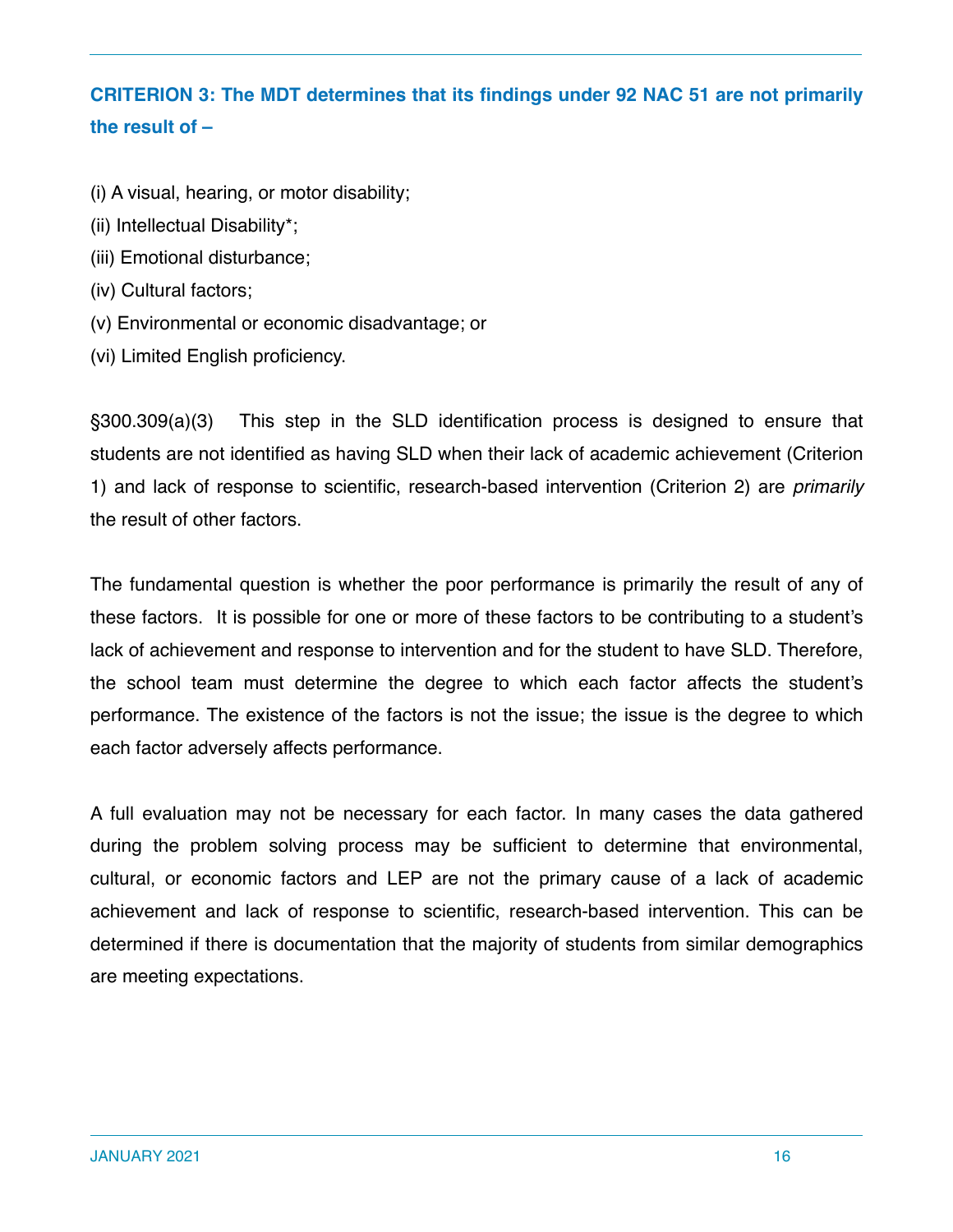#### **Considerations specific to each factor are discussed below.**

This does not mean the MDT team must completely rule out each of these factors. It is entirely possible for one or more of these factors to be influencing a student's lack of achievement and response to instruction/intervention and for the student to have a specific learning disability. The MDT team must determine the degree to which each factor affects the student's performance. The existence of the factors is not the issue; the issue is the degree to which each factor adversely affects performance. The fundamental question is whether the poor performance is primarily the result of any of these factors. With the exception of "loss of instructional time" all of the above exclusionary factors exist in current regulation. However, loss of instructional time is an important factor to consider and directly relates to consideration that the student's inadequate achievement is not primarily the result of lack of appropriate instruction and/or the opportunity to learn. Loss of instructional time may be the result of factors that include, but are not limited to, absences, tardies, high mobility rates, disciplinary removals and suspensions that could be a result of one or more of the exclusionary factors..

#### **Visual Disability**

Screening for vision problems is routine in most public schools. If a vision screening indicates normal vision, a visual problem can be ruled out as the primary cause of the student's academic underachievement unless an evaluation from an appropriate credentialed provider (e.g., optometrist/ophthalmologist) provides evidence to the contrary. If screening indicates a potential vision problem (i.e., poor visual acuity), then additional evaluation must be conducted to determine the extent of the problem.

#### **Hearing Disability**

Similar to the process for vision problems, hearing screenings are generally performed in schools. If a hearing screening indicates normal hearing, a hearing loss can be ruled out as the primary cause of the student's academic underachievement unless an evaluation from an appropriate credentialed provider (e.g., audiologist) provides evidence to the contrary. If the screening indicates a potential hearing problem, further evaluation is required.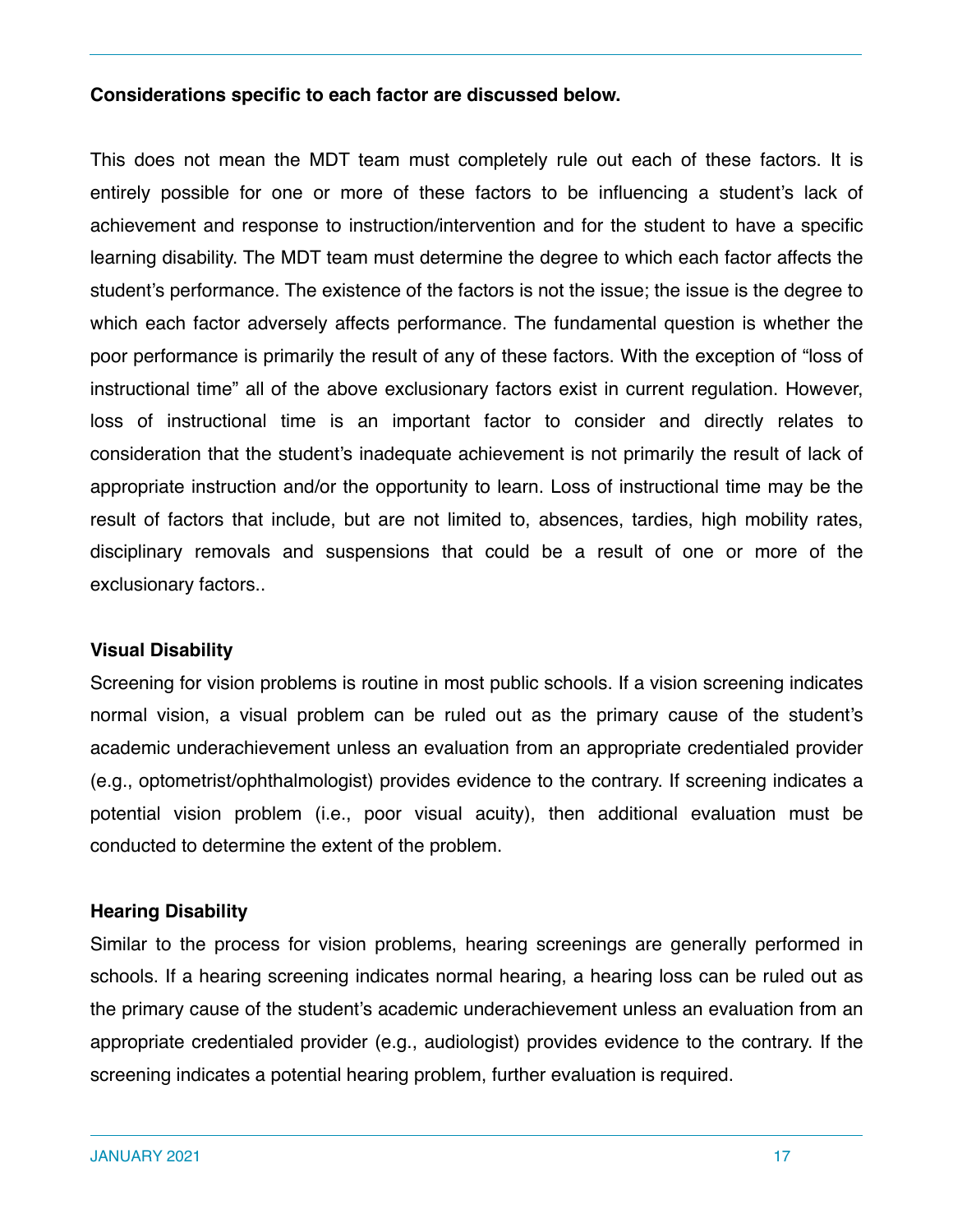#### **Motor Disability**

Unlike vision and hearing screenings, schools don't generally screen for motor difficulties. Motor problems—also known as orthopedic impairments—can interfere with typical school tasks such as handwriting and walking. Assessments to measure motor skills may be necessary to determine if such difficulties are interfering with academic achievement. As with vision and hearing issues, if the problem is corrected and achievement improves, motor difficulties can be considered as the primary cause of underachievement and the school team could consider eligibility under the orthopedic impairment category of IDEA. If the achievement problems persist after application of prosthetic devices or intervention, the school team should consider SLD as the primary cause of underachievement.

A student with a primary disability in the area of vision, hearing, and/or orthopedic impairment may be considered as also having a SLD if the identified learning deficits are significantly greater than what can be reasonably expected as a result of the primary disability (e.g., hearing loss) alone. Again, all the identified needs of the child must be addressed, whether or not typically linked to the child's primary disability.

**Questions to Consider: Vision/Hearing/Orthopedic Impairment** 

- **Has the child been diagnosed with a medical/health condition? If so, what is the medical/ health condition?**
- **What types of interventions/treatments is the child receiving?**

#### **Intellectual Disability**

This is the one factor that cannot co-exist with SLD. Students with intellectual disabilities (ID) exhibit significant deficits in measured intelligence and adaptive behavior. Teams are encouraged to review Nebraska Department of Education Rule 51 Section 006.04G for guidance on qualifying for special education in the category of Intellectual Disability.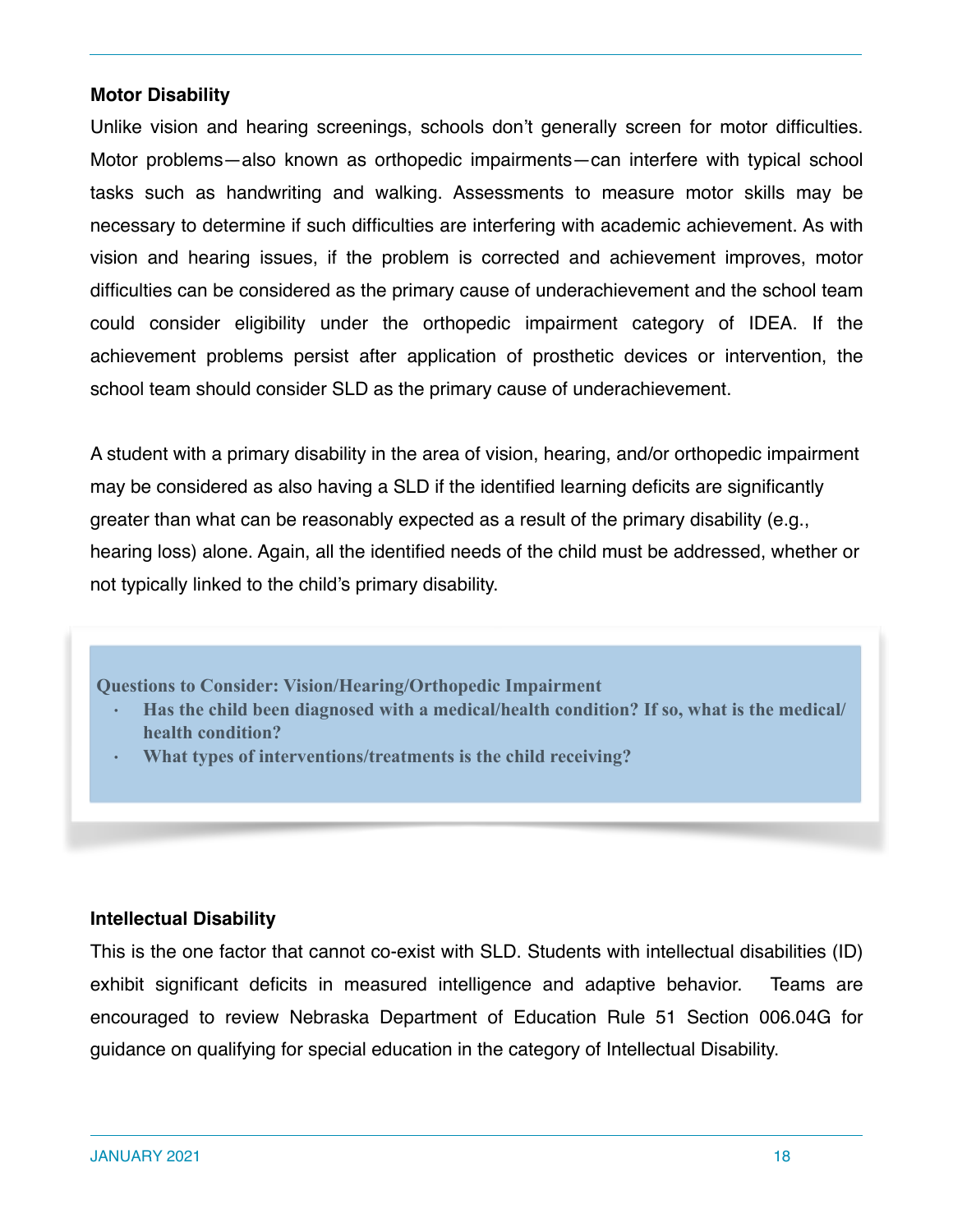#### **Emotional Disturbance**

Students with SLD often display inappropriate and disruptive classroom behavior. Other students may have emotional problems that do not manifest themselves in externalizing behaviors. For students who display behavior problems, the evaluation team must determine whether the student's learning problems are causing the behavior problems, or whether underlying emotional problems are affecting the student's ability to acquire academic skills. The task of determining which condition is primary in terms of explaining the academic deficit(s) is often difficult. When social or emotional behavior is a concern, the school team may consider data regarding:

- student performance in academic area(s) of concern when individual positive behavior support or instruction in social/emotional behavior is implemented (see th[e Technical](https://www.pbis.org/) [Assistance Center on Positive Behavioral Interventions and Supports](https://www.pbis.org/) and th[e National](http://www.intensiveintervention.org/) [Center on Intensive Intervention](http://www.intensiveintervention.org/) for more information);
- parent and teacher behavior ratings and observations;
- behavior checklists and behavioral rating scales;
- whether teaching is at the student's instructional level; and
- differences in student performance across school subjects, settings, or teachers.

*The above list is not exhaustive - the student's educational team should determine an appropriate evaluation plan that may include a variety of these items for review*

**Questions to Consider: Emotional Disturbance** 

- **Are there particular behaviors that are interfering with the child completing assignments, tasks?**
- **Has a functional behavioral assessment been completed for the child's behaviors?**
- **Does the child have a behavior intervention plan? What is the plan? How is the child responding to this plan?**
- **Does the child exhibit a lack of particular social skills that affect his/her interpersonal relationships?**
- **In what types of social skills instruction has the child participated?**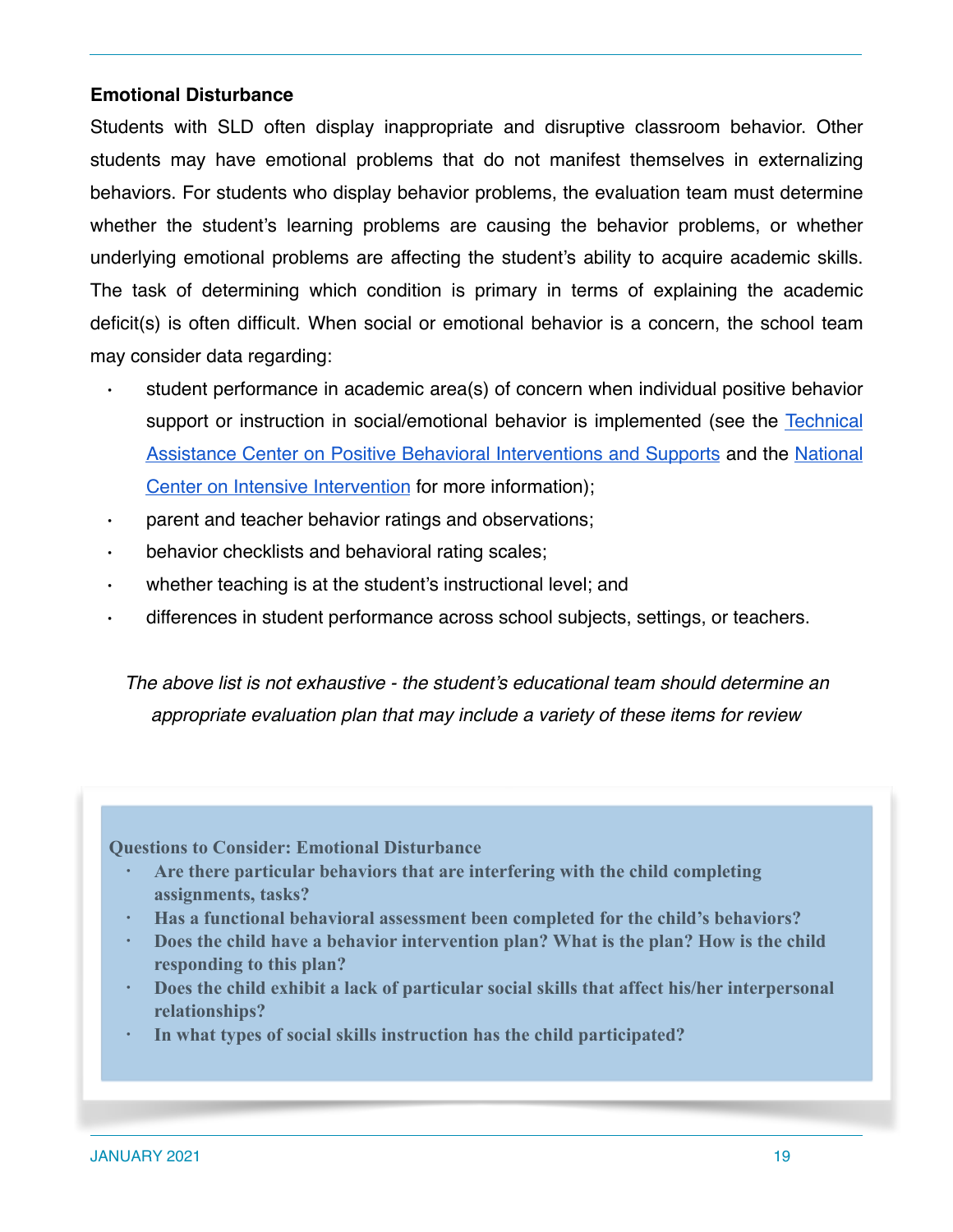#### **Cultural Factors**

Prior to referring a student who is acquiring English language for a special education evaluation, teams must ensure the student has been provided appropriate opportunities to learn through the delivery of culturally and linguistically responsive instruction. Educators knowledgeable about the stages and behaviors of second language acquisition should be part of the problem solving team determination.

The impact of cultural factors can also be difficult to ascertain. Cultural factors that may affect a student's school performance include:

- communication patterns,
- behavioral expectations,
- gender-based family roles, and
- prescribed cultural practices.

Information from interviews with parents (and other community members who share the student's cultural and linguistic background) would be particularly helpful in determining the impact of cultural factors as well as an in-depth family social history, if warranted.

A separate, but related, consideration is whether data indicate that the student's general education instruction and interventions are culturally appropriate and whether the student functions differently from classroom to classroom, year to year, from intervention setting to general education classroom, or between home and school.

In determining the impact of cultural factors, data might indicate that most students of a particular cultural or ethnic group are achieving at acceptable levels in response to general education and intervention. If a particular student is receiving the same instruction in a similar learning environment, but not achieving similarly to peers from the same cultural background, a determination that the learning difficulties are not due to cultural factors might be made.

The influence of cultural factors is closely related to linguistic factors, such as LEP, discussed next.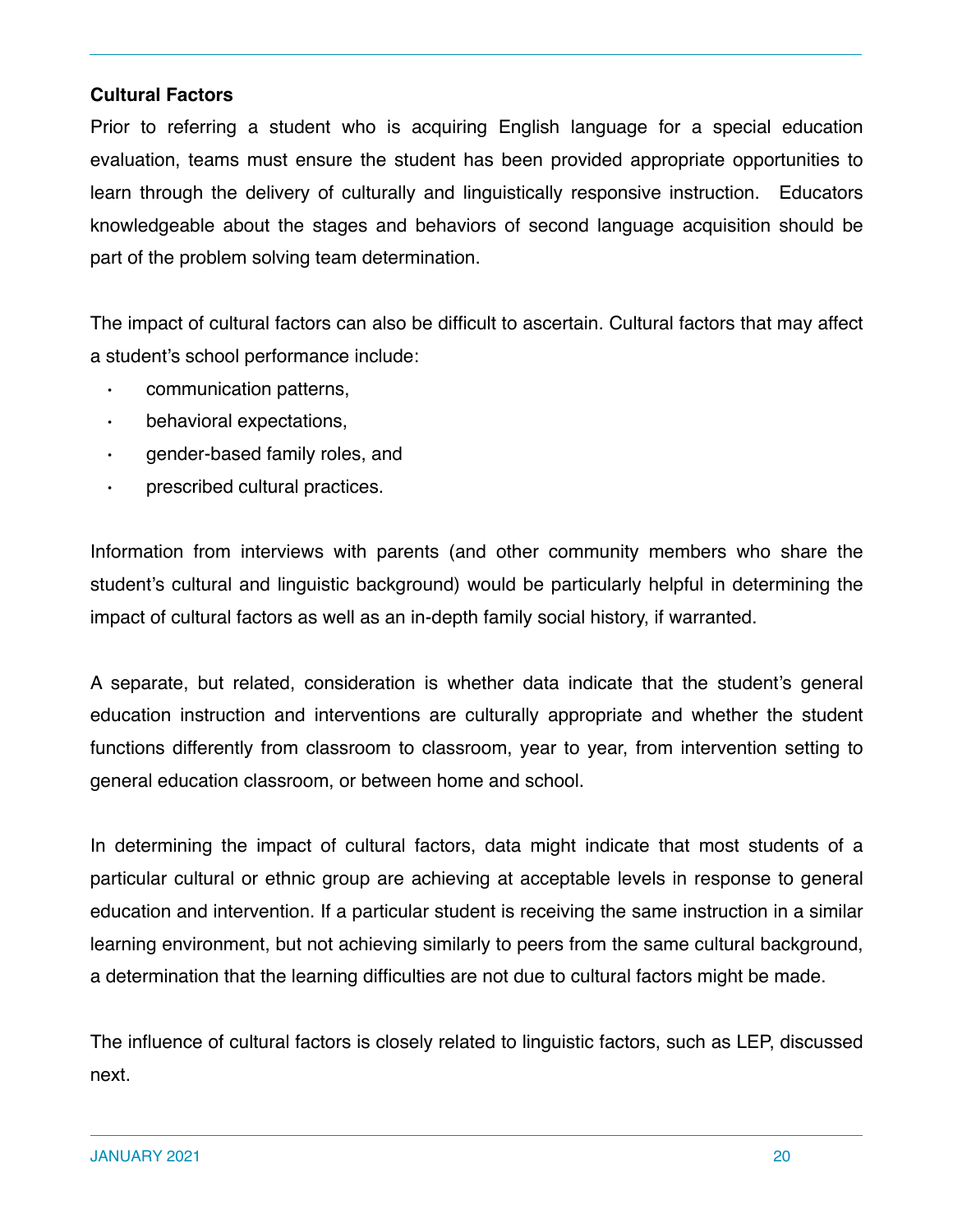#### **Limited English Proficiency (LEP)**

To adequately make the determination that LEP is not the primary cause of the student's academic difficulties, the school team should include at least one person who is knowledgeable about the development of English and related achievement skills for the student's age and language/cultural background, and is knowledgeable about students with LEP who are identified with a specific learning disability. Research has indicated that students who are English Learners (ELs) take approximately 2–3 years to acquire basic interpersonal communication skills and between 5 and 7 years to acquire the cognitive academic language proficiency that is required to function effectively in academic content subjects (Brown & Ortiz, 2014; Cummins, 1981; Cummins, 1981; Klingner & Eppolito, 2014; Rhodes, Ochoa, & Ortiz, 2005). However, this should not be cause for delay when a disability is suspected.

Schools are required to identify all students with primary home languages other than English. This is typically achieved through a parent home language survey. Additional screening and summative assessment is completed in Nebraska to determine the student's proficiency with English language skills. Nebraska's English Language Proficiency Assessment for the 21st Century (ELPA21) is the tool utilized by Nebraska specialists for this purpose (additional information can be found on the Nebraska Department of Education Website: English Learner Programs <https://www.education.ne.gov/natlorigin/>). School teams must have access to and consider such evaluations in order to determine if LEP is the major contributing factor.

Students who are in the process of learning English will often display academic gaps that may look like deficiencies, especially if their education has been disrupted during an immigration experience. Similarly, students may be particularly at risk for lack of appropriate instruction issues if language instruction has not been provided that addresses the student's language development needs. Given the paucity of research on appropriate interventions, assessment, and response rates for students who are learning English, it can be difficult for school teams to differentiate SLD from characteristics of second language acquisition (Zumeta, Zirkel, & Danielson, 2014)*.* For additional information, teams may choose to review the WIDA: Can Do Descriptors (2014) that provide important suggested indicators of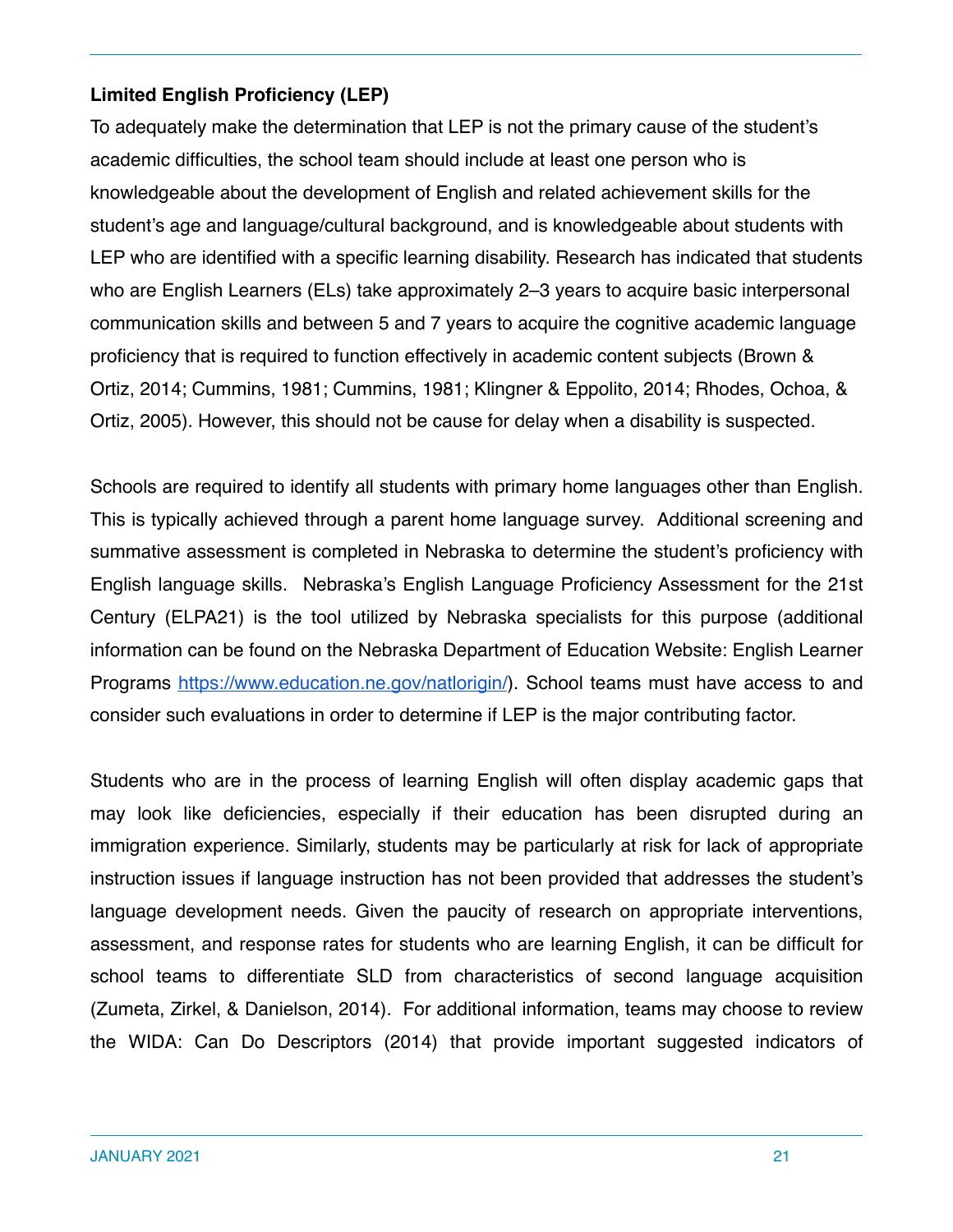expected behaviors associated with specific language proficiency levels as a resource to differentiate language acquisition from a potential specific learning disability.

Below are questions the school team might consider when determining the impact of LEP on a student's academic achievement:

- What is the student's native (home) language and culture?
- Is the student proficient in his or her native (home) language based on a formal assessment of language proficiency in the native language?
- Is the student's academic language level consistent with the language levels necessary to be successful with core curriculum and interventions?
- Has the student failed to develop age-appropriate native language skills despite opportunities to learn?
- Was the student provided with sufficient opportunities to learn by implementing necessary differentiations to address cultural and linguistic features?
- What is the gap between the student's proficiency in English and his or her native language?
- Has the student failed to gain English language skills despite instruction?
- Is there a difference in the student's performance by subject area, with higher performance in areas that are less related to language proficiency?
- Are the student's learning difficulties pervasive in both his or her native language and English?
- Are the expectations of the student's home culture consistent with school expectations?
- What is the performance of other ELLs with similar levels of proficiency in this school/ district and subject area?
- Can any social or psychological factors (e.g., refugee or immigrant status; mental health concerns; racial or ethnic bias) be identified?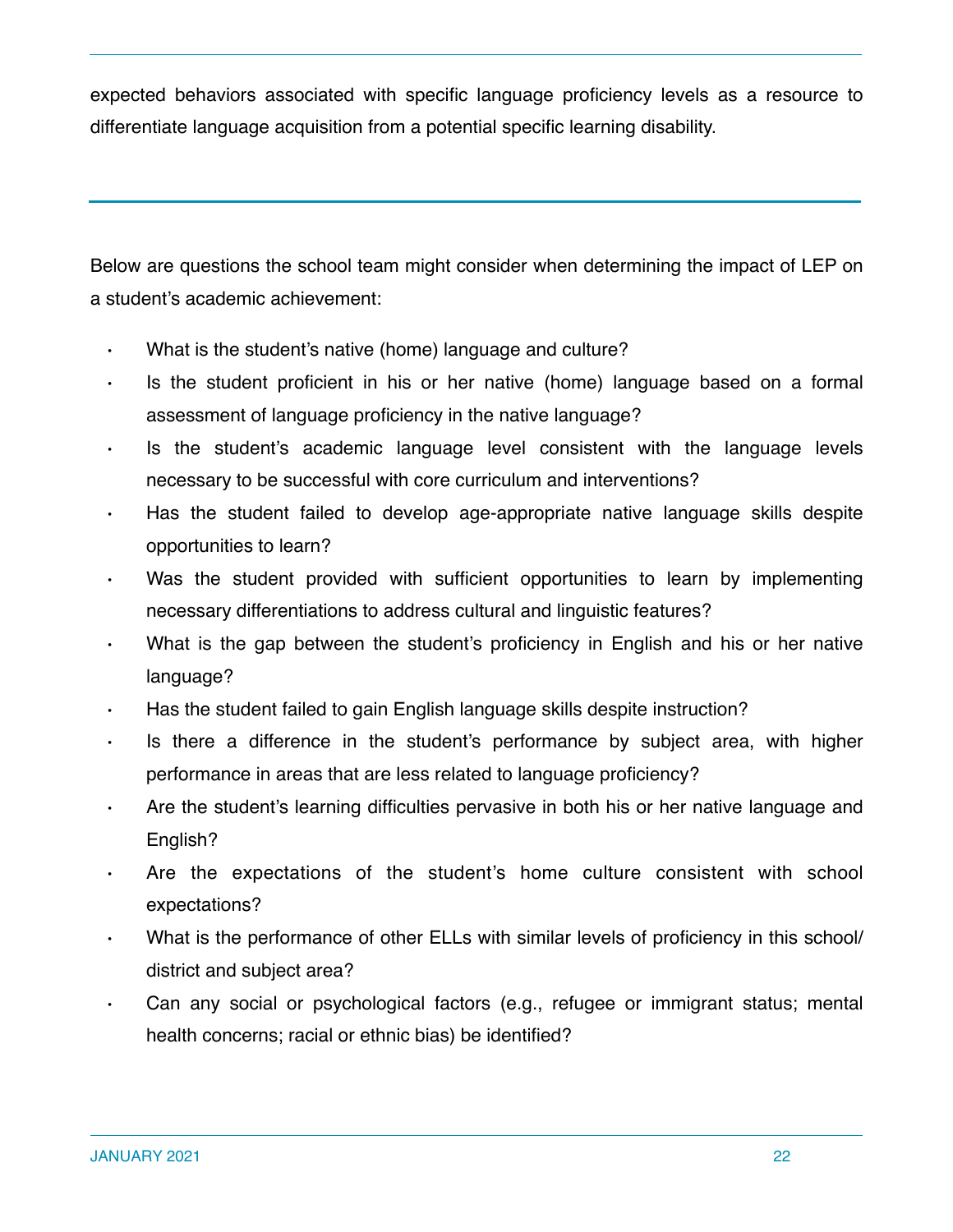- Did someone with expertise in the student's dominant culture and language AND someone who is knowledgeable about students with LEP who are identified with an SLD participate in the school team?
- Was someone with expertise in the student's dominant culture and language AND someone who is knowledgeable about students with LEP who are identified with an SLD involved in conducting and interpreting the evaluation data?

**Questions to Consider: English Language Learners** 

- **What is the child's level of language in his/her native language?**
- **Is the child enrolled in English Language Learner (ELL) classes/Limited English Proficiency (LEP)?**
- **What is the child's mastered ELL level?**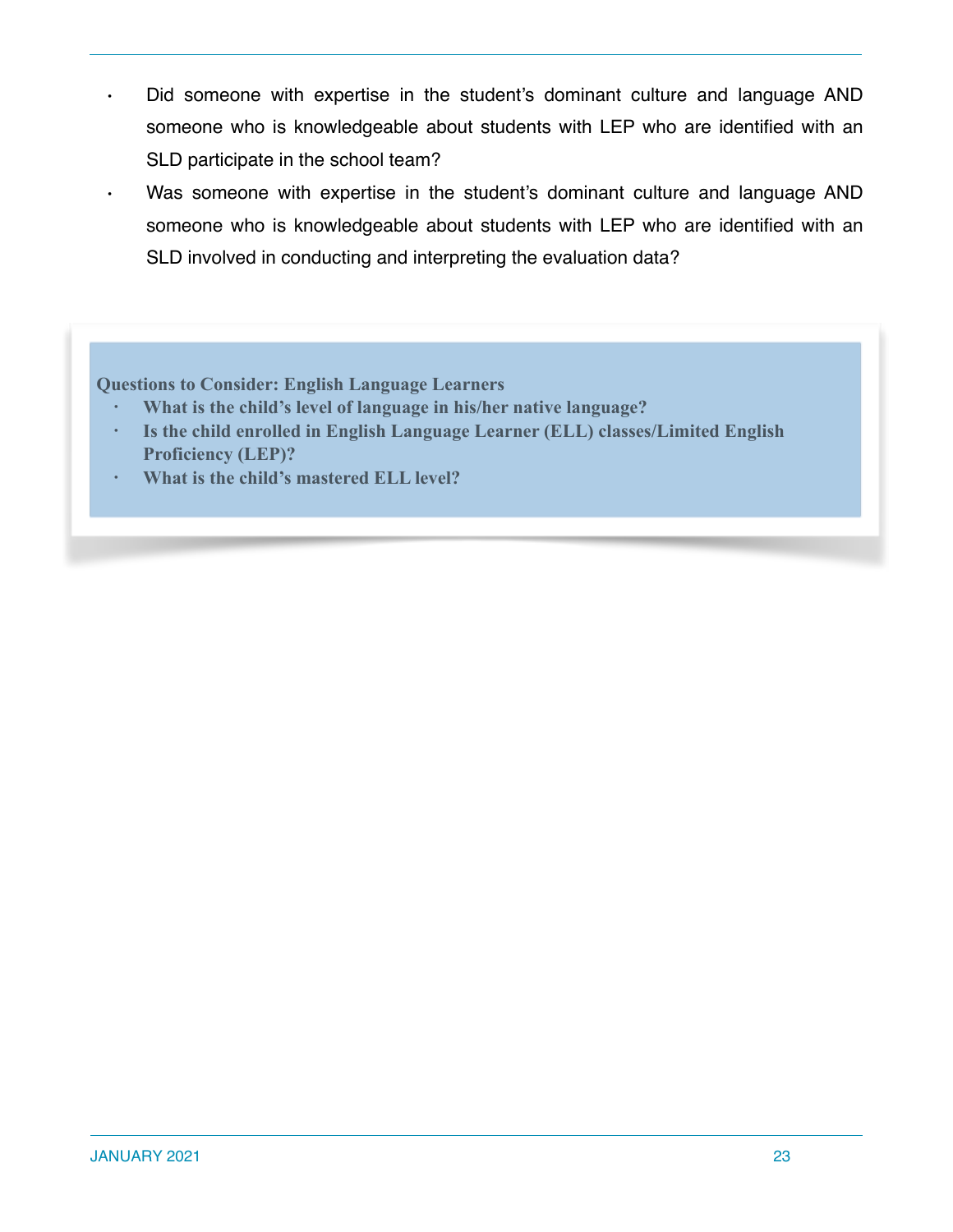#### **Environmental or Economic Disadvantage**

The last factor to examine is that of environmental or economic disadvantage. Situations such as homelessness, child abuse, poor nutrition, socioeconomic status (SES), and other factors may adversely impact a student's ability to learn.

SES is defined as an economic and sociological combined total measure of a person's work experience and of an individual's or family's economic and social position in relation to others, based on income, education, and occupation. As detailed in th[e Education and](http://www.apa.org/pi/ses/resources/publications/factsheet-education.aspx) [Socioeconomic Status Fact Sheet](http://www.apa.org/pi/ses/resources/publications/factsheet-education.aspx) from the American Psychological Association, research continues to link lower SES to lower academic achievement and slower rates of academic progress as compared with higher SES communities. Therefore, careful consideration of a student's SES is critical to this factor.

If needed supports are provided and the student's academic achievement improves, then environmental and economic disadvantages cannot be ruled out as primary contributors. However, if supports implemented with fidelity fail to produce improvements in learning, particularly if other students with similar environmental or economic situations are performing adequately to general education and interventions, then the student should be considered for SLD eligibility.

Ultimately, Criterion 3 of SLD identification may well be the most difficult and complicated of all. There are no straightforward guidelines, a wide variety of relevant factors, significant interaction among a host of variables, and a relative lack of research upon which to base decisions, making assessing the contribution of these factors extremely error-prone.

It is important to not exclude a student from SLD eligibility simply because of the existence of one or more of these factors. On the other hand, it is equally critical not to identify a student as having SLD and being in need of special education when, in fact, one or more of these factors is the primary cause of poor academic performance.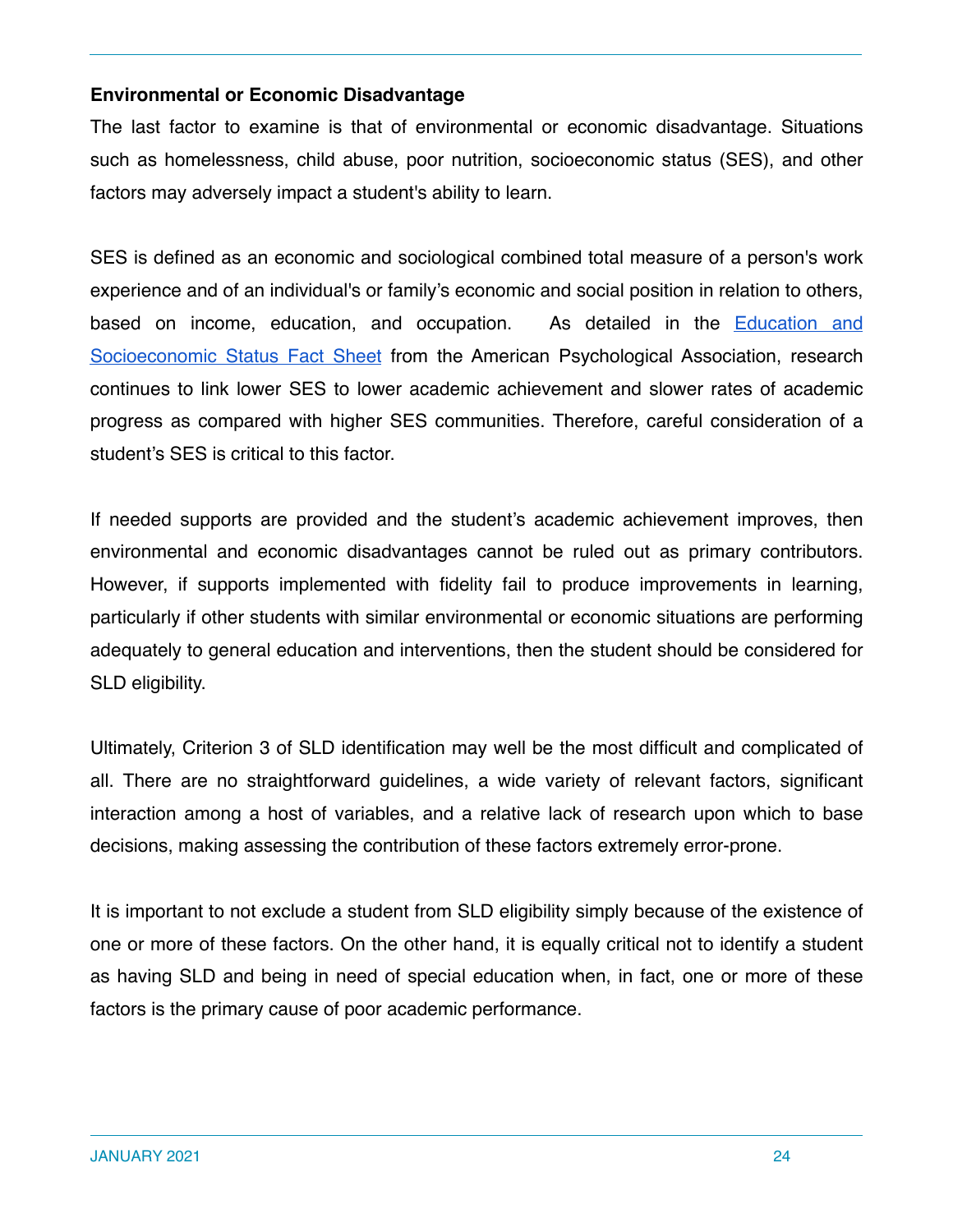Efforts to determine the relative contribution of visual, hearing, motor, and intellectual disabilities as well as cultural factors, environmental or economic disadvantage, and LEP as factors in poor school performance and lack of response to interventions should include systematic strategies that have been shown to be effective for students with similar needs and characteristics. For example, if many students presenting with similar factors (e.g., LEP) are able to make adequate progress with core instruction and systematically applied support, this gives the school team more confidence that a particular child's struggles are not due to a lack of appropriate instruction.

Should the school team find that one (or more) of these factors is the primary cause of a student's lack of achievement, efforts to address the student's needs through interventions in general education must continue.

**Questions to Consider: Environmental and other factors** 

• **Has a determination been made that the child's environmental, cultural, and/or economic factors contributed to the child's low achievement?**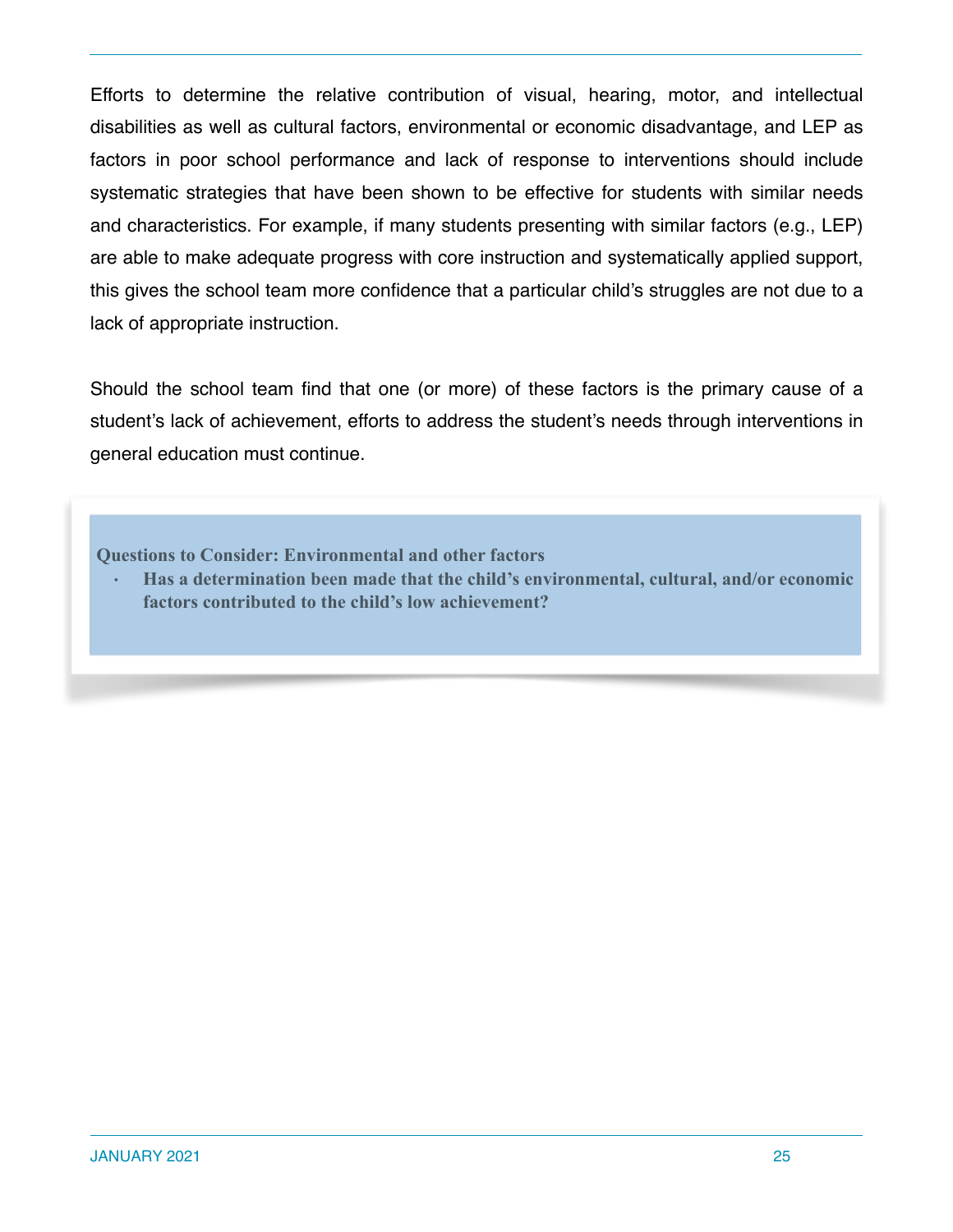# Summary Table: Exclusionary Factors

| <b>Exclusionary</b><br><b>Source of Evidence</b><br><b>Factor</b> |                                                                                                                                                                               |
|-------------------------------------------------------------------|-------------------------------------------------------------------------------------------------------------------------------------------------------------------------------|
| Visual, Motor,<br>or Hearing<br><b>Disability</b>                 | Sensory screening, medical records, observation                                                                                                                               |
| Intellectual                                                      | Classroom performance, academic skills, language development,                                                                                                                 |
| <b>Disability</b>                                                 | adaptive functioning (if necessary), IQ (if necessary)                                                                                                                        |
| Emotional                                                         | Classroom observation, student records, family history, medical                                                                                                               |
| <b>Disturbance</b>                                                | information, emotional/behavioral screenings (if necessary)                                                                                                                   |
| Cultural                                                          | Level of performance and rate of progress compared to students from                                                                                                           |
| <b>Factors</b>                                                    | same ethnicity with similar backgrounds                                                                                                                                       |
| Environmental                                                     | Level of performance and rate of progress compared to students from                                                                                                           |
| or Economic                                                       | similar economic backgrounds, situational factors that are student                                                                                                            |
| Factors                                                           | specific                                                                                                                                                                      |
|                                                                   | Due to excessive absenteeism - Chronic absenteeism is defined in the<br>Nebraska ESSA Plan as 10% or more of membership days                                                  |
|                                                                   | Due to lack of implementation of evidence-based practices with fidelity.<br>Were interventions used matched to student need? Were interventions<br>implemented with fidelity? |
| Limited                                                           | Measures of language acquisition and proficiency (i.e., BICs and CALPs),                                                                                                      |
| English                                                           | level of performance and rate of progress compared to other EL students                                                                                                       |
| Proficiency                                                       | with similar exposure to language and instruction                                                                                                                             |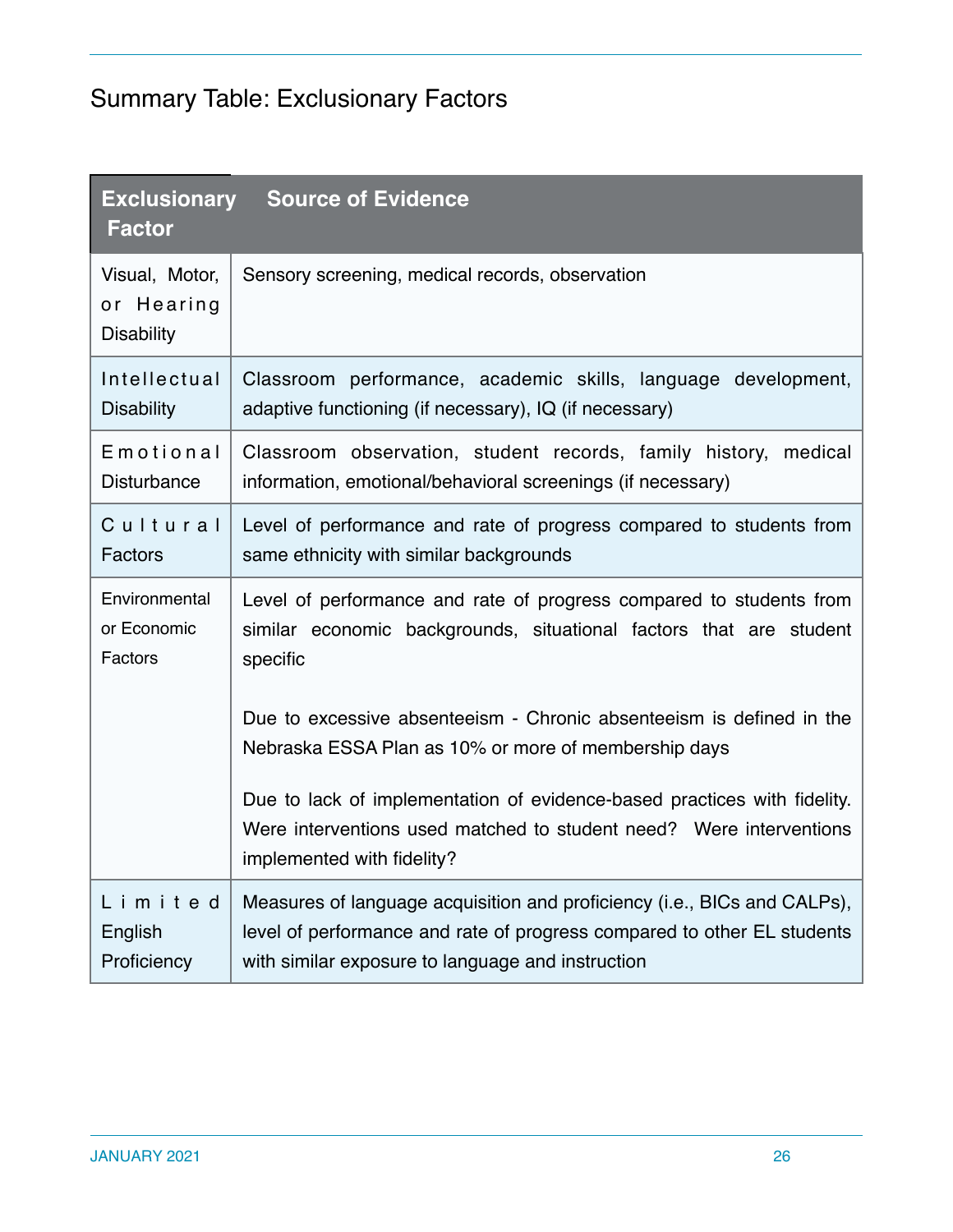**Guiding Questions for Criterion 3:** 

- **Were each of the following considered: vision, hearing, motor disability, intellectual disability, emotional disturbance, cultural factors, environmental or economic disadvantage, or limited English proficiency?**
- **Is formal evaluation warranted for any of these areas?**
- **Are any of these conditions deemed to be** *the primary cause* **of a student performing below grade (or age) level standards? If so, then SLD cannot be a consideration.**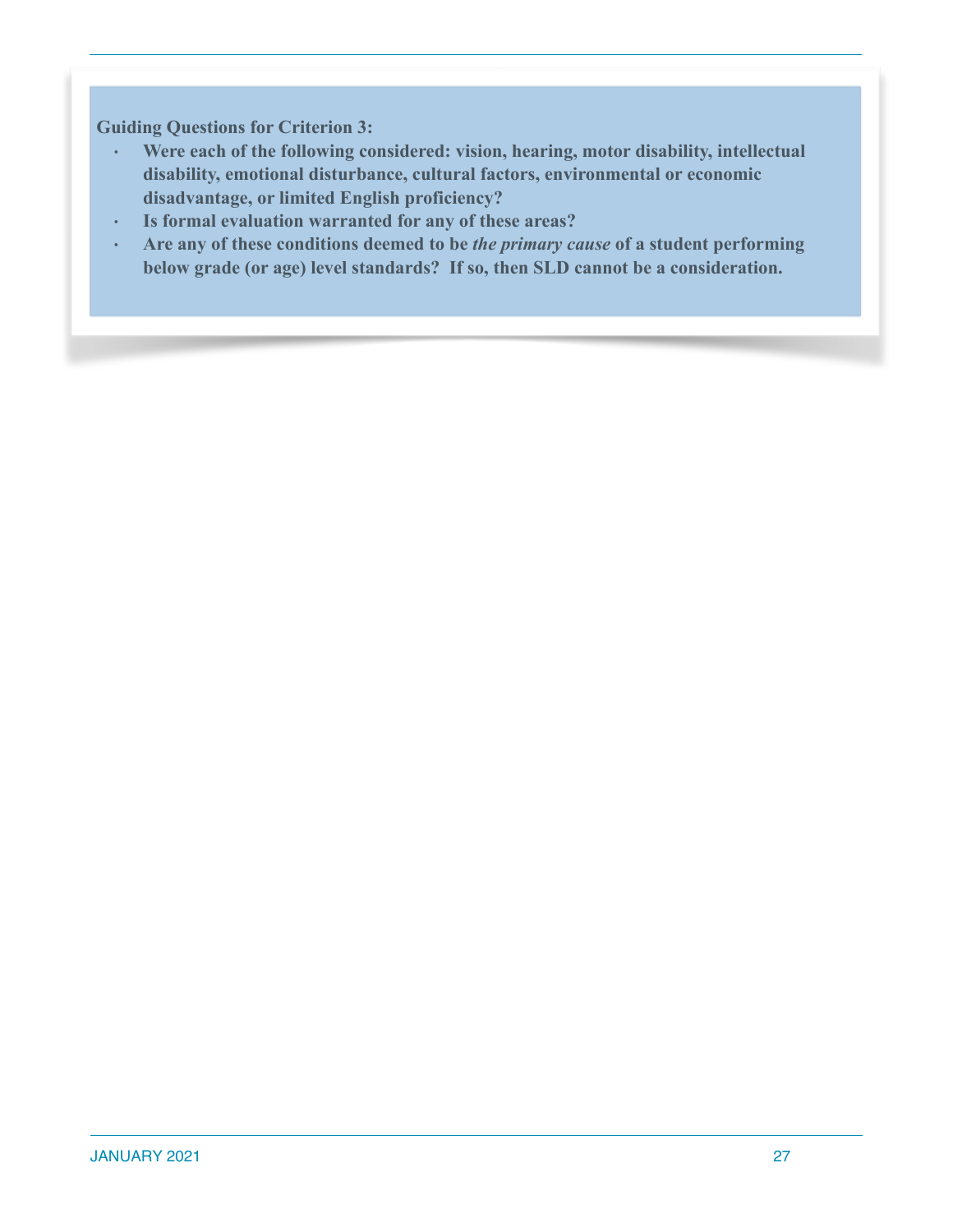**CRITERION 4: Ensure that underachievement is not due to lack of appropriate instruction in reading, writing, or math.**

To ensure that underachievement in a child suspected of having a specific learning disability is not due to lack of appropriate instruction in reading or math, the group must consider, as part of the evaluation described in §300.304 through 300.306—

(1) Data that demonstrate that prior to, or as a part of, the referral process, the child was provided appropriate instruction in regular education settings, delivered by qualified personnel; and

(2) Data-based documentation of repeated assessments of achievement at reasonable intervals, reflecting formal assessment of student progress during instruction, which was provided to the child's parents. §300.309 (b).

This step in the SLD identification process is designed to ensure that students are not identified as having an SLD and needing special education when lack of appropriate instruction is the cause of the student's underachievement. This is required for all eligibility methods.

Making a determination of eligibility for special education is a **high-stakes decision** for students. As such, it is imperative that this criterion be given considerable attention. It would be inappropriate for the school team to simply check a box indicating that the student's underachievement is not due to lack of appropriate instruction in reading or math.

A second component of Criterion 4 is to document the school's use of repeated assessments with the referred student and the communication to parents about these assessments. These repeated assessments should include universal screenings, diagnostic assessment (when appropriate), and progress monitoring data that is being used for eligibility determination. Documentation should include what data were reported to parents and at what frequency.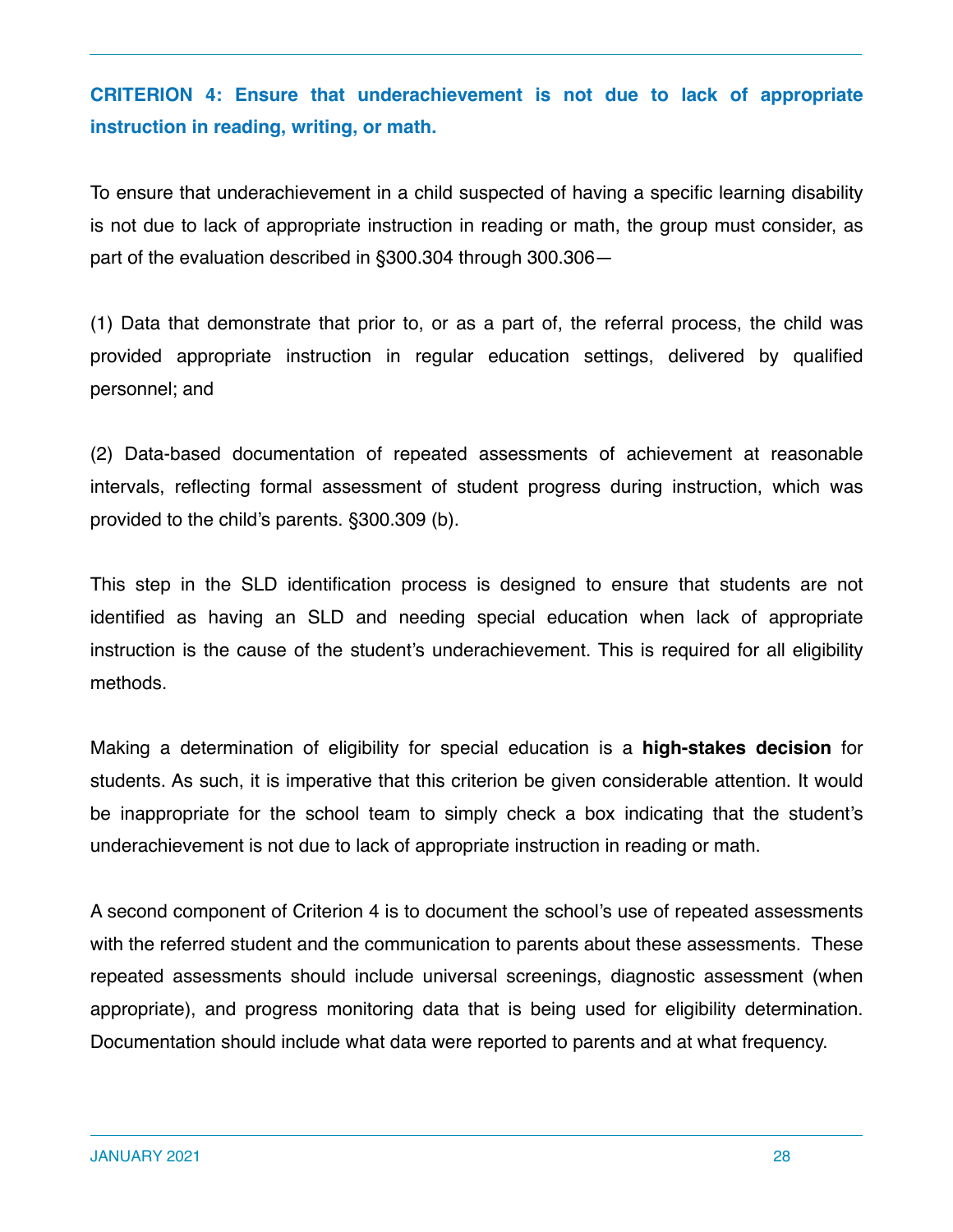School teams should note that the requirement to determine the existence of appropriate instruction also appears in Criterion 1: "Failure to meet age- or grade-level State standards in one of eight areas when provided appropriate instruction…" The requirement in Criterion 4 also aligns with a provision in IDEA's broader requirements regarding determination of eligibility. Known as a "special rule for eligibility determination," §300.306 (b) states that:

A child must *not* be determined to be a child with a disability under this part—

(1) If the determinant factor for that determination is—

(i) Lack of appropriate instruction in reading, including the essential components of reading instruction (as defined in section 1208(3) of the ESEA);

(ii) Lack of appropriate instruction in math; or

(iii) Limited English proficiency (300.306 (b))

Please refer to other sections of this document for information about determining sufficiency of core instruction.

**Guiding Questions for Criterion 4:** 

- **To what degree was the student included in and benefited from core instruction?**
- **To what degree was core instruction delivered in accordance with the district-determined curriculum expectations?**
- **Is the core instruction that this student is participating in benefiting at least 80% of students?**
- **To what degree was core instruction differentiated to meet the individual needs of the student?**
- **Were interventions delivered with fidelity in accordance with the expectations of intervention program and/or student's individualized intervention plan?**
- **Was the intervention empirically based? Delivered by qualified, trained personnel?**
- **Was core instruction and intervention instruction delivered with adequate frequency and sufficiency?**
- **On what date were parents notified of their child's screening data?**
- **On what date were parents provided information about their child's progress monitoring data?**
- **On what date were parents notified of the right to request evaluation?**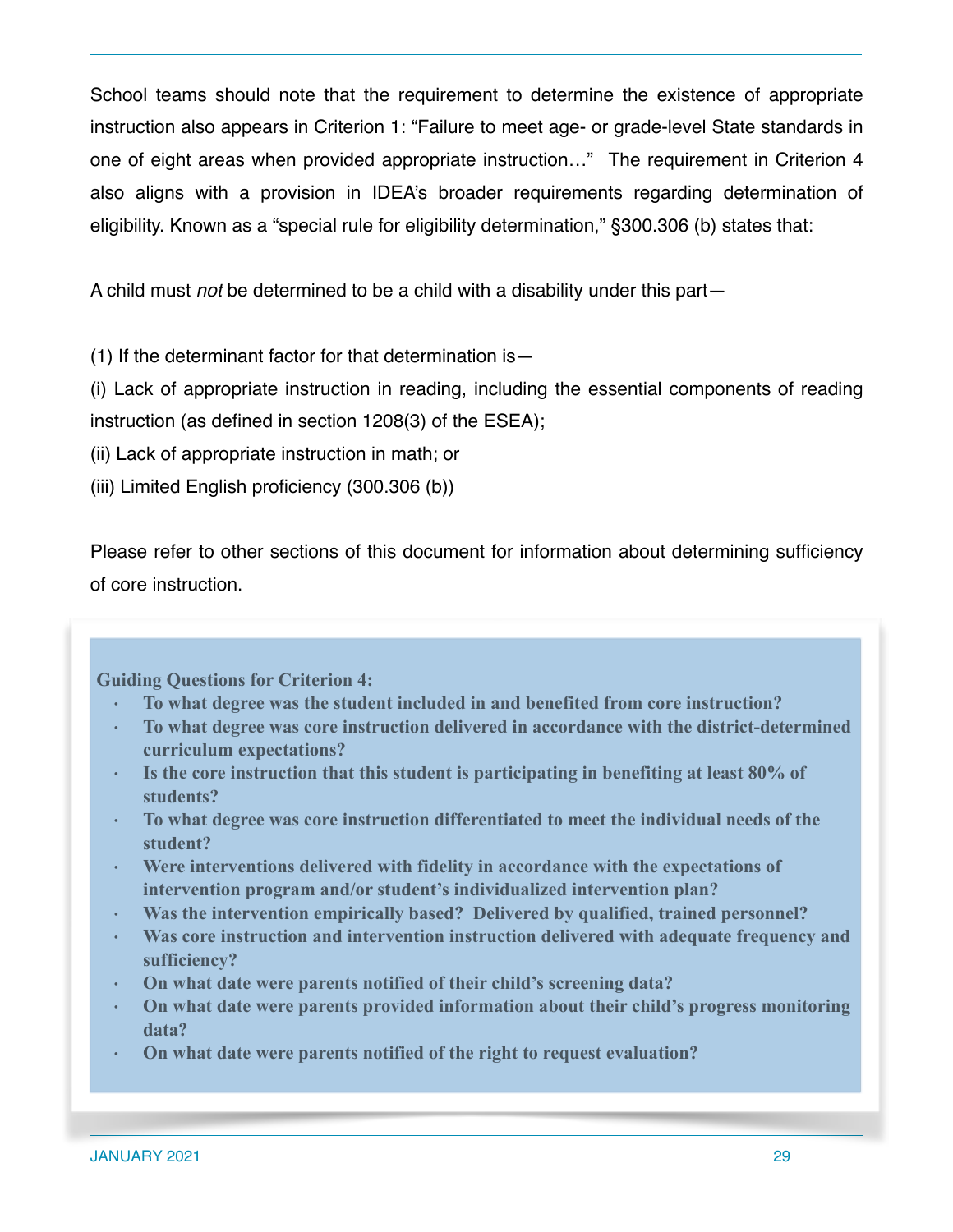#### **CRITERION 5: Observation**

Observing student behavior in the classroom offers opportunities for teams to better understand the educational ecology within which student learning is occurring. This ecology might include the student's rate of active engagement, rate of correct responses to instruction, and the student's opportunity to respond and practice skills within the suspected area(s) of difficulty. Observations also provide opportunity to determine the quality of instruction and implementation of curriculum and instructional strategies.

The district must ensure that the child is observed in the child's learning environment (including the regular classroom setting) to document the child's academic performance and behavior in the areas of difficulty.

Per 92 NAC 51, the MDT, in determining whether a child has a specific learning disability, must decide to:

- 1. Use information from an observation in routine classroom instruction and monitoring of the child's performance that was done before the child was referred for an evaluation, or
- 2. Have at least one member of the MDT conduct an observation of the child's academic performance in the regular classroom after the child has been referred for an evaluation and parental consent, consistent with 92 NAC 51, is obtained.
- 3. In the case of a child less than school age or out of school, an MDT member must observe the child in an environment appropriate for a child of that age.

This requirement makes clear that information from an observation from either prior to or after a student's referral for suspected SLD must be gathered as part of the data used for eligibility decision making. Such observations could have been done during general education instruction/interventions conducted through the or MTSS process. However, if the observation conducted prior to referral did not provide information specific to the area(s) of academic difficulty (i.e., those areas listed in Criterion 1) for which the student has been referred, the school team should require an additional observation. There are many types of classroom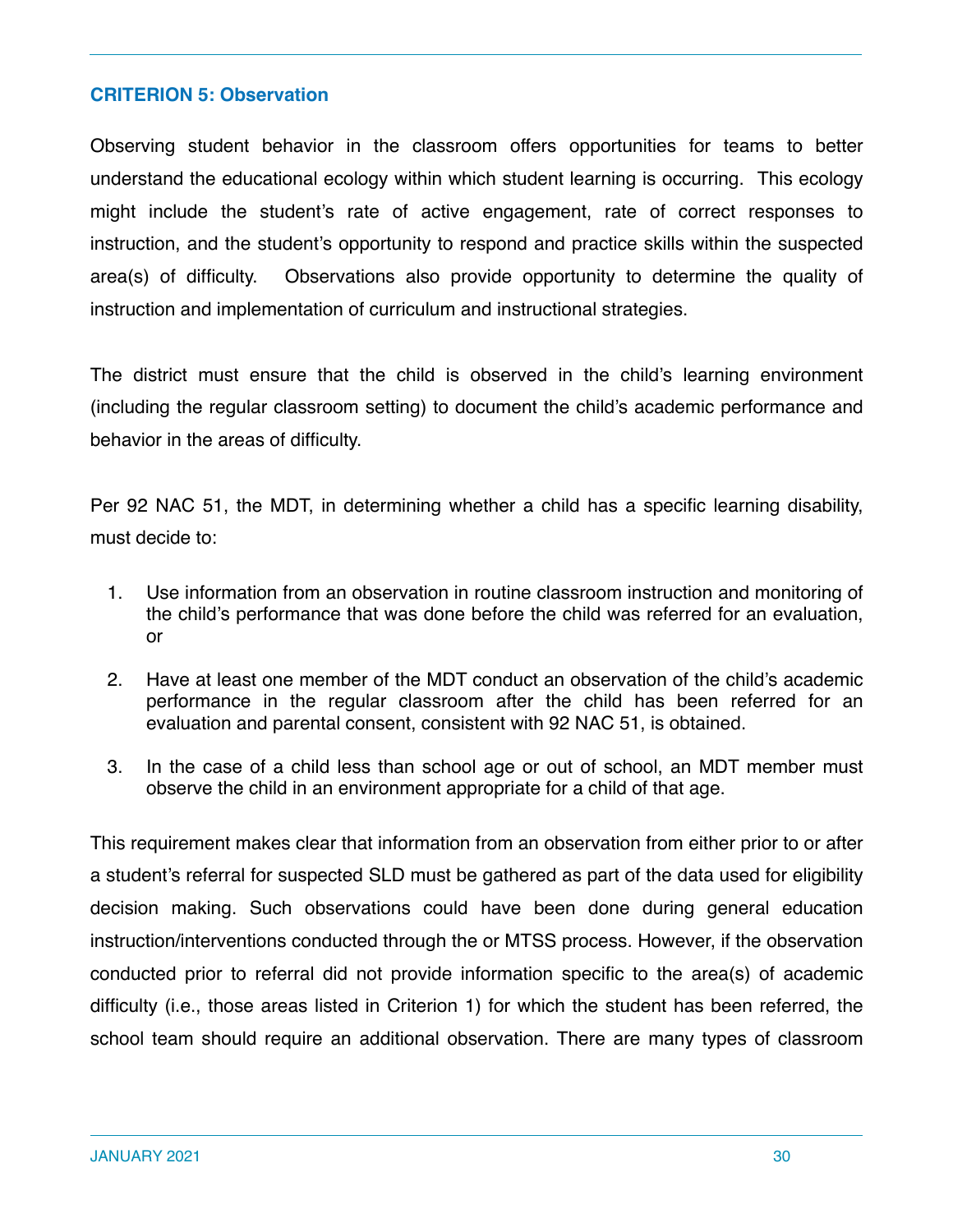observations. While the regulations do not prescribe the type of observation to be conducted, the following methods may be appropriate:

- behavioral observation procedures (e.g., event recording, time sampling, interval recording) that result in quantifiable results;
- methods that relate the student's classroom behavior to instructional conditions, and teaching practices and opportunities for engagement;
- methods that address referral questions, instructional practices, and instructional fidelity (see sample questions below).

Criterion 5 (Observation) specifically requires that the student be "observed in the child's learning environment (including the regular classroom setting) to document the child's academic performance and behavior in the area(s) of difficult academic performance and behavior" (§300.310 (a)). Thus, the school team should necessarily consider the observation data as part of a determination regarding this factor.

Information gathered during direct observation(s) should assist in the documentation (Criterion 6) to determine the involvement of other factors relative to the student's underachievement and lack of response to intervention (Criterion 3) and whether appropriate instruction was provided (Criterion 4).

Most important, the observation should provide information that is data driven, empirical, and objective. The observation should, with clarity, produce a detailed description of relevant behaviors that inform the educational team of the student's academic engagement and responsiveness to instruction. Simple narratives do not provide adequate or objective information. Observations across instructional settings (e.g., different classes) are especially valuable, as are observations by different team members. The observations must be conducted by a qualified observer. In all cases the observation must not be conducted by the person delivering instruction.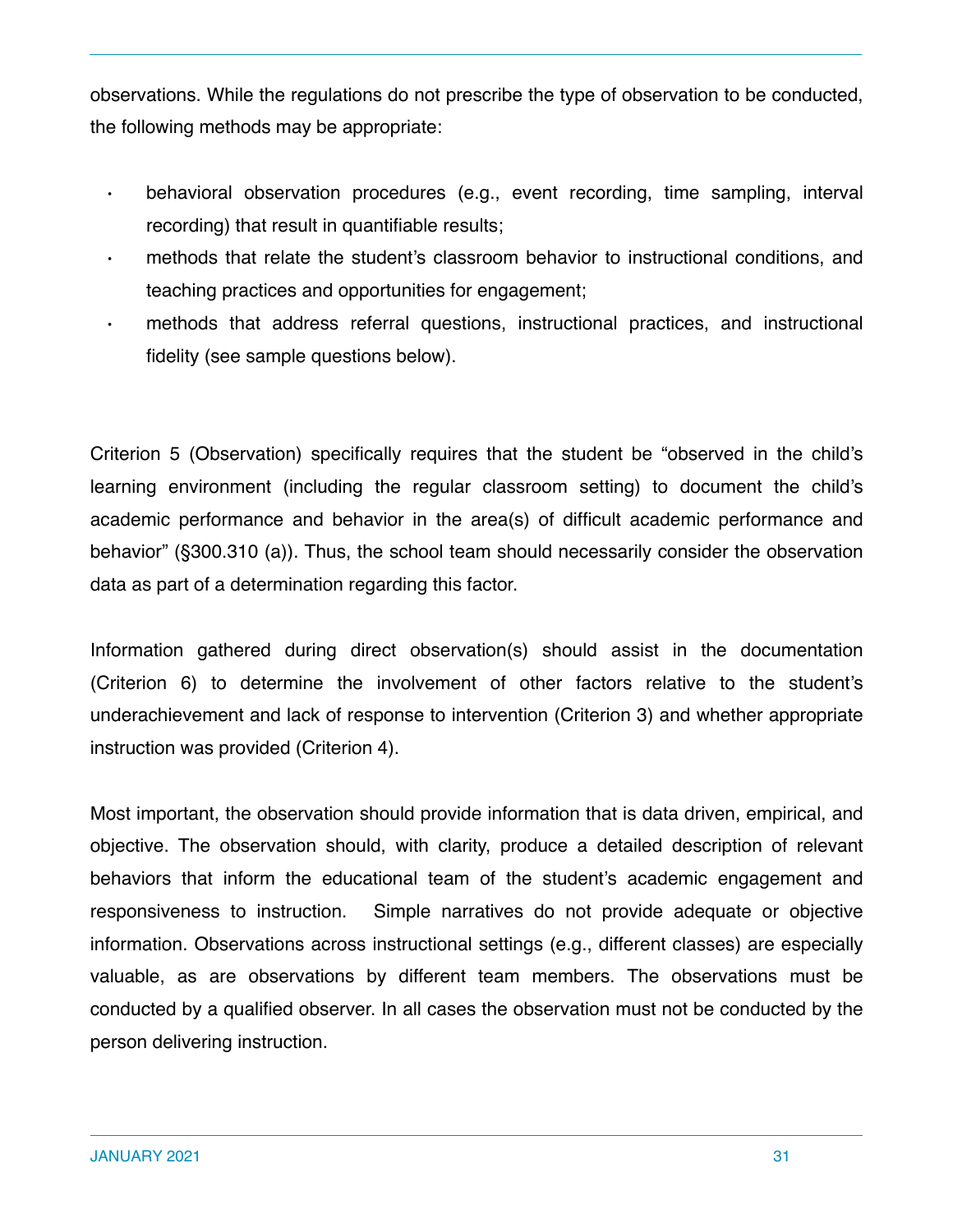"Qualified" refers to an individual who has received direct instruction in a particular skill, has received feedback on the performance of that skill by an individual who has mastered the skill, and has had the opportunity to practice that skill in order to perform it accurately in a consistent manner.

A primary purpose of the observation is to determine the relationship between behavior and student academic performance (SLD is an academic performance–based disability). Therefore, all data collected should be in the context of academic performance. Specifically, when student behavior is observed during academic tasks, data on the accuracy, amount, and completion rates of the academic performance should be collected concurrently. Clearly, some students may present with high rates of off-task behavior, yet answer questions accurately, complete written work accurately, and do so with sufficient levels of productivity. The collection of student behavior data without the collection of student academic performance data will likely result in false-positive errors (e.g., assuming the behavior interfered with academic performance/accuracy when it did not).

Given recent findings by researchers indicating that poor intervention integrity is the rule rather than the exception, an observation to determine that the intervention was implemented with fidelity and that the student was well engaged during the intervention would provide critical additional information (Kovaleski et al., 2013).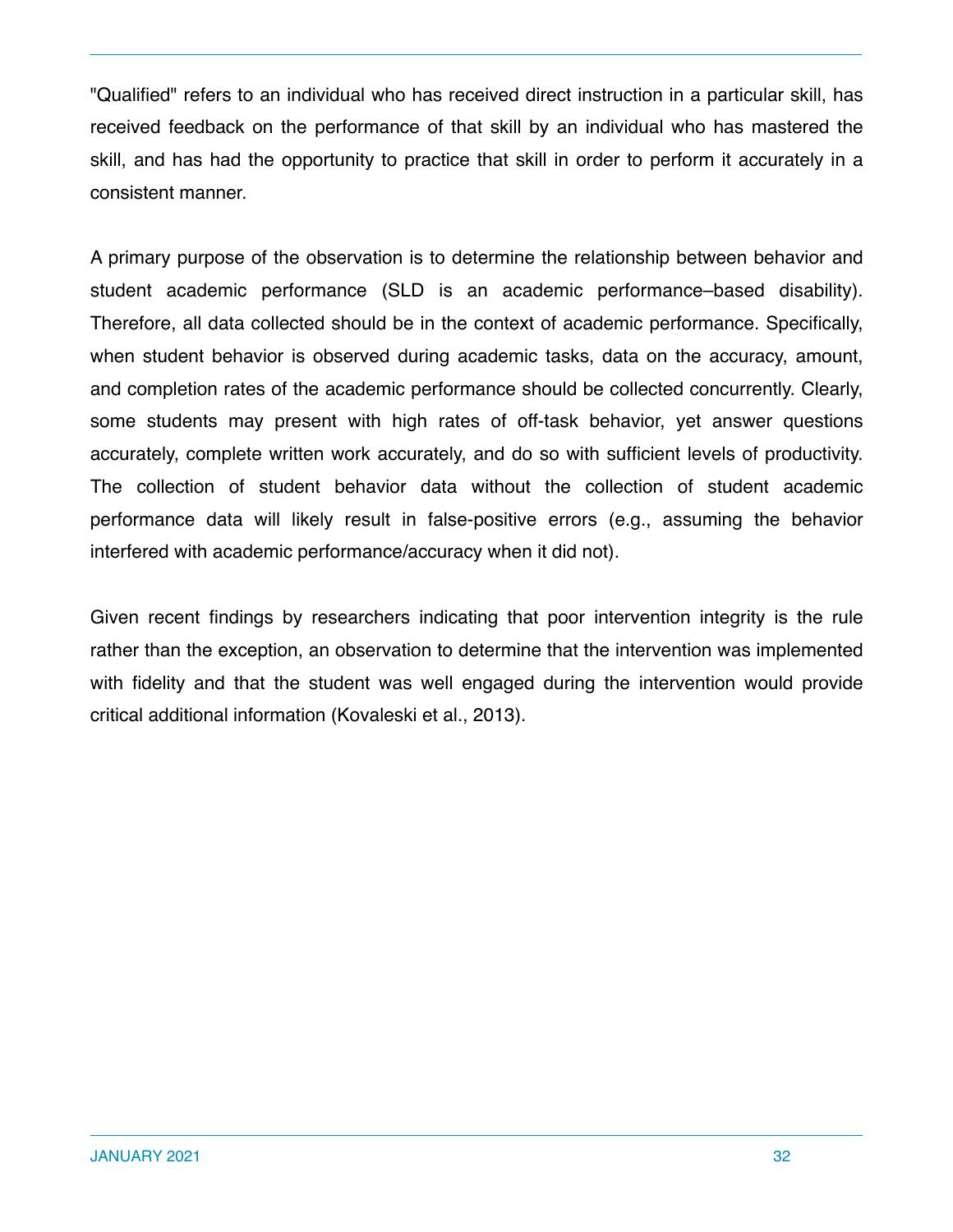**Guiding Questions for Criterion 5:** 

- **Was the student's performance and behavior in the area of concern "typical" during the observation compared with how the student performs at other times?**
- **What learning skills were difficult for the student?**
- **What student strengths were noted during the observation?**
- **Was the student engaged and cooperative during instruction in comparison to peers? To what degree was the student actively versus passively engaged?**
- **Did the students have opportunities to participate or respond in the instructional dialogue and activities?**
- **Did the student's behaviors interfere with learning to such an extent that they might be the primary reason the student is not making sufficient progress?**
- **Did the student have the prerequisite skills to perform the tasks being observed?**
- **Are the data collected during the observations consistent with other formal and informal data about the student in the area(s) of concern?**
- **What is the relationship between the targeted student's performance and behavior to other students?**
- **How is the student's behavior similar or different from classroom peers?**
- **For IEP development, what information can be gathered from the observation to address the student's deficits?**
- **How might the interactions observed between teacher and student impact a student's learning?**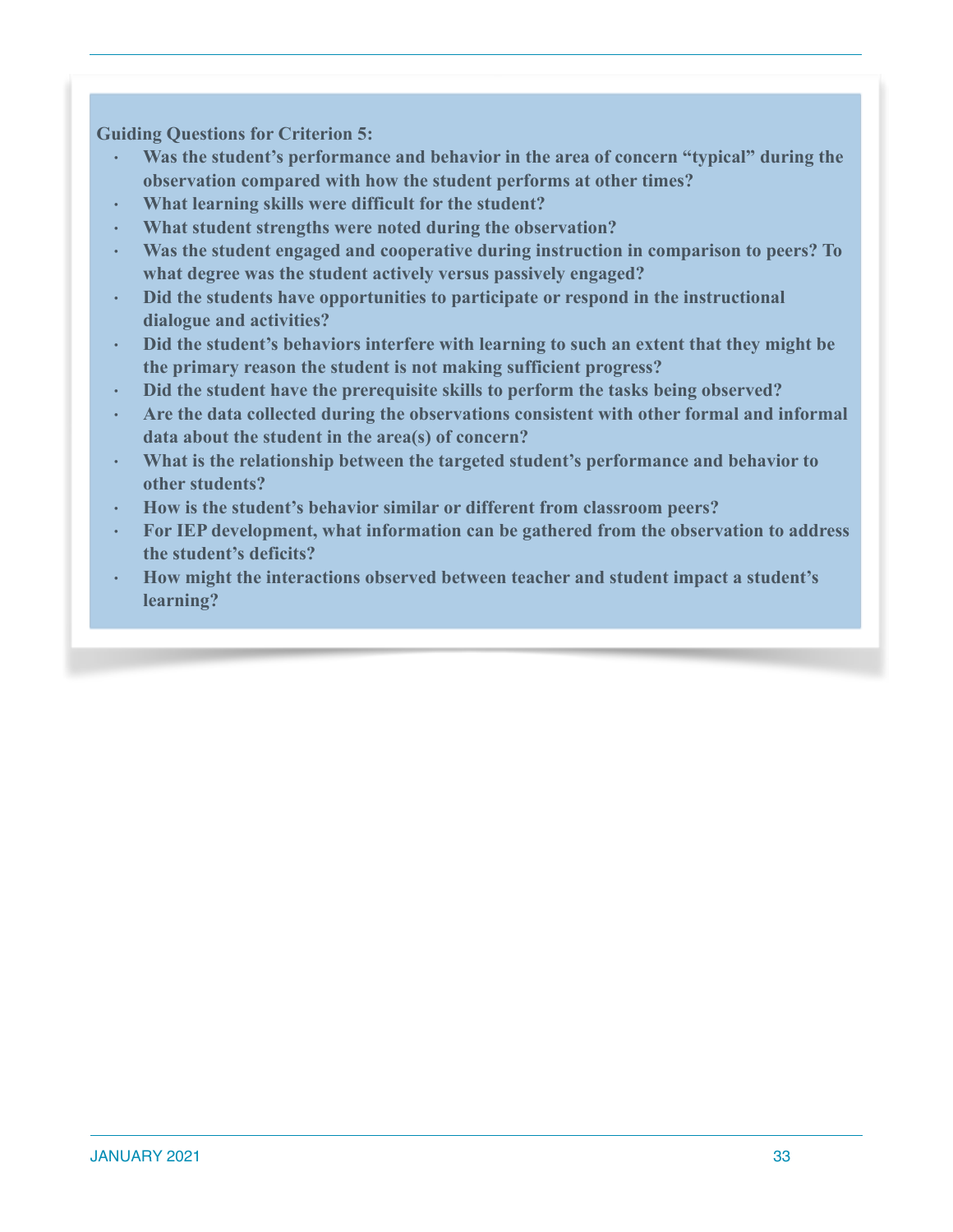#### **CRITERION 6: Documentation**

(a) For a child suspected of having a specific learning disability, the documentation of the determination of eligibility must contain a statement of:

- 1. Whether the child has a specific learning disability;
- 2. The basis for making the determination, including an assurance that the determination has been made in accordance with 92 NAC 51; and Nebraska eligibility determination guidelines.
- 3. The relevant behavior, if any, noted during the observation of the child and the relationship of that behavior to the child's academic functioning;
- 4. The educationally relevant medical findings, if any;
- 5. Whether
	- (i) The child does not achieve progress commensurate with the child's age;

(ii) The child does not achieve progress to meet age or State-approved grade-level standards consistent with 92 NAC 51;

- 6. The determination of the MDT concerning the effects of visual, hearing, or motor disability; intellectual disability; behavior disorder; cultural factors, environmental or economic disadvantage; or limited English proficiency on the child's achievement level; and;
- 7. If the child has participated in a process that assesses the child's response to scientific, research-based intervention:
	- (i) the instructional strategies used and the child-centered data collected; and
	- (ii) the documentation that the child's parents were notified about:
		- (A) The school district's policies regarding the amount and nature of student performance data that would be collected and the general education services that would be provided;
		- (B) Strategies for increasing the child's rate of learning; and
		- (C) The parent's right to request an evaluation.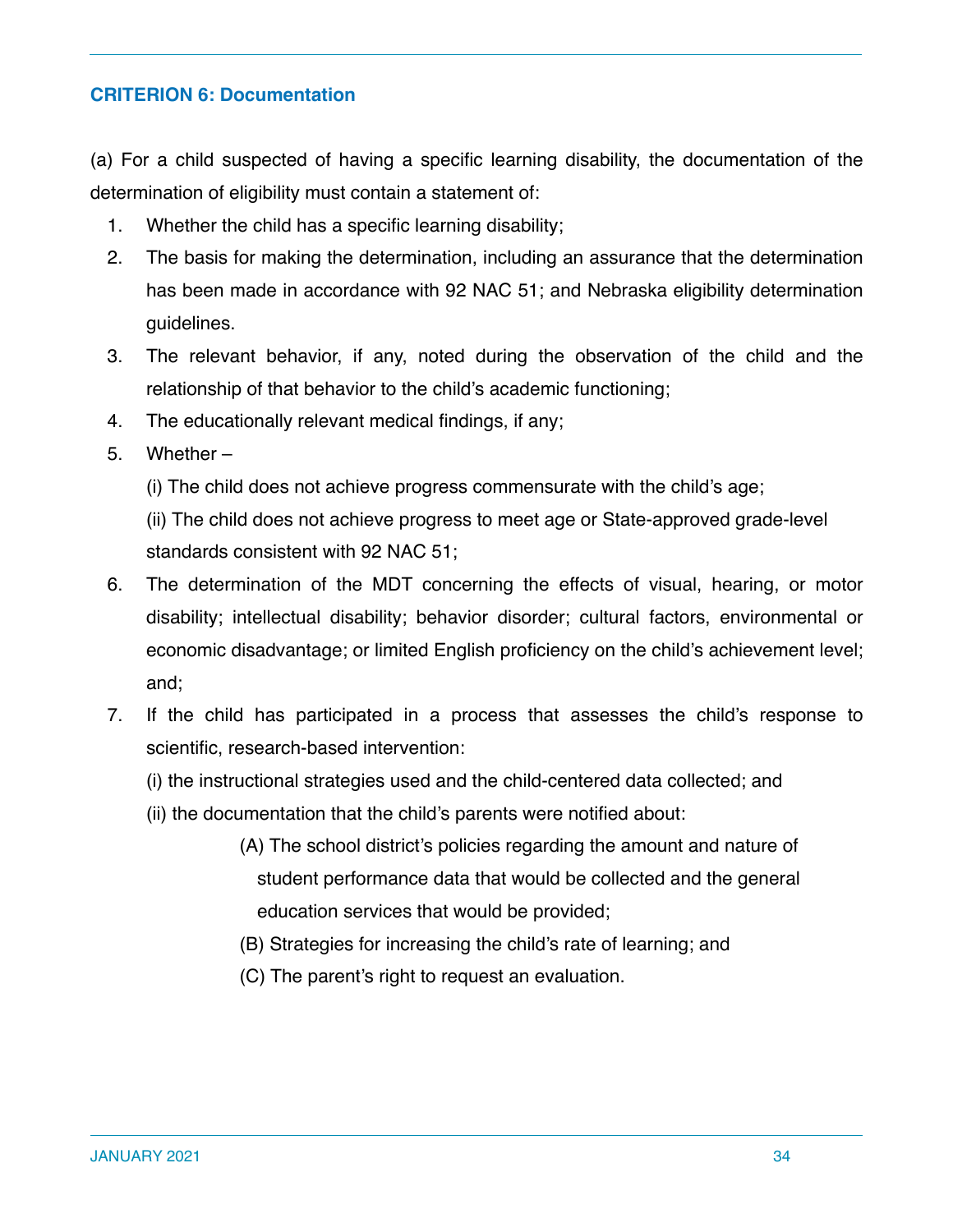(b) Each MDT member must certify in writing whether the report reflects the member's conclusion. If it does not reflect the member's conclusion, the team member must submit a separate statement presenting his/her conclusions.

Addressing the requirements of the specific documentation for eligibility determination involves a compilation of the information gathered to address Criteria 1–5.

Ultimately, the school team must make a determination of the existence of SLD and the need for special education through a careful evaluation of multiple sources of data. Special education eligibility is a high-stakes decision for students. As such, it must be made in a comprehensive manner. A student's complete data profile (i.e., progress monitoring data, benchmarking tests, state test data, information from observations, interviews, and diagnostic testing) must all be used for decision making about eligibility.

Documentation of scientifically, research-based interventions, intensity, fidelity, and lack of sufficient achievement and progress, in best practice, would be included within the MDT report. A Prior Written Notice (PWN) indicating the student's eligibility determination must also be completed.

A student whose characteristics meet the definition of a student having a specific learning disability may be identified as a student eligible for special education services if:

- 1. All of the aforementioned eligibility criteria are met; and
- 2. There is evidence, including observation and/or assessment, indicating how the specific learning disabilities adversely impact the student's performance in or access to the general education curriculum.
- 3. The student demonstrates a need for specialized instruction and supports.

**Guiding Questions for Criterion 6:** 

• **Are all required elements for eligibility determination documented appropriately?**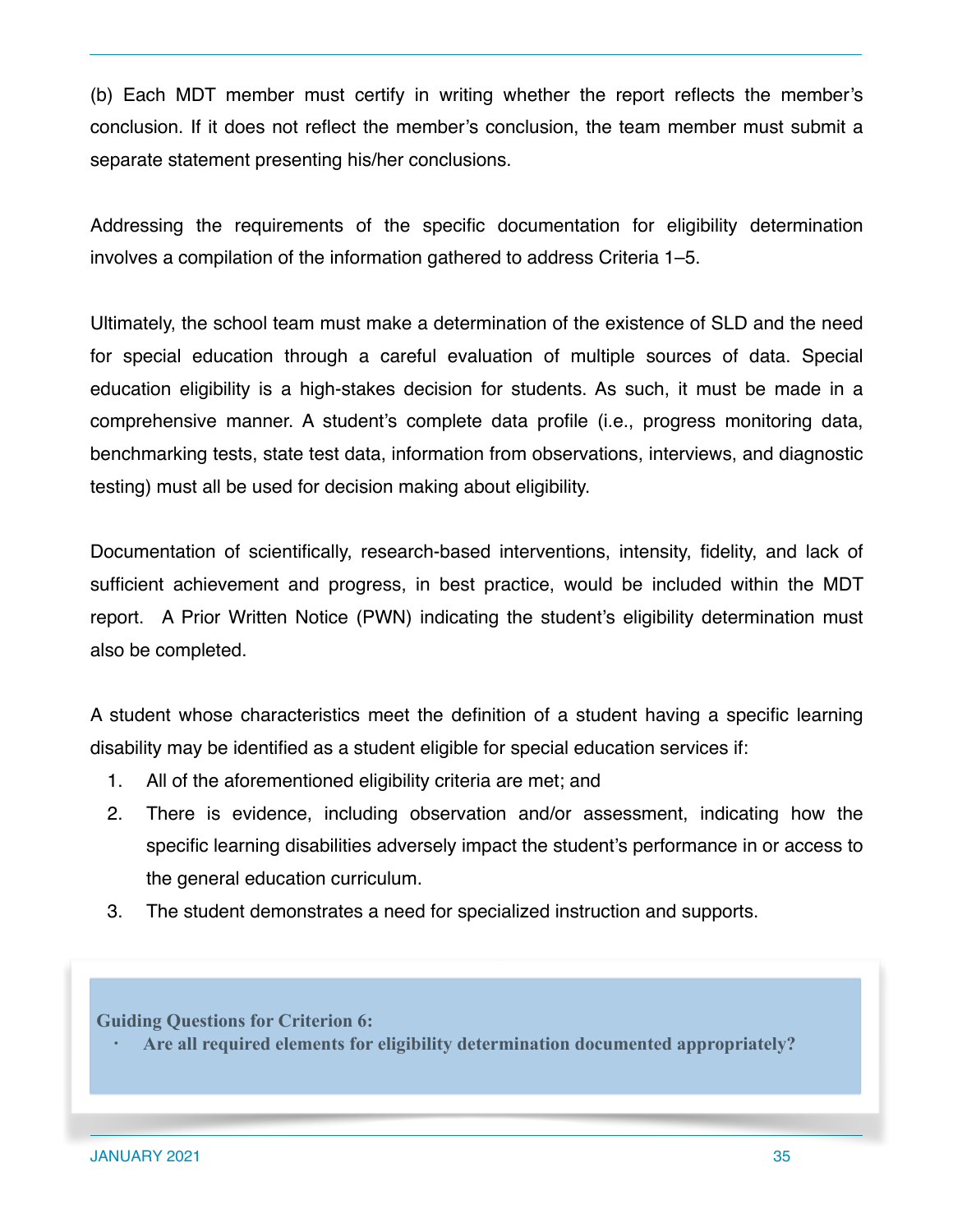| <b>Documentation</b><br><b>Requirements</b>                                                                                                                                              | <b>Sources of Information</b>                                                                                                                                                                                                                                                                                                                                                                                                                                                                                                                                                                                         |
|------------------------------------------------------------------------------------------------------------------------------------------------------------------------------------------|-----------------------------------------------------------------------------------------------------------------------------------------------------------------------------------------------------------------------------------------------------------------------------------------------------------------------------------------------------------------------------------------------------------------------------------------------------------------------------------------------------------------------------------------------------------------------------------------------------------------------|
| §300.311 Specific<br>documentation for the<br>eligibility<br>determination.                                                                                                              | While stated as the first requirement, a statement of whether the<br>child has a specific learning disability is actually one of the final<br>steps in the eligibility determination process.                                                                                                                                                                                                                                                                                                                                                                                                                         |
| (a) For a child<br>suspected of having<br>an SLD, the<br>documentation of the<br>determination of<br>eligibility, as required<br>in $$300.306(a)(2),$<br>must contain a<br>statement of- |                                                                                                                                                                                                                                                                                                                                                                                                                                                                                                                                                                                                                       |
| (1) Whether the child<br>has a specific<br>learning disability;                                                                                                                          |                                                                                                                                                                                                                                                                                                                                                                                                                                                                                                                                                                                                                       |
| (2) The basis for<br>making the<br>determination,<br>including an<br>assurance that the<br>determination has<br>been made in<br>accordance with<br>$\S300.306(c)(1)$                     | §300.306 (c)(1) states that:<br>In interpreting evaluation data for the purpose of determining if a<br>child is a child with a disability under §300.8, and the educational<br>needs of the child, each public agency must-<br>(i) Draw upon information from a variety of sources, including<br>aptitude and achievement tests, parent input, and teacher<br>recommendations, as well as information about the child's<br>physical condition, social or cultural background, and adaptive<br>behavior;<br>(ii) Ensure that information obtained from all of these sources is<br>documented and carefully considered. |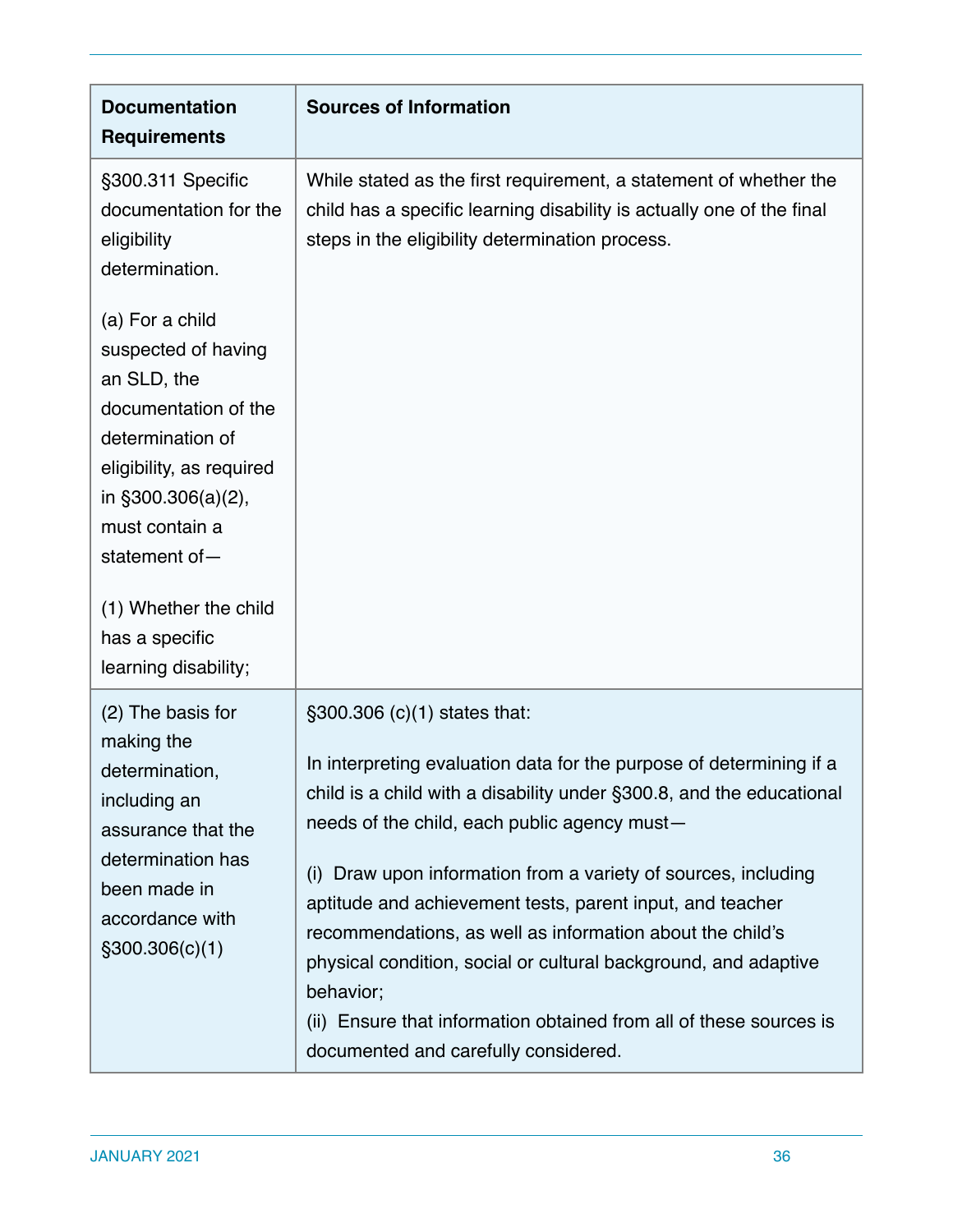| (3) The relevant<br>behavior, if any, noted<br>during the<br>observation of the<br>child and the<br>relationship of that<br>behavior to the child's<br>academic functioning;                   | This information is drawn from Criterion 5: Observation.                                                                                                                                                                                                                                                                 |
|------------------------------------------------------------------------------------------------------------------------------------------------------------------------------------------------|--------------------------------------------------------------------------------------------------------------------------------------------------------------------------------------------------------------------------------------------------------------------------------------------------------------------------|
| (4) The educationally<br>relevant medical<br>findings, if any;                                                                                                                                 | Information on relevant medical findings will most likely be drawn<br>from documented medical data obtained from the student's<br>parent(s). Documentation should indicate that existing medical<br>findings were considered, even if the team determined the<br>information is not relevant to the final determination. |
| $(5)$ Whether-<br>(i) The child does not<br>achieve adequately<br>for the child's age or<br>to meet state-<br>approved grade-level<br>standards consistent<br>with $\S 300.309(a)(1);$<br>and, | Information is drawn from Criterion 1: Failure to meet age- or<br>grade-level state standards in one of eight areas when provided<br>appropriate instruction and includes specific information on the<br>area(s) in which the student is failing to meet age- or grade-level<br>state standards.                         |
| (ii)<br>(A) The child does not<br>make sufficient<br>progress to meet age<br>or state-approved<br>grade-level standards<br>consistent with<br>$\S300.309(a)(2)(i)$ ; or                        | Information is drawn from Criterion 2: Lack of progress in<br>response to scientific, research-based intervention.                                                                                                                                                                                                       |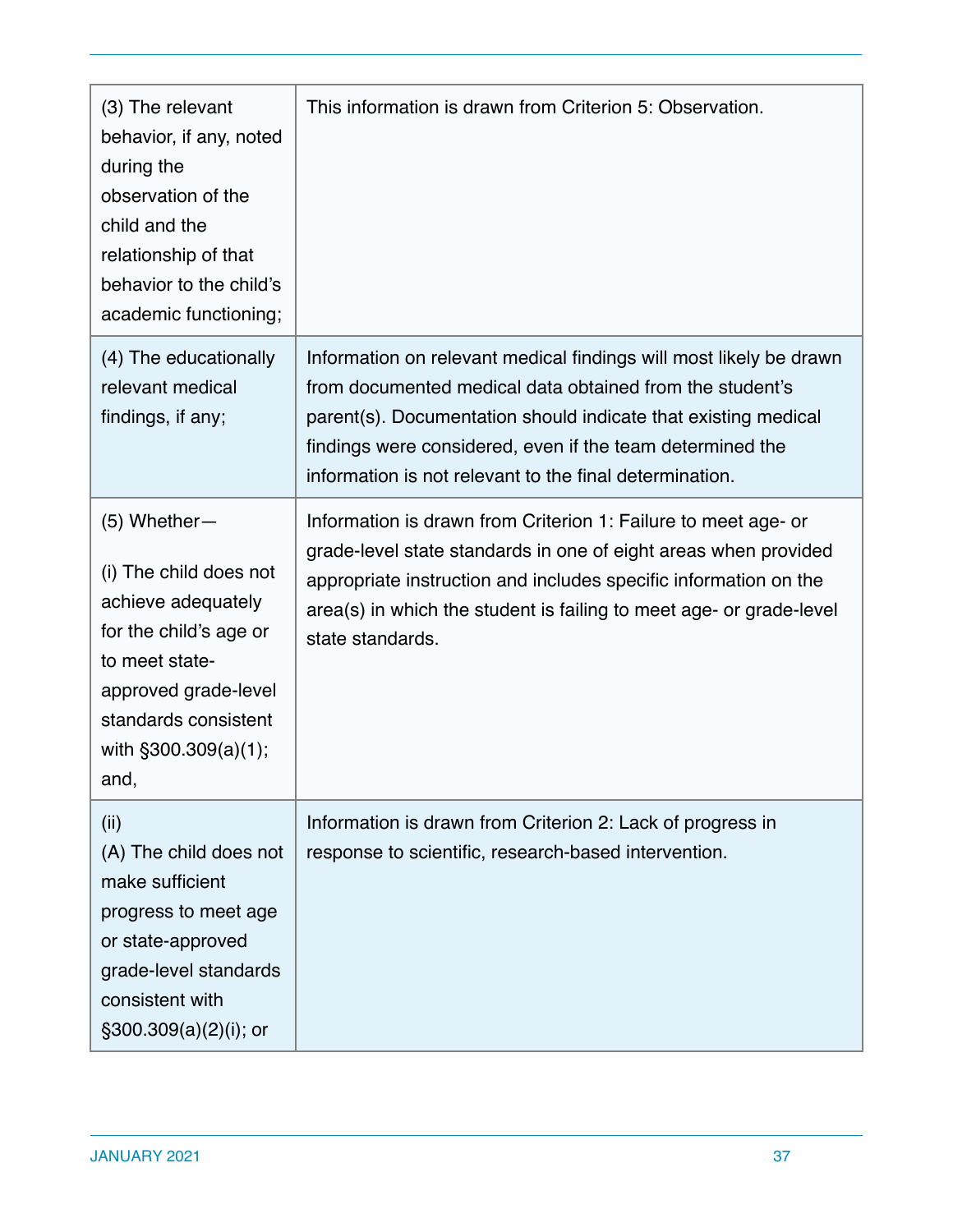| (B) The child exhibits<br>a pattern of strengths<br>and weaknesses in<br>performance,<br>achievement, or both,<br>relative to age, state-<br>approved grade level<br>standards, or<br>intellectual<br>development<br>consistent with<br>$\S300.309(a)(2)(ii);$                                                              | This optional criterion (available in lieu of $(ii)(A)$ ) does not apply to<br>an MTSS-based SLD evaluation process.                                                                                                                                                                                                                                                                                      |
|-----------------------------------------------------------------------------------------------------------------------------------------------------------------------------------------------------------------------------------------------------------------------------------------------------------------------------|-----------------------------------------------------------------------------------------------------------------------------------------------------------------------------------------------------------------------------------------------------------------------------------------------------------------------------------------------------------------------------------------------------------|
| (6) The determination<br>of the group<br>concerning the effects<br>of a visual, hearing,<br>or motor disability;<br>intellectual disability;<br>emotional<br>disturbance; cultural<br>factors;<br>environmental or<br>economic<br>disadvantage; or<br>limited English<br>proficiency on the<br>child's achievement<br>level | Information is drawn from Criterion 3: The group determines that<br>its findings under paragraphs $(a)(1)$ and $(2)$ of this section are not<br>primarily the result of-<br>(i) A visual, hearing, or motor disability;<br>(ii) Intellectual disability;<br>(iii) Emotional disturbance;<br>(iv) Cultural factors;<br>(v) Environmental or economic disadvantage; or<br>(vi) Limited English proficiency. |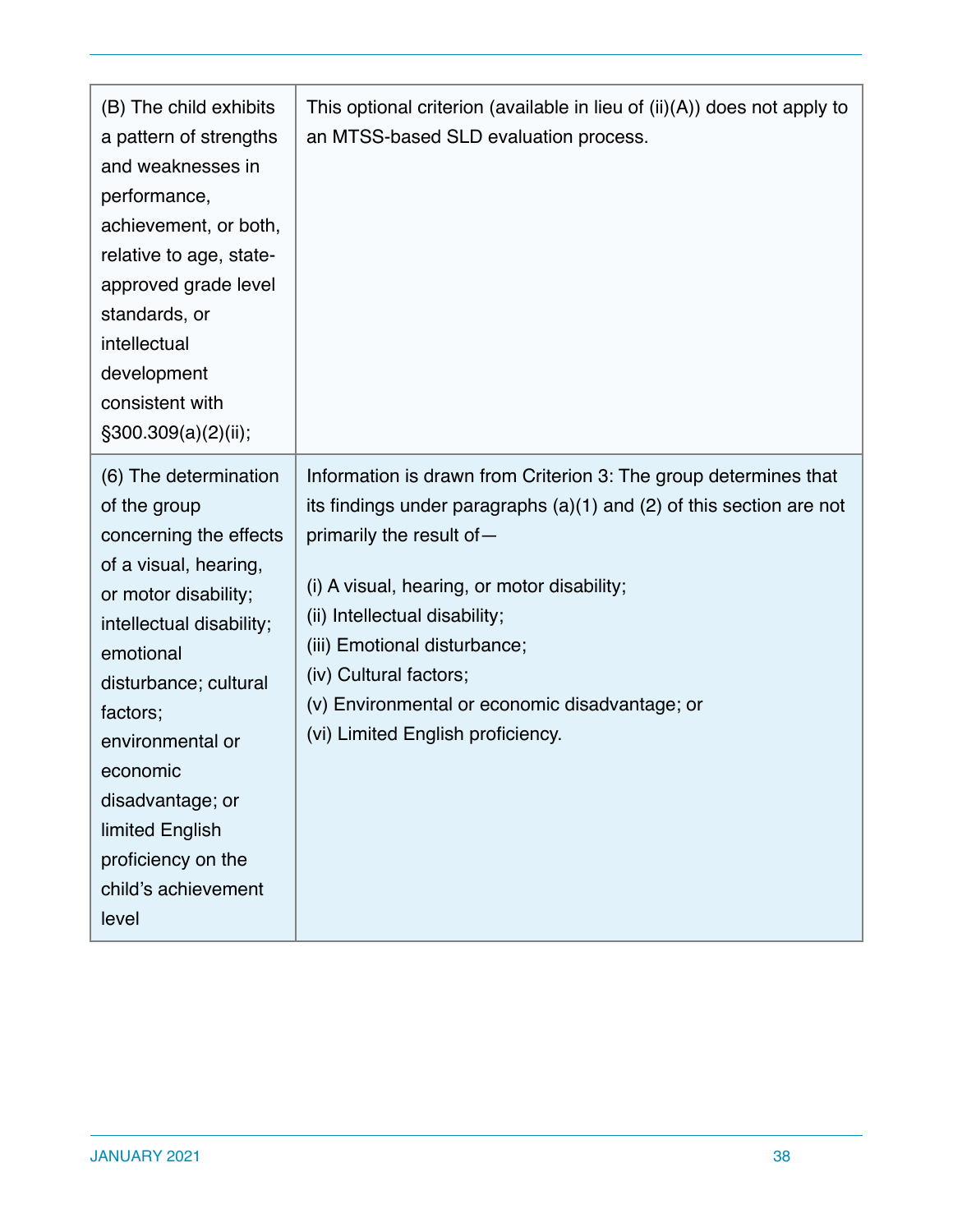|                                                                                                                                                                                                                                                | In such cases specific documentation should be provided for any<br>relevant factors and include information on whether these factors<br>were excluded from consideration as a result of screening or<br>whether more extensive evaluations were conducted. To the<br>extent that information regarding these factors may inform the<br>development of an individualized education program for the<br>student, this process should not be a "check yes or no"<br>procedure. Instead, the process must include a determination of<br>whether any of these factors are the primary cause of the lack of<br>achievement and lack of adequate progress, not whether the<br>factors exist at all. |
|------------------------------------------------------------------------------------------------------------------------------------------------------------------------------------------------------------------------------------------------|---------------------------------------------------------------------------------------------------------------------------------------------------------------------------------------------------------------------------------------------------------------------------------------------------------------------------------------------------------------------------------------------------------------------------------------------------------------------------------------------------------------------------------------------------------------------------------------------------------------------------------------------------------------------------------------------|
| (7) If the child has<br>participated in a<br>process that<br>assesses the child's<br>response to scientific,<br>research-based<br>intervention-<br>(i) The instructional<br>strategies used and<br>the student-centered<br>data collected; and | This information is drawn from Criterion 2: Lack of progress in<br>response to scientific, research-based intervention.                                                                                                                                                                                                                                                                                                                                                                                                                                                                                                                                                                     |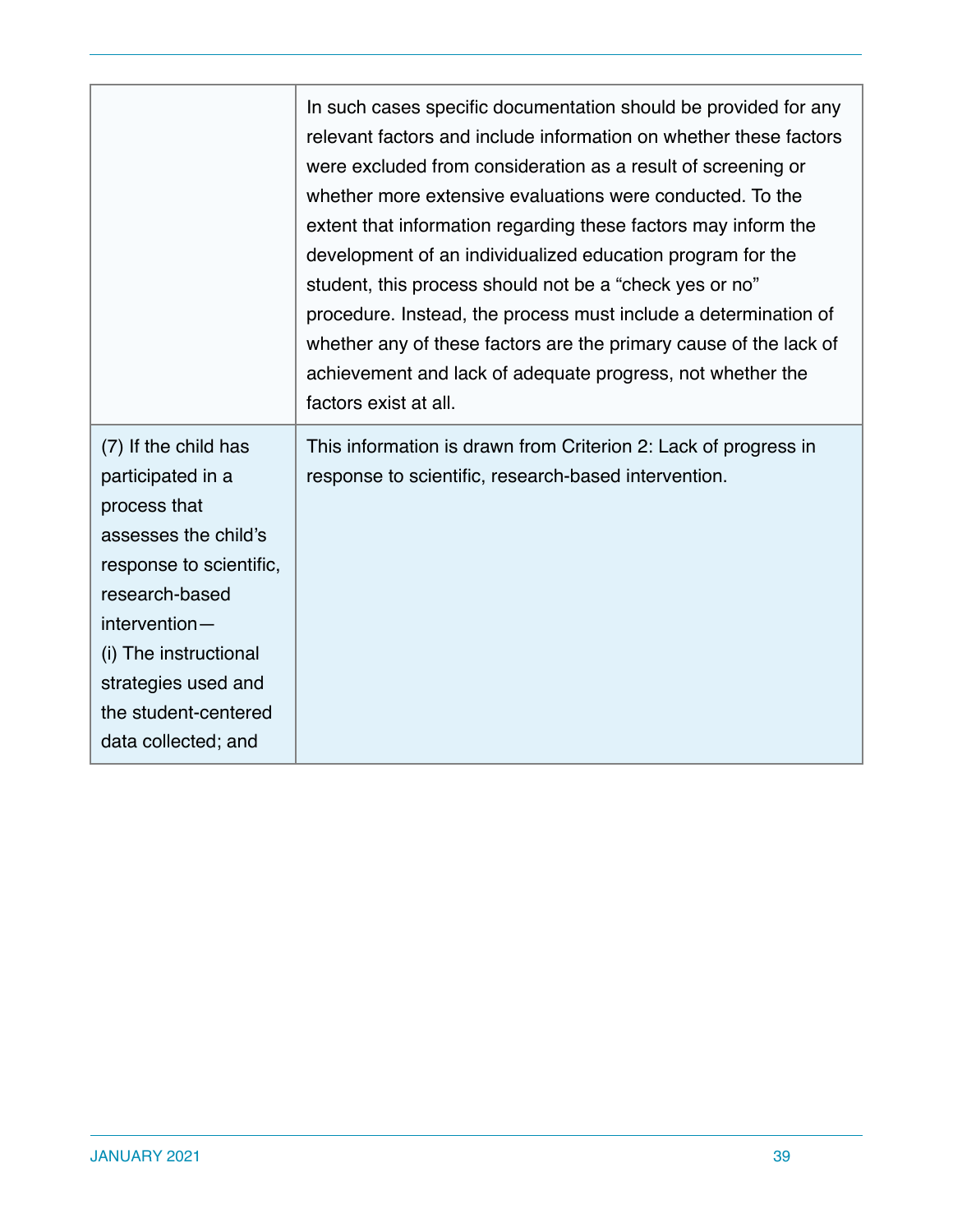| $(ii)$ The<br>documentation that<br>the child's parents<br>were notified about-<br>(A) The state's<br>policies regarding the<br>amount and nature of<br>student performance<br>data that would be<br>collected and the<br>general education<br>services that would<br>be provided;<br>(B) Strategies for<br>increasing the child's<br>rate of learning; and<br>(C) The parents' right | This information should include the specific data shared with the<br>student's parents, how frequently the data were provided, how<br>the data were shared (such as graphical formats), how the<br>parents (and student, as appropriate) were involved and engaged<br>in the RTI/MTSS process, and what information the parents have<br>provided to the school team.                                                                                                                                                                                                                                                                                                                        |
|---------------------------------------------------------------------------------------------------------------------------------------------------------------------------------------------------------------------------------------------------------------------------------------------------------------------------------------------------------------------------------------|---------------------------------------------------------------------------------------------------------------------------------------------------------------------------------------------------------------------------------------------------------------------------------------------------------------------------------------------------------------------------------------------------------------------------------------------------------------------------------------------------------------------------------------------------------------------------------------------------------------------------------------------------------------------------------------------|
| to request an<br>evaluation.                                                                                                                                                                                                                                                                                                                                                          |                                                                                                                                                                                                                                                                                                                                                                                                                                                                                                                                                                                                                                                                                             |
| (b) Each group<br>member must certify<br>in writing whether the<br>report reflects the<br>member's conclusion.<br>If it does not reflect<br>the member's<br>conclusion, the group<br>member must submit<br>a separate statement<br>presenting the<br>member's<br>conclusions.                                                                                                         | Group members include the child's parents and a team of qualified<br>professionals, which must include-<br>(a)<br>(1) The child's regular teacher; or<br>(2) If the child does not have a regular teacher, a regular classroom<br>teacher qualified to teach a child of his or her age; or<br>(3) For a child of less than school age, an individual qualified by the<br>SEA to teach a child of his or her age; and<br>(b) At least one person qualified to conduct individual diagnostic<br>assessments of children, such as a school psychologist, speech-<br>language pathologist, or remedial reading teacher.<br>Ideally, the group members should be those who have been involved in |
|                                                                                                                                                                                                                                                                                                                                                                                       | the problem solving process and are familiar with the student's data.                                                                                                                                                                                                                                                                                                                                                                                                                                                                                                                                                                                                                       |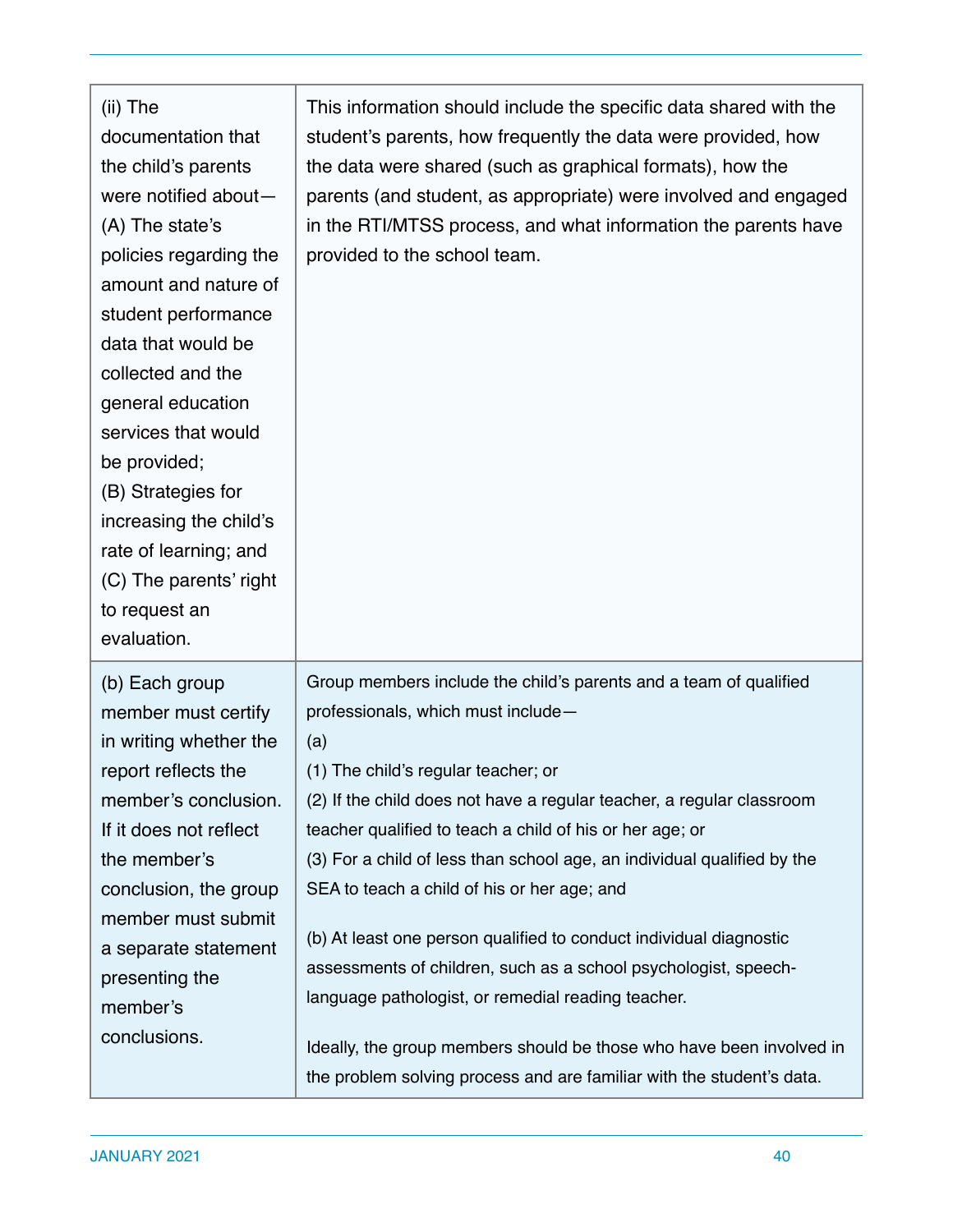#### **Section 2: Eligibility Determination Guidelines**

According to (92) Nebraska allows for options in determining eligibility for special education. One of which is to use data to determine performance that falls below grade level, another might be to determine the lack of response to well-designed interventions or utilizing the severe discrepancy model.

Some may refer to this as lack of response to intervention or identification through a Multi-tiered System of Support (MTSS) framework. Districts do not have to apply for or be approved to use eligibility criteria under a MTSS system; however, they are encouraged to have a documented problem solving process prior to utilizing this approach. Many schools maintain use of discrepancy criteria for instances where data and application of a MTSS system are not in place and implemented with fidelity. Districts are not required to report which criteria they are using for eligibility in the written MDT report; however, it is encouraged that districts maintain documentation that assurances affiliated with deeply implemented problem solving are met.

Districts may also elect to document the lack of adequate achievement for the child's age through use of a severe discrepancy model. It is up to the MDT to determine whether any identified discrepancy between cognitive ability and academic achievement is significantly different from what is expected and therefore representative of a lack of adequate achievement. This TA document intentionally does not include a recommended cut score (e.g., 20 points or more difference between cognitive ability and academic achievement) because districts must ensure no single measure is used as the sole criterion for determining whether a child is a child with a disability and for determining an appropriate educational program for the child (92 NAC 51-006.02C9). Even with use of the discrepancy model to determine eligibility, teams must utilize a problem solving approach within the multidisciplinary team framework to determine whether or not the student meets criteria for, as well as whether or not they need, special education.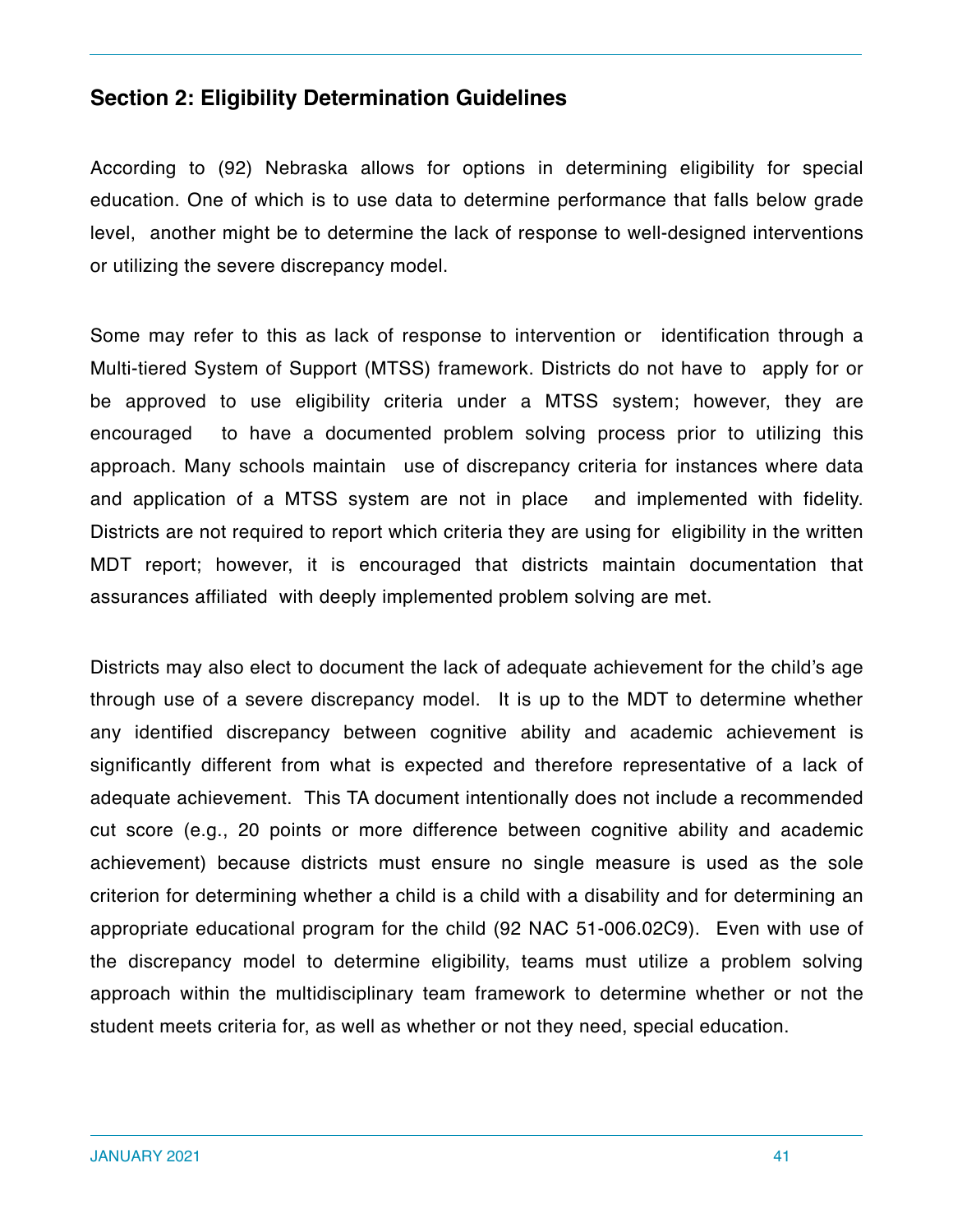While technically allowed according to 92 NAC 51, use of a pattern of strengths and weaknesses in performance, achievement, or both that is relevant to the identification of a specific learning disability is not widely utilized in Nebraska.

Districts should clearly articulate their process for special education decision making within these methodologies in their written policies and procedures.

## **State Definition: 92 NAC 51-006.04K1**

Specific Learning Disability – To qualify for special education services in the category of specific learning disability, the child must have a disorder in one or more of the basic psychological processes involved in understanding or in using language, spoken or written, that may manifest itself in an imperfect ability to listen, think, speak, read, write, spell, or to do mathematical calculations. The category includes conditions such as perceptual disabilities, brain injury, minimal brain dysfunction, dyslexia, and developmental aphasia.

The category does not include children who have learning problems that are primarily the result of visual, hearing, or motor disabilities; of intellectual disabilities; of behavioral disorders; or of environmental, cultural, or economic disadvantage.

Important: The medical and mental health communities use the terms "dyslexia" and "reading disorder" to narrowly define poor reading achievement, i.e., accurate decoding and fluent reading speed. A medical diagnosis of a disorder is not synonymous with disability as defined in the Reauthorized Federal IDEA 2004. Nor does a medical diagnosis alone assure eligibility for Special Education Services. School evaluation teams must adhere to IDEA, which helps educational professionals determine which individuals have a disability that significantly adversely impacts educational performance. For more information on Dyslexia, please see the **NDE Dyslexia Technical Assistance Document.**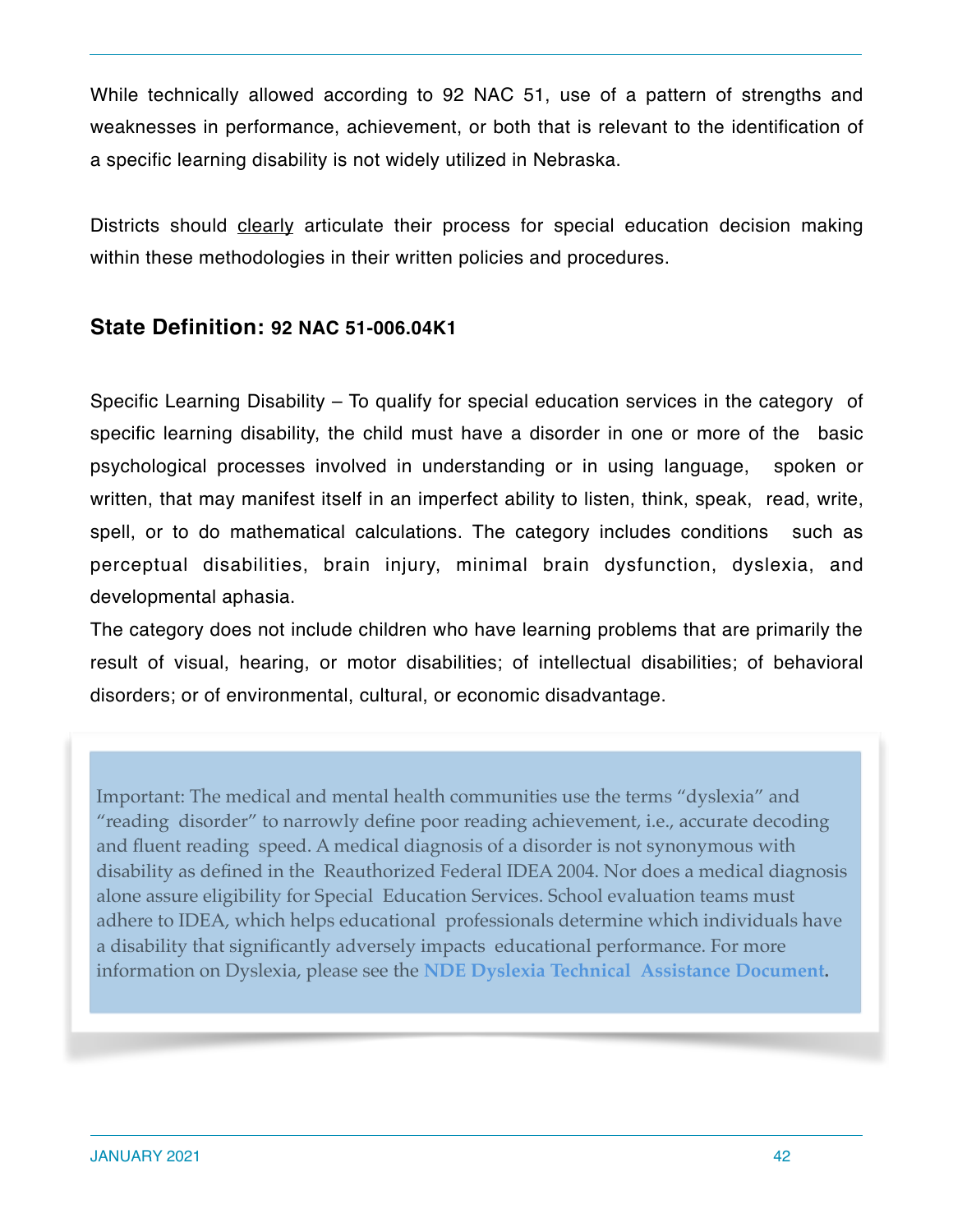#### **Section 3: Referral Procedures**

For a school age student, a general education *problem-solving team* shall be used prior to referral for multidisciplinary team evaluation. A problem-solving team shall utilize and document problem solving and strategies for intensifying instruction to assist the teacher in the provision of general education. If the student problem-solving team has determined and documented that all reasonable alternatives have been explored, a referral for multidisciplinary evaluation shall be completed (adapted from 92 NAC 51-006.01B3). The school or grade level team may fulfill the requirements of the Student Assistance Team, or *comparable problem-solving team.* A student may be referred for multidisciplinary team evaluation at any time within a problem solving process (e.g., MTSS), **in no way should the MTSS process delay the initial evaluation of a student that is suspected of having a disability.** 

A referral for a special education evaluation will include (at a minimum):

- Parent input to include any pertinent familial information, family/student medical history, etc.;
- Teacher input to include an indirect observation, work samples, documentation of differentiated instruction, etc.;
- Documentation of the problem to include classroom-based performance assessments, standardized testing results, and other relevant assessment data;
- A detailed description of the intervention (intensifying instruction) process to include evidence-based practices used, attendance, frequency of implementation, duration of implementation, and fidelity monitoring;
- Progress monitoring data indicating the student has responded inadequately to instruction of increasing intensity (intervention)
- Evidence of fidelity within implementation of core instruction and intervention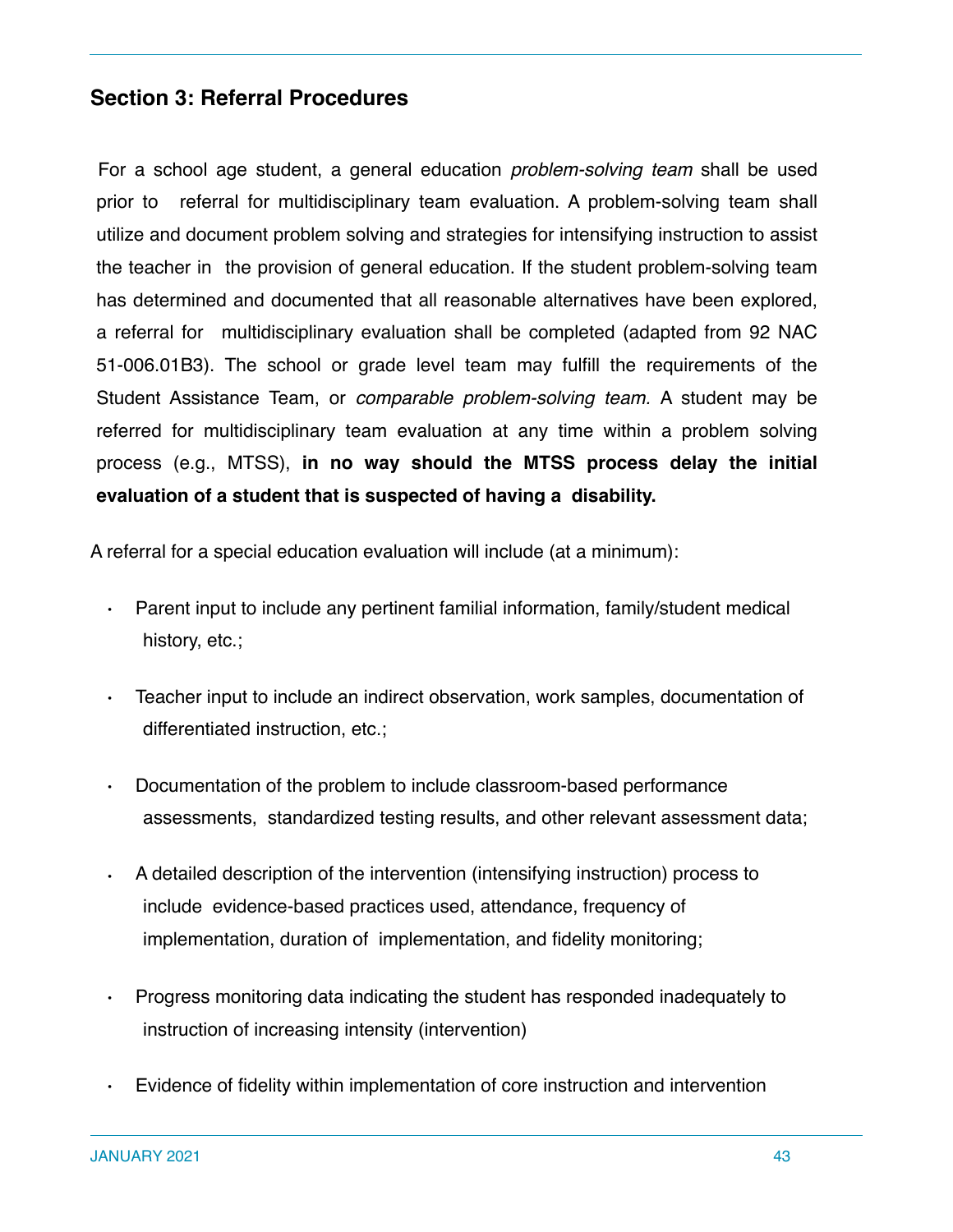# **Section 4: Multidisciplinary Team (MDT) Composition**

The Multidisciplinary Team (MDT) should include at least:

- $\cdot$  The child's parent(s);
- $\cdot$  For a school age child, the child's regular teacher(s) or a regular classroom teacher qualified to teach a child of that age;
	- For a child below age five, a teacher qualified to teach a child below age five;
- Special educator with knowledge in the area of specific learning disabilities;
- A school district administrator or a designated representative; and
- At least one person qualified to conduct individual diagnostic examinations of children in their specific area of training (i.e., school psychologist, speech language pathologist, or other instructional specialist).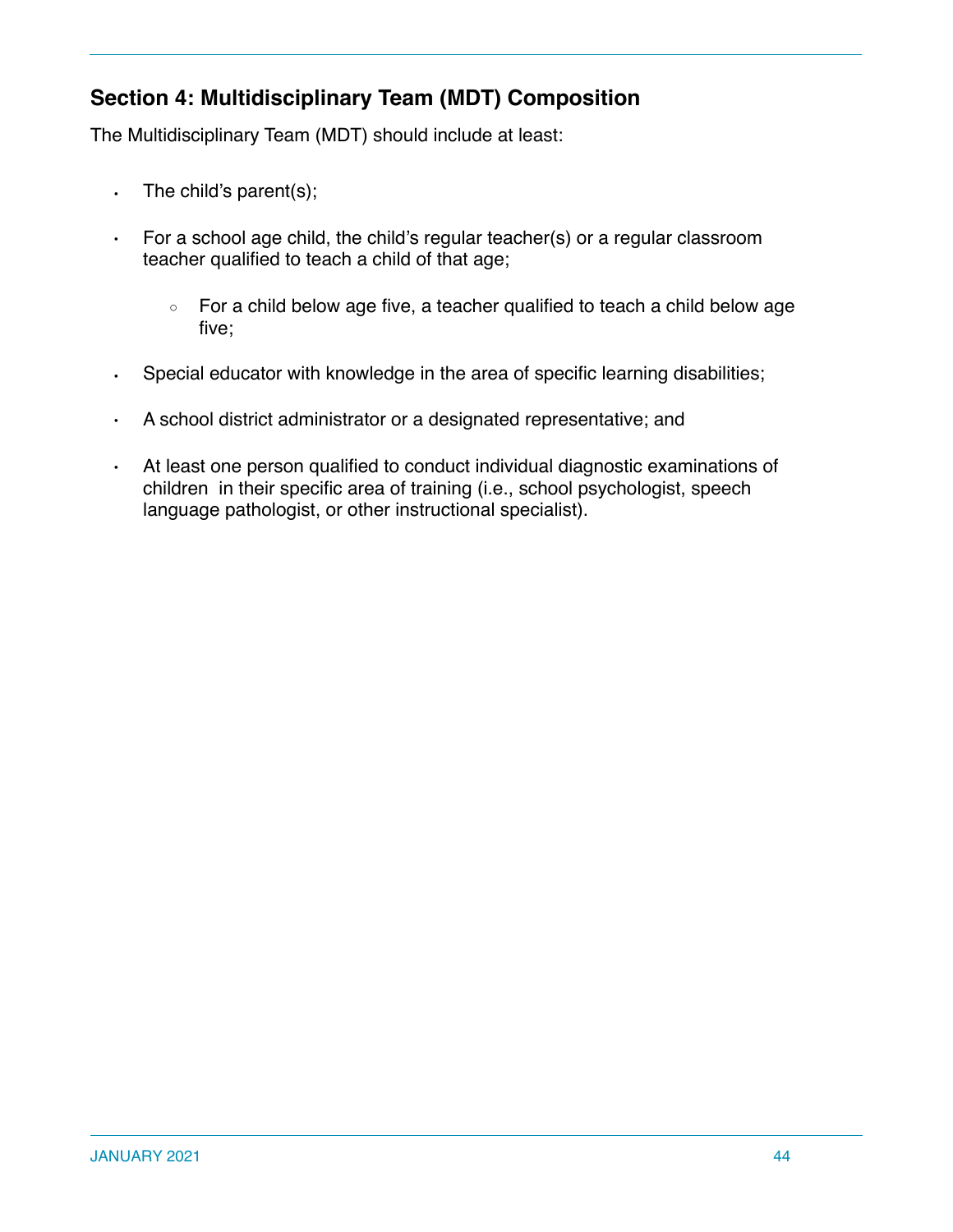# **Section 5: Procedures to Determine Adverse Effect on Development/ Educational Performance**

#### FACTORS TO CONSIDER

Many factors should be considered in determining if a specific learning disability is causing, or can be expected to produce significant delays in the child's development or educational performance. The factors include, but are not limited to:

- ❖ Child Characteristics
	- Medical history, current health status, medications
	- Social skills and behavior
	- Communication skills
	- Physical health
	- Motor skills
	- Mental health
	- Cognitive skills
	- Motivation
	- Current age
	- History of developmental milestones
- ❖ Educational Variables
	- Current educational placement
	- Classroom environment
	- Instruction
	- Curriculum
	- History of modifications and/or accommodations used
	- Intervention and response
	- Results of previous assessments/evaluations
- ❖ Relevant family history
	- Culture
	- Language

Examination of each of these factors may lead to additional factors to consider. School Psychologists, teachers of children with learning difficulties, and speech language

pathologists are the primary professionals who can determine how these learning difficulties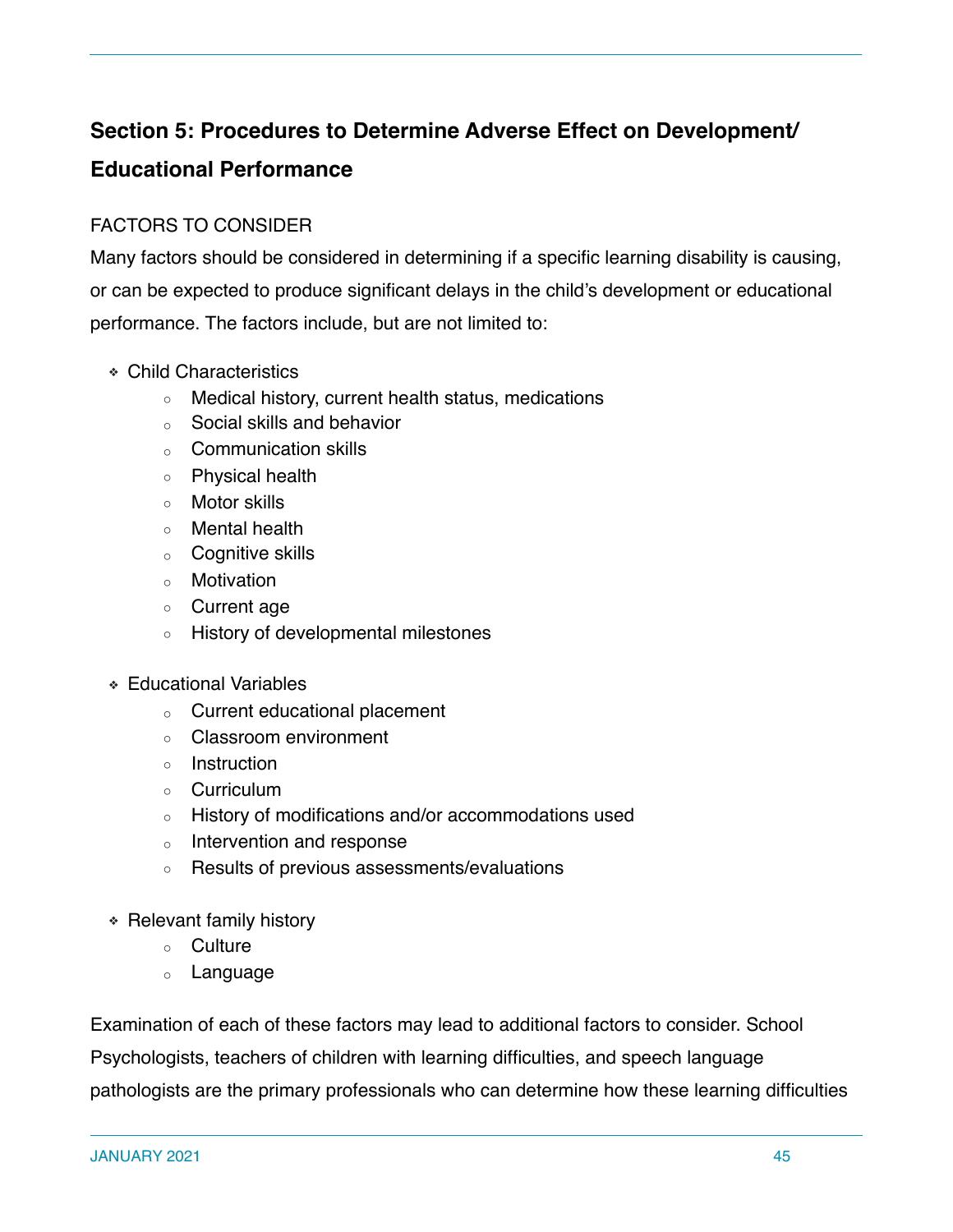may impact the child. Parents, medical professionals, teachers, and the child him/herself can also provide information important in determining the impact of the learning difficulties.

The team needs to consider data that are accurate, consistent, comprehensive, and objective. Possible assessment approaches for obtaining information about the child are:

- ❖ Review of existing records and work samples
	- Teacher-anecdotal notes
	- Grades
	- Cumulative file review
	- Class assignments and homework
- ❖ Interviews
	- Parent interviews/rating scales
	- Teacher interviews/rating scales
	- Child interviews/rating scales
- ❖ Observations (in setting(s) where concern is occurring)
- ❖ Tests
	- Criterion-referenced tests
	- Norm-referenced tests
	- District-wide assessments
	- Curriculum-based assessments
	- State and district-wide assessments

Professional judgment is used to carefully analyze data to determine if the child meets the eligibility criteria for specific learning disability and whether or not the identified disability adversely impacts the child's developmental or educational performance.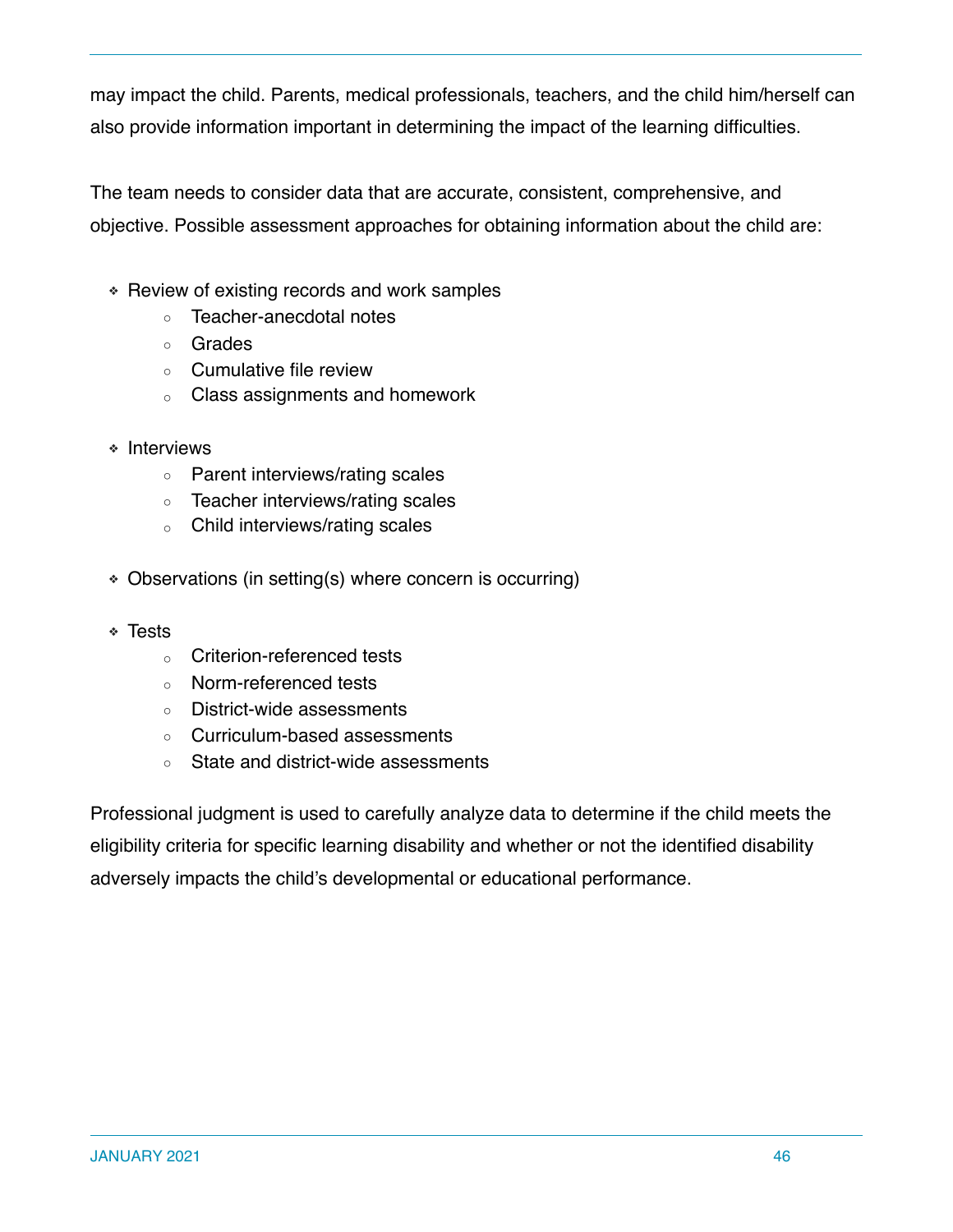## **Section 6: Other Considerations for Eligibility Determination**

#### **Evaluating Instructional Need**

To qualify for special education, students should not only meet eligibility criteria, but should also *need* special education services. Evaluating needs is probably the most difficult to determine but most critical to the decision. The team needs to determine what interventions are going to be necessary for the student to learn:

#### Consider Curriculum

• What specific skills or strategies will be needed in order for the student to access core curriculum?

#### Consider Instruction

- What specific strategies assist the student in linking new learning to old learning?
- How many repetitions of new concepts are required when introducing new concepts?
- Are there specific instructional techniques that have been proved to be effective for this student?
- Is the method for delivering instruction (content and intensity) for this student very different from typical general education peers?

#### Consider Environment and Accommodations

- What environmental conditions are related to improved student success (e.g., time of day, instructional set-up, room arrangement)?
- Which incentives promote optimal performance for the student?
- What antecedents and consequences have been identified that sustain the student's behavior?
- What is the function of the behavior?
- Are there accommodations needed to participate in general education?
- Have accommodations been validated or is there evidence to suggest an accommodation is needed?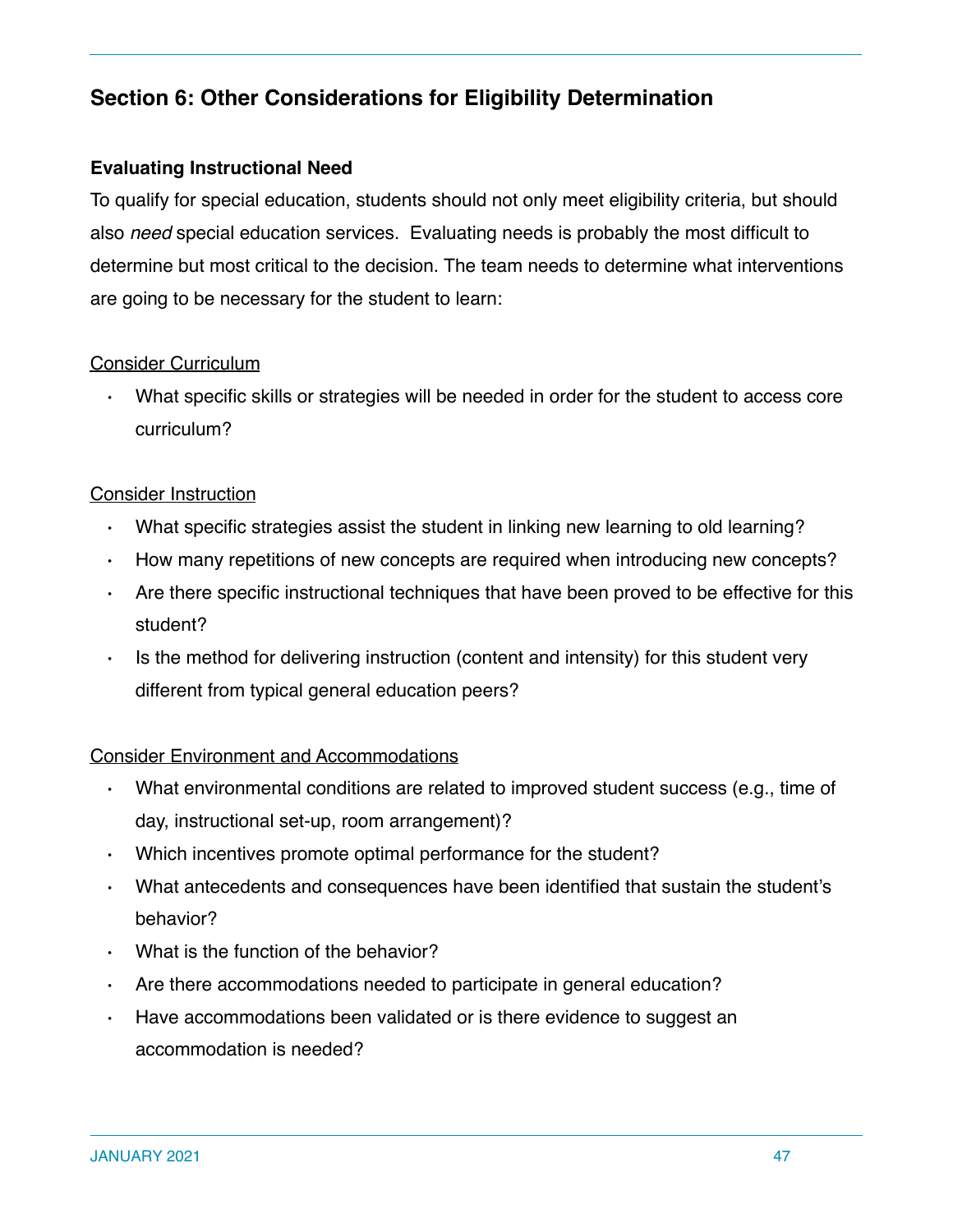#### **Using MTSS Data to Develop an Individualized Education Plan (IEP)**

If the MTSS process is conducted well, data from the process can link directly to the development of the IEP. Existing information from MTSS should include instructional strategies and assessment data that can inform various sections of the IEP. Present levels of academic and functional performance can be identified through the comprehensive evaluation; the team should be able to identify what skills students are expected to do and what the student's current levels are from data gathered through MTSS. IEP goals can be designed from intervention targets during the MTSS process. Goals can target skill acquisition, fluency building, or generalization so that effective instructional strategies can be identified (Kavaleski et al. 2013). Finally, progress monitoring techniques used as part of the MTSS process can be continued in special education to encourage regular data collection and decision making within special education.

#### **Special Education Re-evaluation**

Beginning with the 1997 reauthorization of IDEA, districts **have not been required** to conduct the same comprehensive evaluation for re-evaluation as required for initial verification.

Re-evaluation data must answer the following questions:

- Does the student continue to be a student with a disability? What are their educational needs?
- What are the present levels of academic achievement and functional performance of the student?
- Does the student continue to need special education and related services?
- What additional or modifications (if any) are necessary to the student's special education and related services in order to enable the student to meet IEP goals and objectives and to participate, as appropriate, in the general education curriculum?

Members of the student's IEP team (including parents) review existing evaluation data to include the following: current data gathered through ongoing progress monitoring, classroom observations, information provided by the parent, student performance on local, district, state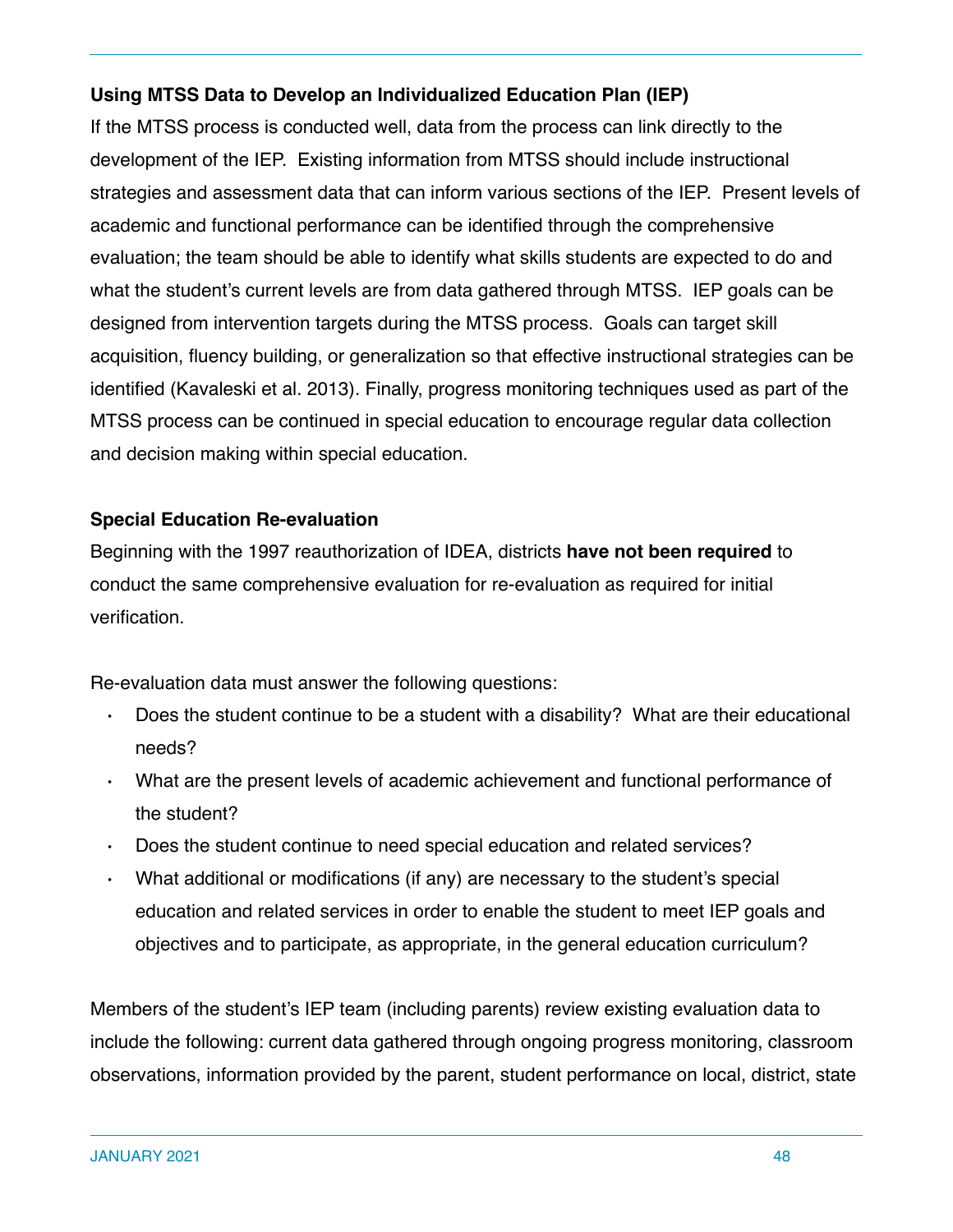assessments, and determine whether additional information is necessary in order to determine responses to the questions stated previously.

Students continue to benefit from the MTSS Framework until effective evidence-based interventions have been identified and growth can be maintained.

Data gathered through the MTSS Framework/progress monitoring may inform the reevaluation process and assist the IEP team with determining continued eligibility as well as the educational and behavioral needs of the student. This data can also support the IEP team with documentation that the student's lack of academic or social-emotional progress is not the result of ineffective instruction.

#### **Dismissal from Special Education**

Students may move from special education interventions to general education interventions if there is sufficient evidence to suggest that the student no longer needs special education services (i.e., students progress within individualized interventions, accommodations, and modifications). Movement from special education to general education will be supported by multiple sources of data including ROI, gap analysis, evidence of meeting IEP goals, and student need. The goal is for all students to be served at their level of need within the least restrictive environment. MTSS provides students moving from special education to general education with continued supports with decreasing intensity on a continuum. Best practice would suggest that an intervention plan for the student should be in place before the IEP is discontinued. The plan should include criteria for changing intervention or tiers of service. Additionally, all students who exit special education should be considered for a 504 plan if continued accommodations are needed and the student is determined to have a physical or mental impairment that substantially limits the student in one or more major life activities.

#### **Technical Adequacy of Measurement Tools Used for Decision Making**

All decisions made in an MTSS process must be made with data from measurement tools with adequate reliability and validity. A reliable tool provides consistent results, and a valid tool measures what it is intended to measure. Teams should carefully examine the technical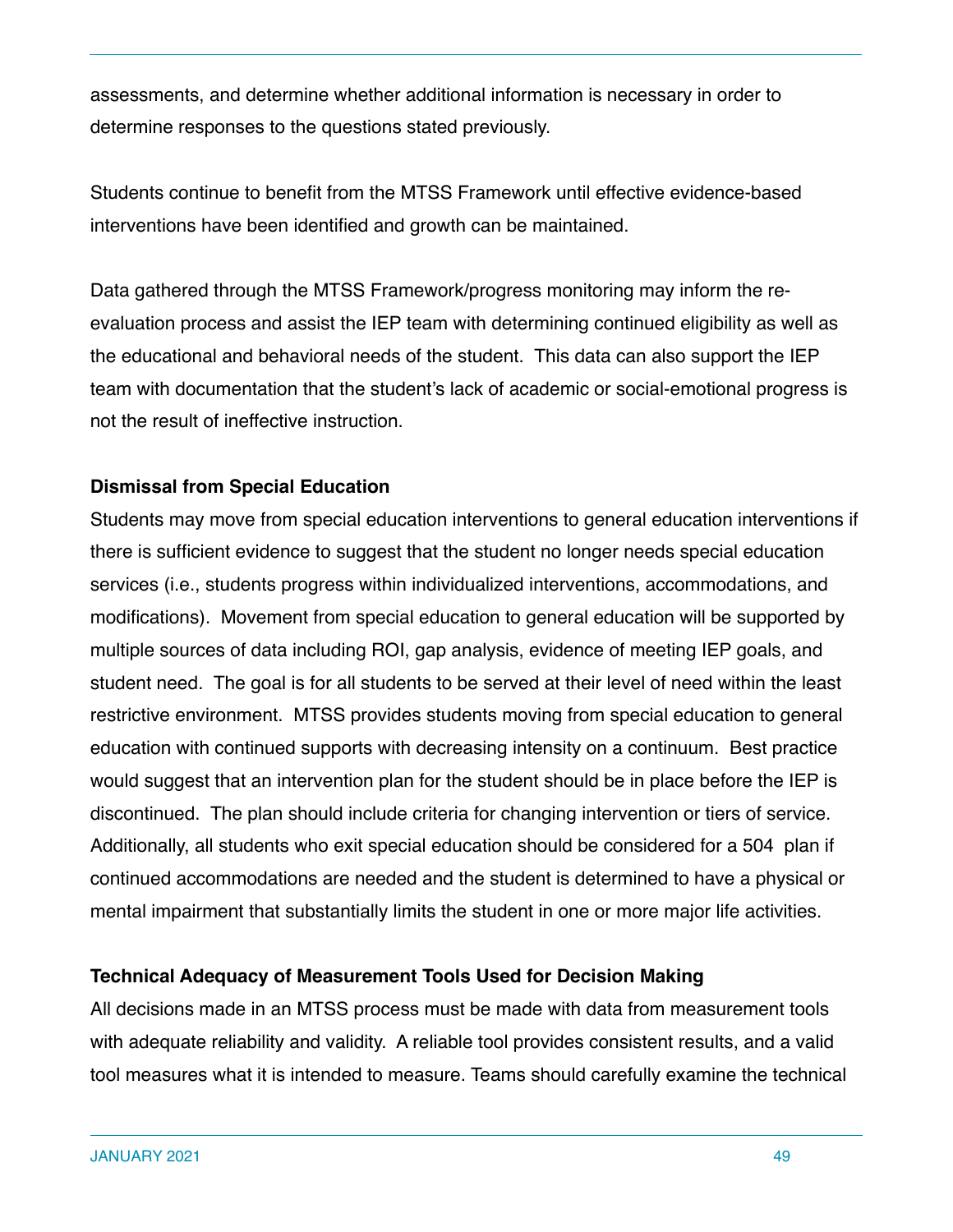adequacy of all tools, including tests, observations, and interviews, to ensure they are providing reliable information and that the tools used for decision making are valid for the purpose (i.e., screening, progress monitoring, disability diagnosis, measure of non-verbal intelligence) intended.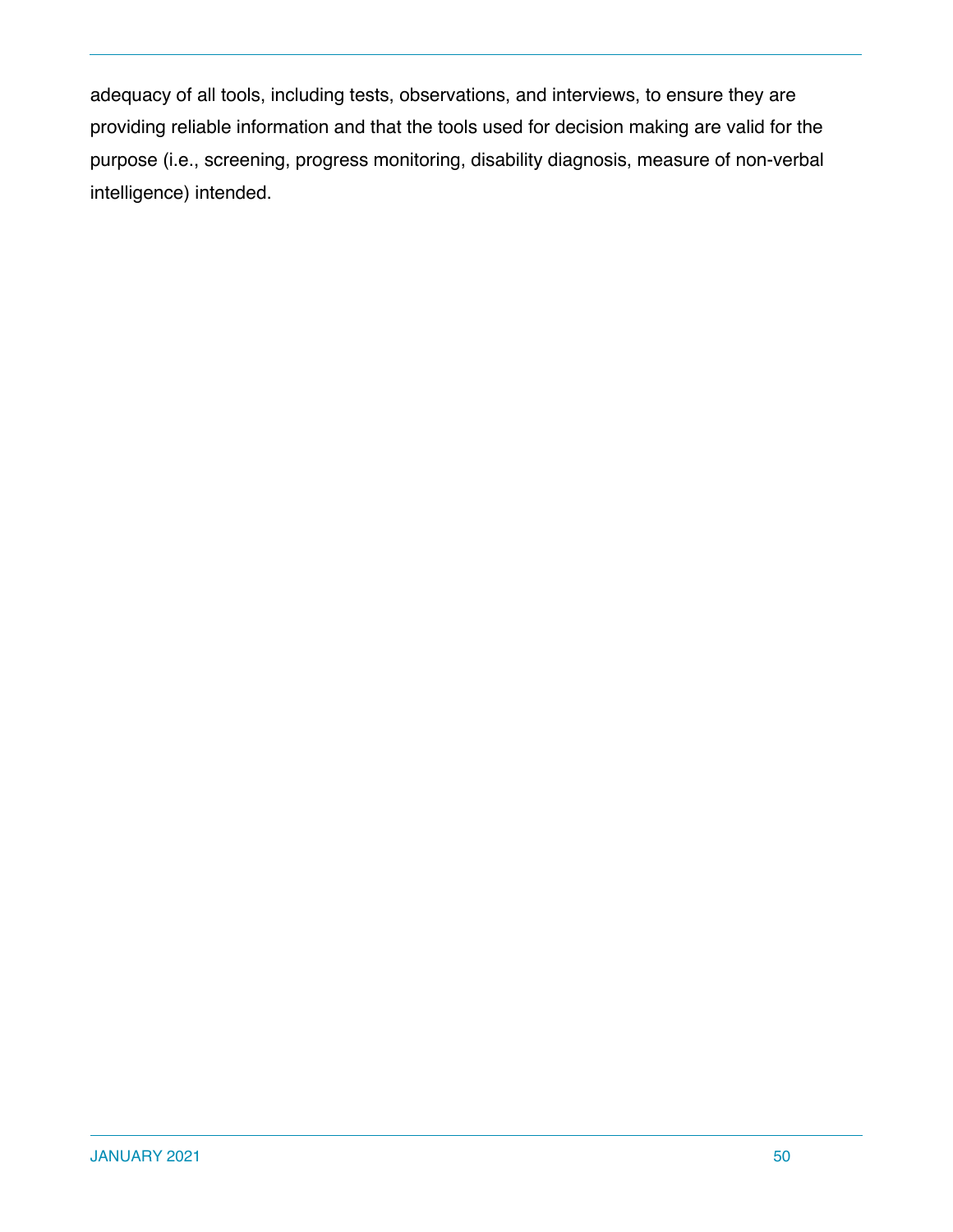#### **Section 7: Methodology Options for Eligibility Determination**

Nebraska has two options for determining eligibility for special education services in addition to the severe discrepancy model. The Nebraska Department of Education has determined that the severe discrepancy model, when properly administered and utilized as part of a comprehensive evaluation, fulfills the requirements of IDEA and 92 NAC 51 - 006.04K3.

Within 92 NAC 51, there is also the option of use of data determining below grade level performance, lack of response to well-designed interventions and a weakness in a basic psychological process that is consistent with low achievement. Some may refer to this as lack of response to intervention (RtI) or identification through a Multi-tiered System of Support (MTSS) framework. Districts do not have to apply for or be approved to use eligibility criteria under a MTSS system; however, they are encouraged to have a documented **problem solving process** prior to utilizing this approach. Districts are not required to report which criteria they are using for eligibility; however, it is encouraged that districts maintain documentation that assurances affiliated with deeply implemented problem solving are met should they choose to utilize MTSS for eligibility decisions. The second option is use of other alternative research-based procedures otherwise known as A Pattern of Strengths and Weaknesses. Regardless of the method used to determine eligibility, district's should outline their methodology within their policies and procedures as well as be able to describe their methods within the MDT report as outlined in 92 NAC 51 - 006.03F.

# **Response to Scientific, Research-Based Intervention and Other Alternative Research-Based Procedures**

Nebraska has identified a process based on the child's response to scientific, research-based intervention (intensified instruction) as special education eligibility through the use of *Multi-Tiered System of Support (MTSS)*. **In order to use deeply implemented problem solving within a MTSS framework for the identification of a specific learning disability, the school or district must meet [NeMTSS assurances](https://docs.google.com/document/d/11RuYUP47_1WAO9_dE2uaxmJOAoqfrmZ1OOOYu_HAF84/edit?usp=sharing) for full implementation of a MTSS Framework (scientific, research based intervention 42 NAC 51, 006.04K3b and 006.04K3b).** Districts do not need to submit written assurances to the Nebraska Department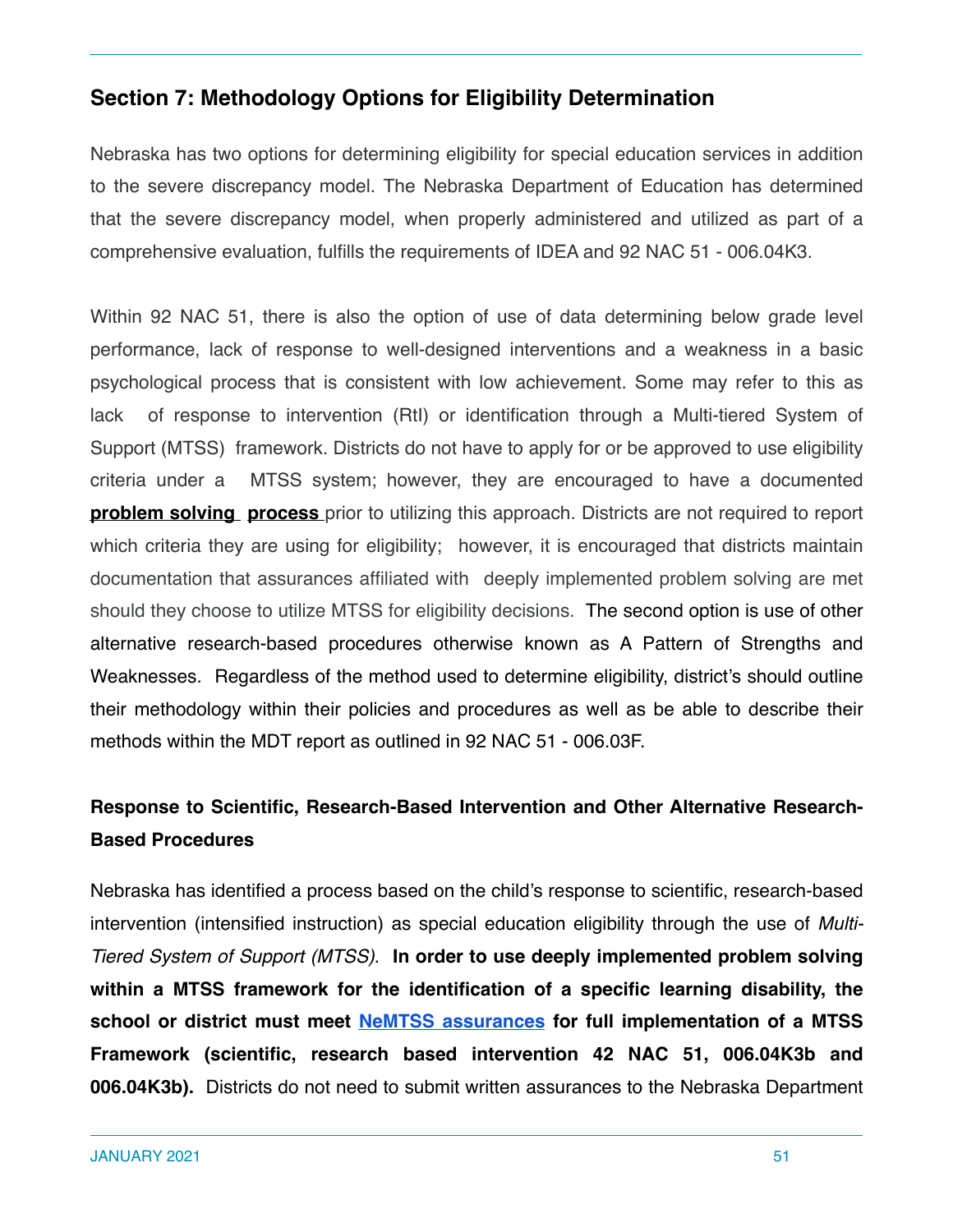of Education, but should maintain ongoing evidence and documentation that NeMTSS assurances are met**.** 

#### **Multi-Tiered System of Support (MTSS)**

MTSS is an educational service delivery system designed to provide effective instruction for all students using a comprehensive and preventive problem-solving approach. It employs a continuum of instructional delivery, in which the core curriculum addresses and meets the needs of most students, additional instruction is provided for those needing supplementary intervention support (intensifying instruction), and intensive and individualized services are provided for the students who continue to demonstrate more intensive needs. At its foundation, MTSS includes measuring performance of all students, and basing educational decisions regarding curriculum, instruction, and intervention intensity on student and implementation data.

Stakeholders in Nebraska have identified six essential elements which are critical within the NeMTSS framework: Shared Leadership; Communication, Collaboration, and Partnerships; Evidence-Based Practices: Curriculum, Instruction, Intervention and Assessment; Building Capacity/Infrastructure for Implementation; Layered Continuum of Supports; and Data-Based Problem Solving and Decision Making. Additional information regarding the Essential Elements can be found at<http://nemtss.unl.edu/essential-elements/>.

The focus of MTSS is on improved student outcomes for all students through the provision of high-quality scientifically/research-based instruction and intensifying instruction (interventions) that are matched to student academic or behavioral needs. Through this framework, the MTSS process enables districts to provide early support and assistance to students who are struggling to attain or maintain grade level performance. MTSS provides a consistent model and procedures to make collaborative data-based educational decisions for all students. MTSS is designed to meet students' needs and proactively address learning problems *before* special education is necessary, as well as demonstrate the need for specially designed instruction through special education.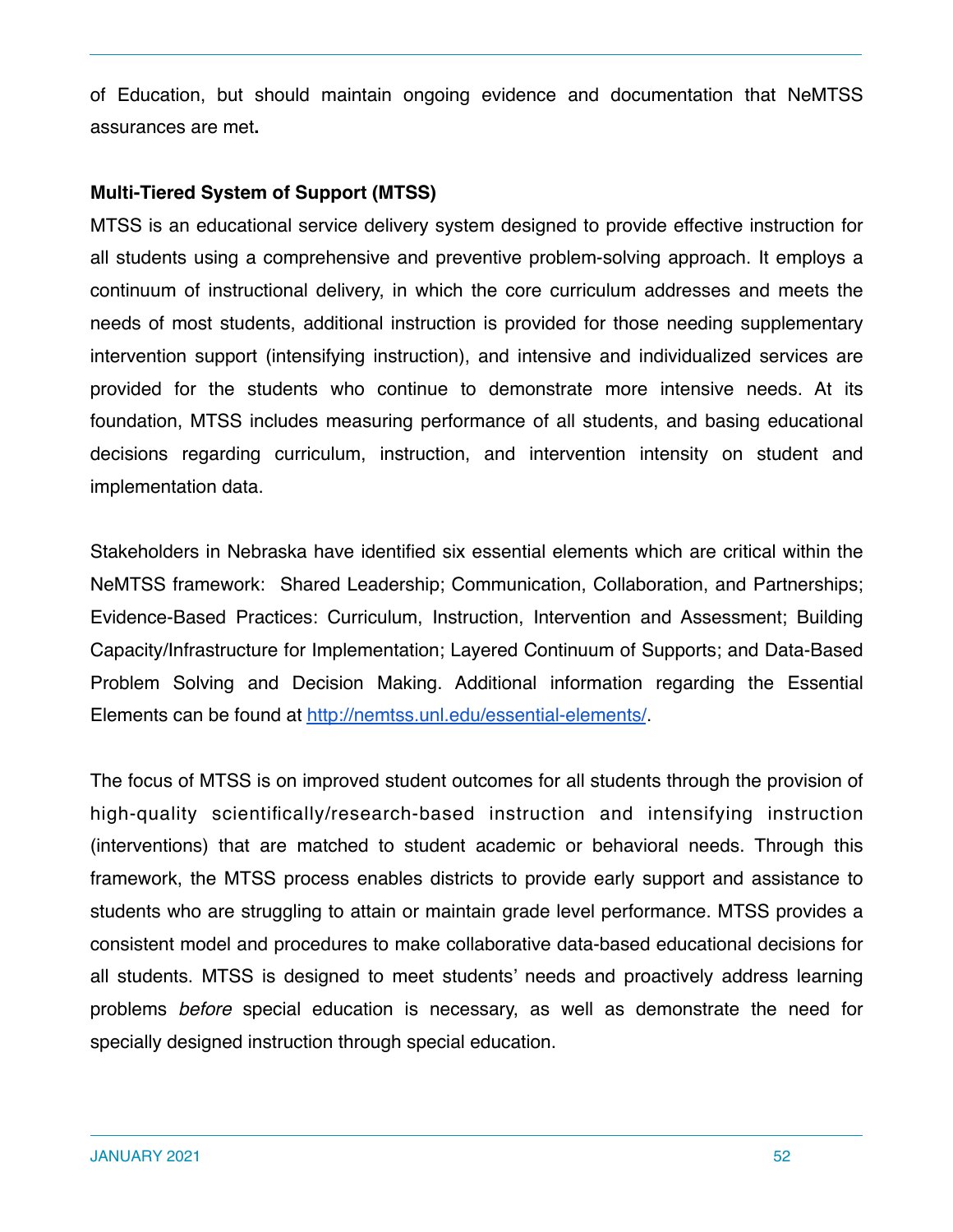Drawing data from the MTSS process is one component of the information reviewed as a part of the comprehensive evaluation for the identification of SLD. **Conclusions regarding special education eligibility are drawn from multiple sources** (Refer to Section 4: Eligibility Determination Guidelines using MTSS). A student may be referred for multidisciplinary team evaluation at any time within the MTSS Framework; in no way should the MTSS process delay the initial evaluation of a student that is suspected of having a disability.

#### **A Pattern of Strengths and Weaknesses**

The child exhibits a pattern of strengths and weaknesses in performance, achievement, or both, relative to age, State-approved grade-level standards, or intellectual development, that is determined by the team to be relevant to the identification of a specific learning disability, using appropriate assessments consistent with 92 NAC 51-006.02.

The process based on a child's pattern of strengths and weaknesses tends to rely more heavily on the results of norm-referenced tests and other assessments. Evaluation teams must decide which tests are appropriate to use given the referral question and what type of assessment is needed to answer questions about an individual student's need for intervention and support. As described before, evaluations must be individually planned based on the presenting concern and review of existing data. The automatic administration of any assessments, including intelligence or achievement tests, for an evaluation is not an appropriate practice. If the evaluation team determines that intelligence or achievement tests are needed, then these measures are analyzed to identify patterns within academic skills or cognitive functions. The administration of intelligence and achievement tests solely to examine the discrepancy is not necessary since discrepancy is not an eligibility requirement. If achievement or intelligence tests are administered, they should be interpreted in combination with other relevant data to identify the child's strengths and weaknesses, including the child's approach to tasks, characteristic patterns of learning, and difficulties in processing information.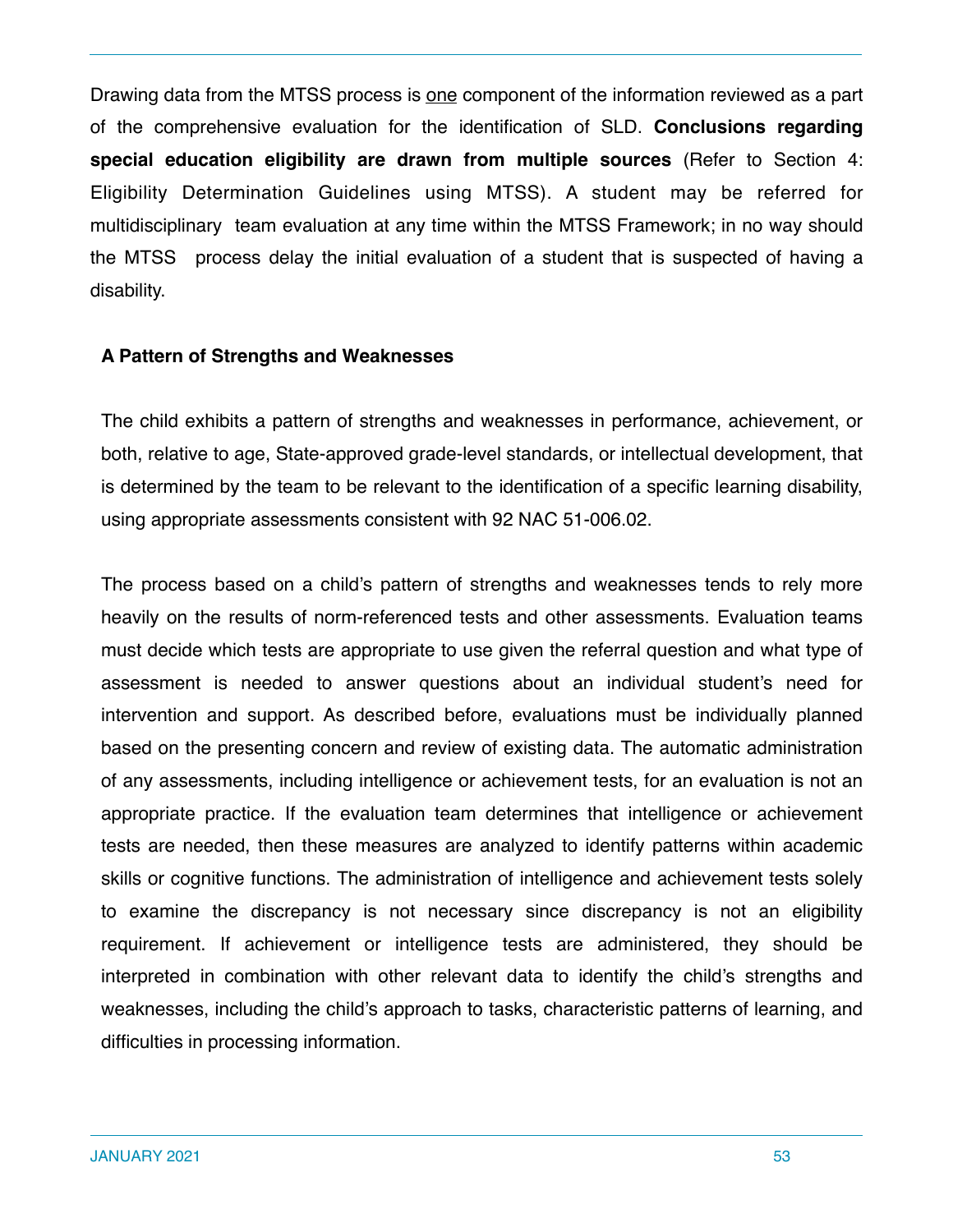The richest source of this information comes from the data collection conducted during the problem solving process, as well as data regarding interventions conducted during the evaluation process. Teams analyze and interpret this information to determine whether the pattern of strengths and weaknesses is characteristic of a child with a disability and to determine and describe the child's educational needs.

#### **Severe Discrepancy Model**

As part of the comprehensive eligibility evaluation and in accordance with federal and state statute, the Multidisciplinary Evaluation Team (MDT) may employ the severe discrepancy model to determine special education eligibility. The severe discrepancy model may be used until such time that the school district has made the transition to full implementation of a MTSS process for the identification of a specific learning disability.

In order for a determination of eligibility using the severe discrepancy model to be made, the child must demonstrate a severe discrepancy between academic achievement and intellectual ability in one or more of the following areas: oral expression, listening comprehension, written expression, basic reading skill, reading fluency skills, reading comprehension, mathematics calculation, mathematics problem solving, when provided with learning experiences and instruction appropriate for the child's age or state-approved gradelevel standards. All test scores used in determining eligibility shall assume a mean of 100 and a standard deviation of 15 points and adequate reliability for the overall or composite test score (e.g., reliability at or above .90 in accordance with Salvia & Ysseldyke, 2007). Professionals qualified to administer and interpret the standardized assessment tool (as determined by the assessment publisher) may utilize guidance included in the corresponding examiner's manual to determine whether composite or other scores can be used in educational decision making.

Assessed achievement level(s) that result in a standard score in one or more area(s) as defined by 92 NAC 51-006.04K3 that is significantly different or discrepant from the child's assessed intellectual ability may be considered by the MDT when determining eligibility. The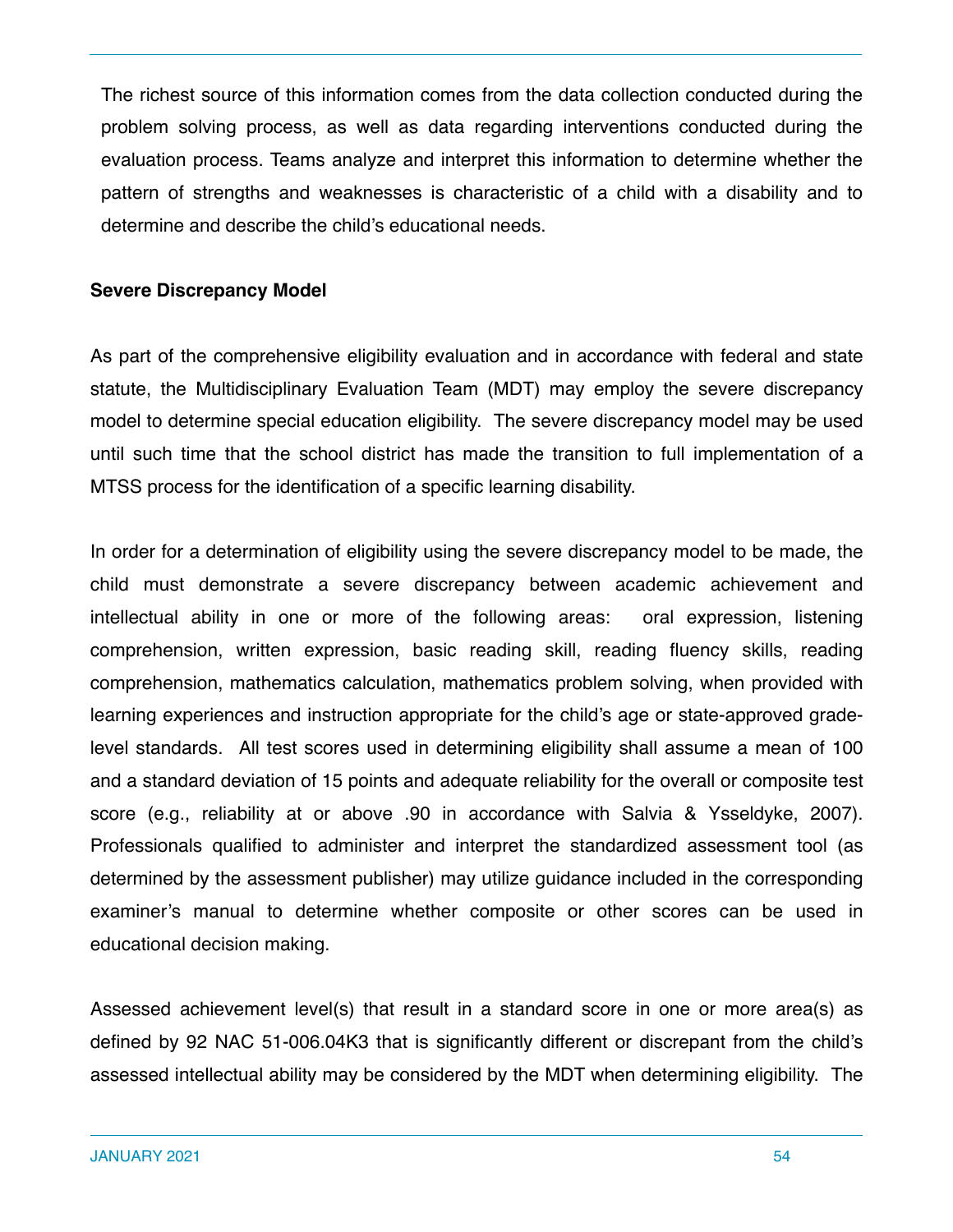academic achievement test must have adequate reliability for the total test score (e.g., reliability at or above .90 in accordance with Salvia & Ysseldyke, 2007), and if composite scores are used, they must also have adequate reliability and be valid for the decision being made.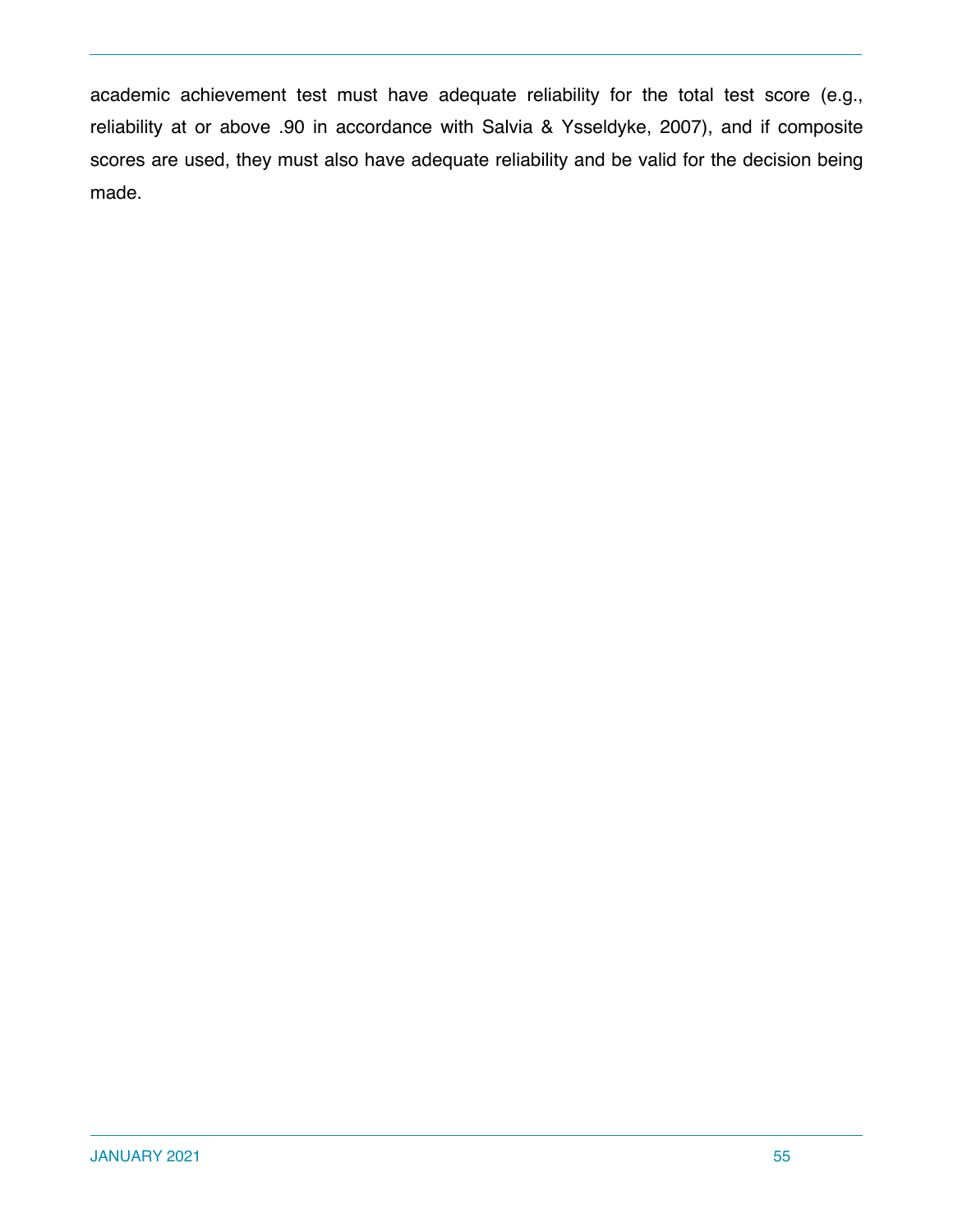## **Section 8: Frequently Asked Questions**

# **1. What methods can be used in Nebraska to determine eligibility for a Specific Learning Disability?**

92 NAC 51 permits schools to use two options for determining eligibility for Specific Learning Disability in addition to a severe discrepancy model.

The MDT may determine that a child has a specific learning disability if:

- a. The child does not achieve adequately for the child's age or to meet Stateapproved grade-level standards in one or more of the following areas, when provided with learning experiences and instruction appropriate for the child's age or State-approved grade level standards; oral expression, listening comprehension, written expression, basic reading skill, reading fluency skills, reading comprehension, mathematics calculation, mathematics problem solving.
- b. The child does not make sufficient progress to meet age or State approved grade-level standards in one or more of the areas identified in 92 NAC 51 when using a process based on the child's response to scientific, research-based intervention; or
	- i. The child exhibits a pattern of strengths and weaknesses in performance, achievement, or both, relative to age, State-approved grade-level standards, or intellectual development, that is determined by the team to be relevant to the identification of a specific learning disability, using appropriate assessments consistent with 92 NAC 51.

The Nebraska Department of Education has determined that the severe discrepancy model, when properly administered and utilized as part of a comprehensive evaluation, fulfills the requirements of IDEA and Rule 51.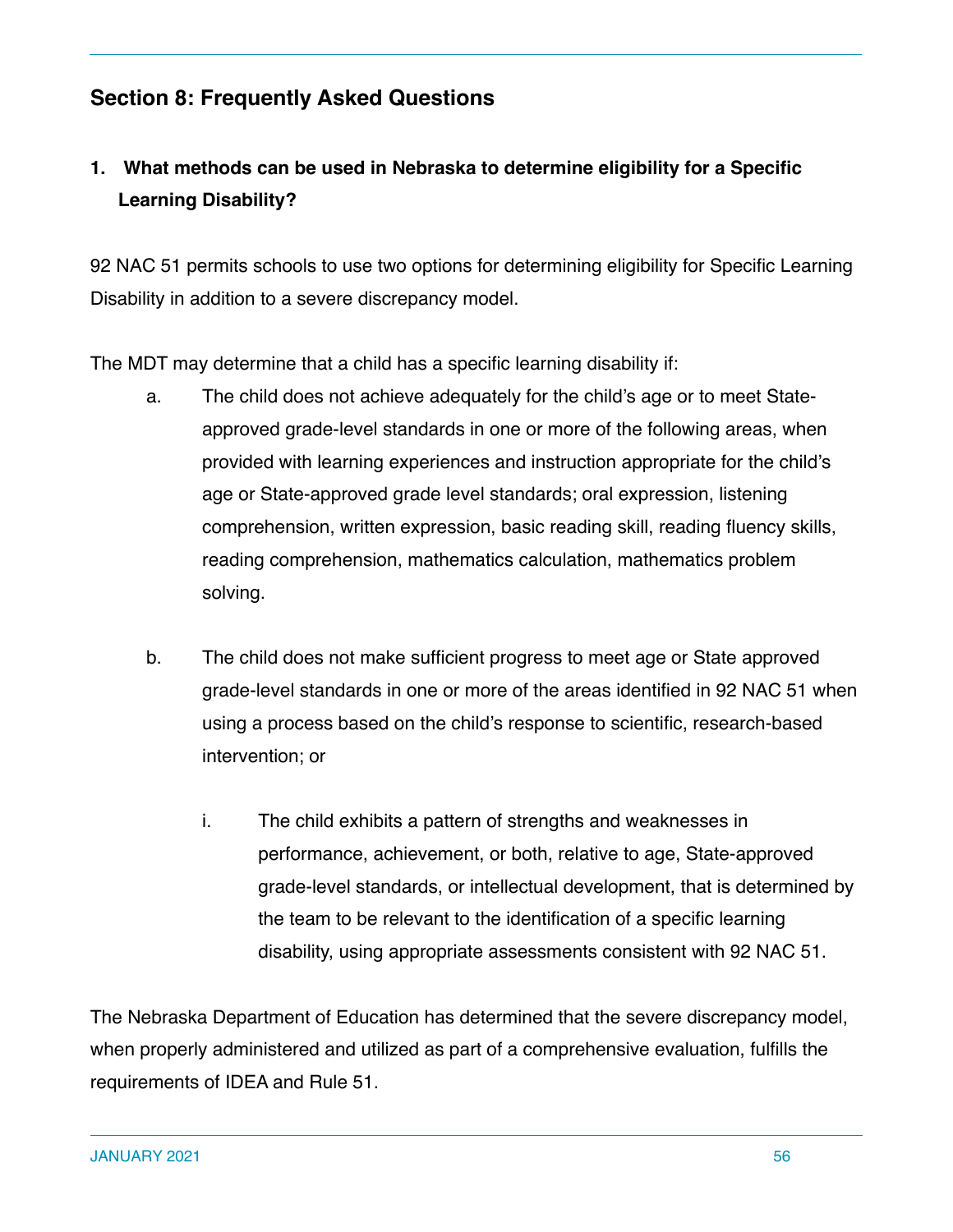#### **2. What is the role of assessing cognitive processing in SLD identification?**

The role of cognitive assessment in the evaluation for a specific learning disability depends, largely, on the methodology used by the school district's policy and practices. The evaluation team should consider appropriate assessments and measures - which may include intelligence assessment - to provide a thorough evaluation designed to address the unique needs of the student. As mentioned in other sections of this document, all data collected as part of the evaluation should help inform the student's educational team and help provide information to create an instructional plan designed to meet the student's identified needs regardless of evaluation outcome.

# **3. Can an eligibility determination of SLD be made using only information that was collected through an MTSS process?**

The NeMTSS process includes the need for comprehensive evaluation. Teams must have evidence and multiple sources of data to sufficiently address the SLD requirements as outlined in 92 NAC 51. Teams will need to review documentation gathered through MTSS and determine what, if any, additional information is needed to satisfy comprehensive evaluation requirements.

# **4. If a child has learning problems primarily due to the result of a visual impairment, hearing impairment, orthopedic impairment, intellectual disabilities, behavior disorder; or of environmental, cultural, or economic disadvantage, can the child be verified as a child with a specific learning disability?**

No. Specific learning disability does not include learning problems that are primarily the result of a visual impairment, hearing impairment, orthopedic impairment, intellectual disability, behavior disorder, or of economic disadvantage.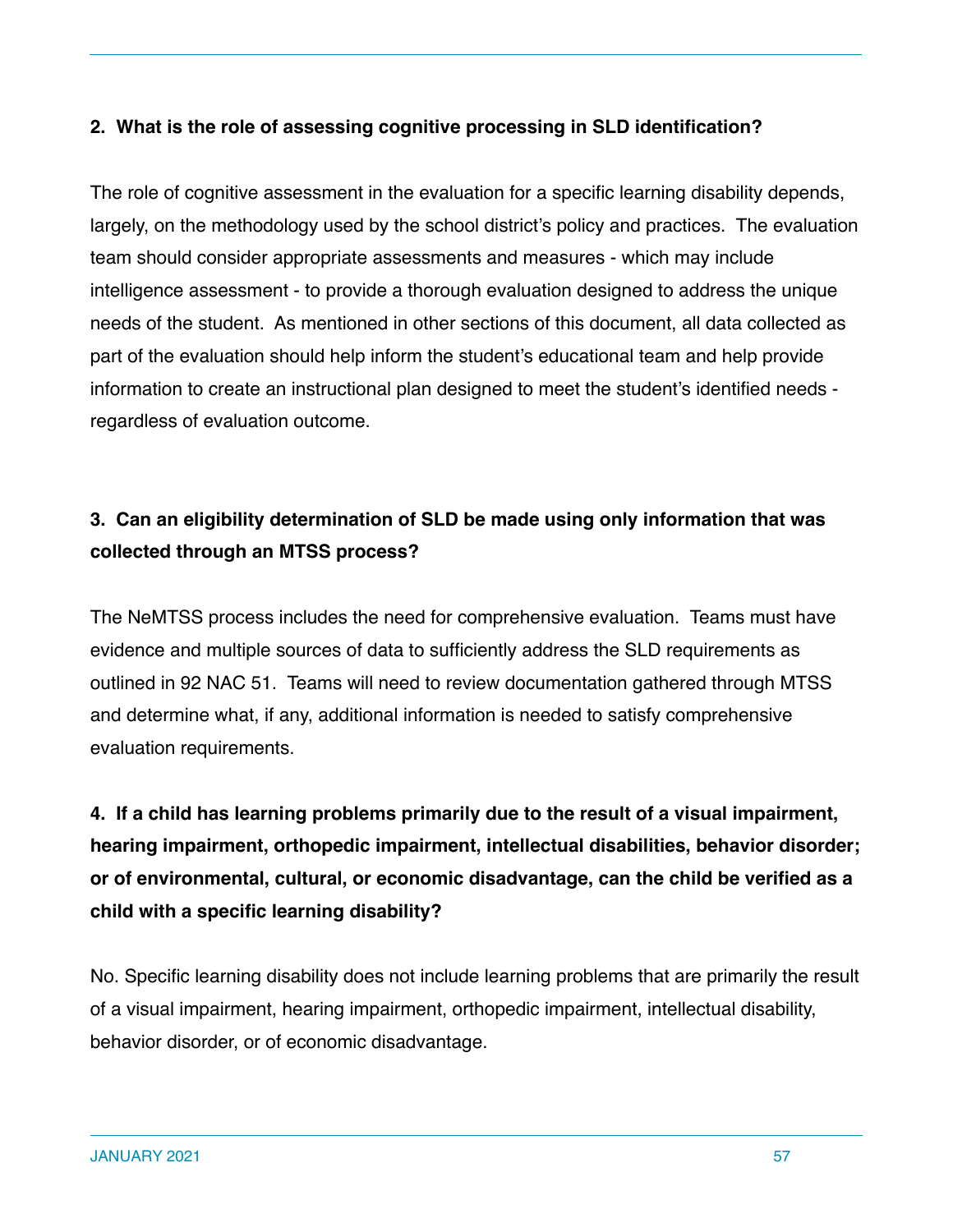#### **5. At what age should a child be assessed for a specific learning disability?**

If with intense intervention the child does not make appropriate progress in his or her learning, the problem solving team and/or parents may recommend an evaluation to determine eligibility for special education. Regardless of age, districts must address the unique needs of each child using a problem-solving process. All school districts have the obligation to timely evaluate a student as deemed appropriate based upon that student's unique needs and circumstances. In Nebraska, Developmental delay may be considered as one possible eligibility category for children age three through the school year in which the child reaches age nine. School age students identified with a disability can be eligible under the category of Specific Learning Disability.

#### **6. How can progress monitoring data be used in the SLD verification process?**

Progress monitoring data are critical for determining whether a child has made sufficient progress in response to a scientific, research-based intervention process; however, they are not the sole basis for identifying a specific learning disability.

# **7. There are eight achievement areas listed in federal and state laws in which children may verify as having a specific learning disability. Are these the only areas in which the child may verify?**

Yes. Both federal and state laws state that the child must meet the verification guidelines for one or more of these eight areas of achievement: Oral expression; Listening comprehension; Written expression; Basic reading skills; Reading fluency skills; Reading comprehension; Mathematics calculation; and Mathematics problem solving.

If the child has other difficulties, the child may be evaluated to determine if he/she may meet criteria for special education in another disability area as outlined in Rule 51.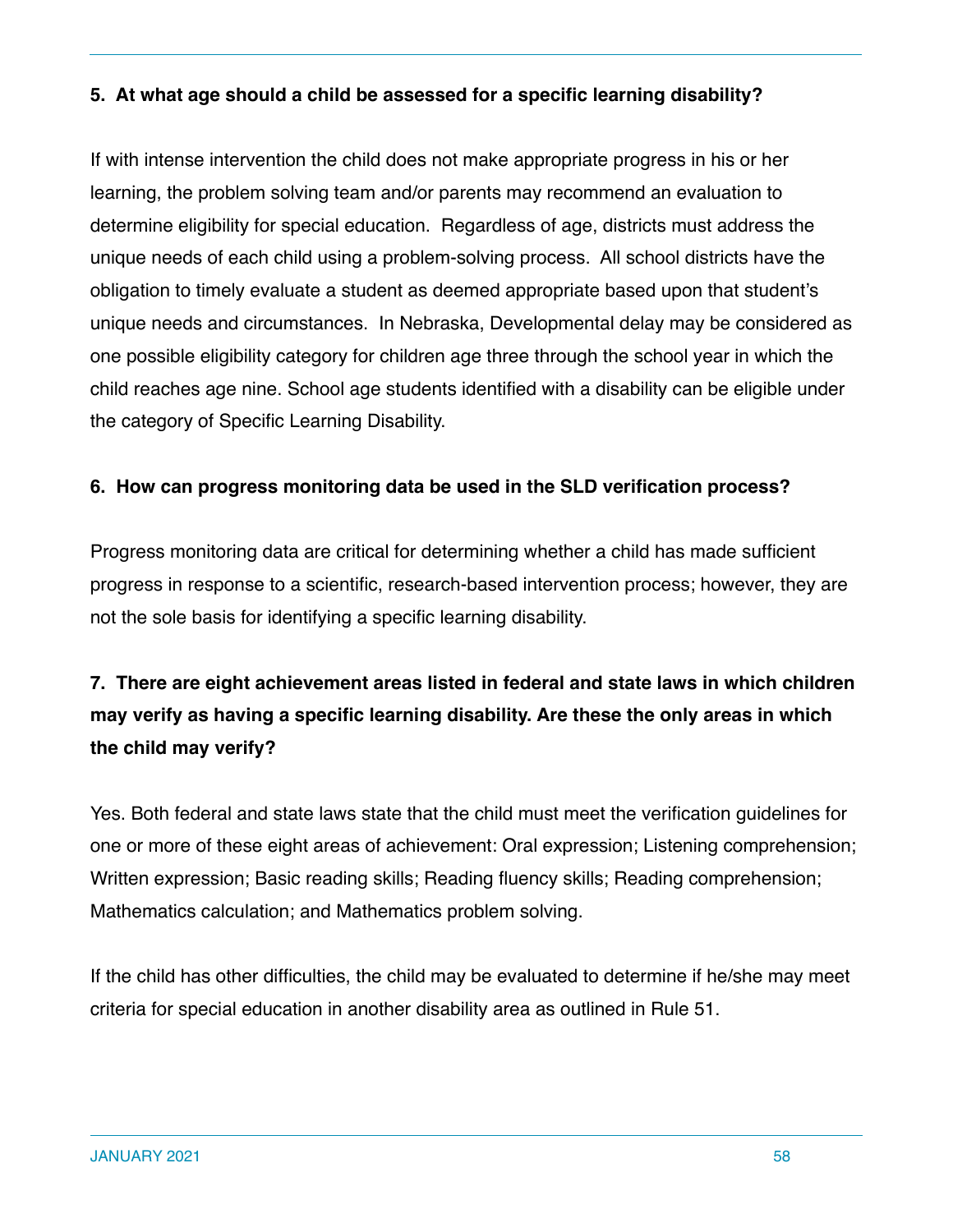# **8. Must a child have average or higher intelligence in order to be verified as a child with a disability in the category of specific learning disability?**

No, but if there is a reason to suspect that the child may have an intellectual disability, then that verification category must be ruled out.

# **9. Can a student with dyslexia be identified as having a specific learning disability through MTSS?**

Yes. Per Nebraska Revised Statute, Dyslexia is a Specific Learning Disability. The earlier children who struggle are identified and provided systematic, intense instruction, the less severe their problems are likely to be (National Institute of Child Health and Human Development, 2000; Torgesen, 2002). The MTSS process includes the need for comprehensive evaluation. The MDT must use a variety of data gathering tools and strategies even if an MTSS process is used. The results of an MTSS process will be one component of the information reviewed as part of the evaluation procedures required.

# **10. How should outside evaluation data be incorporated into the MTSS process for SLD identification?**

It is the problem-solving team's decision to determine if outside evaluation data should be incorporated into the process for identification. At a minimum, teams are required to consider all information provided by the parent. The team's decision should be based on the best interests of the student and how the outside evaluation data, in conjunction with the district's evaluation data, support the creation of an instructional plan designed to meet the student's identified needs.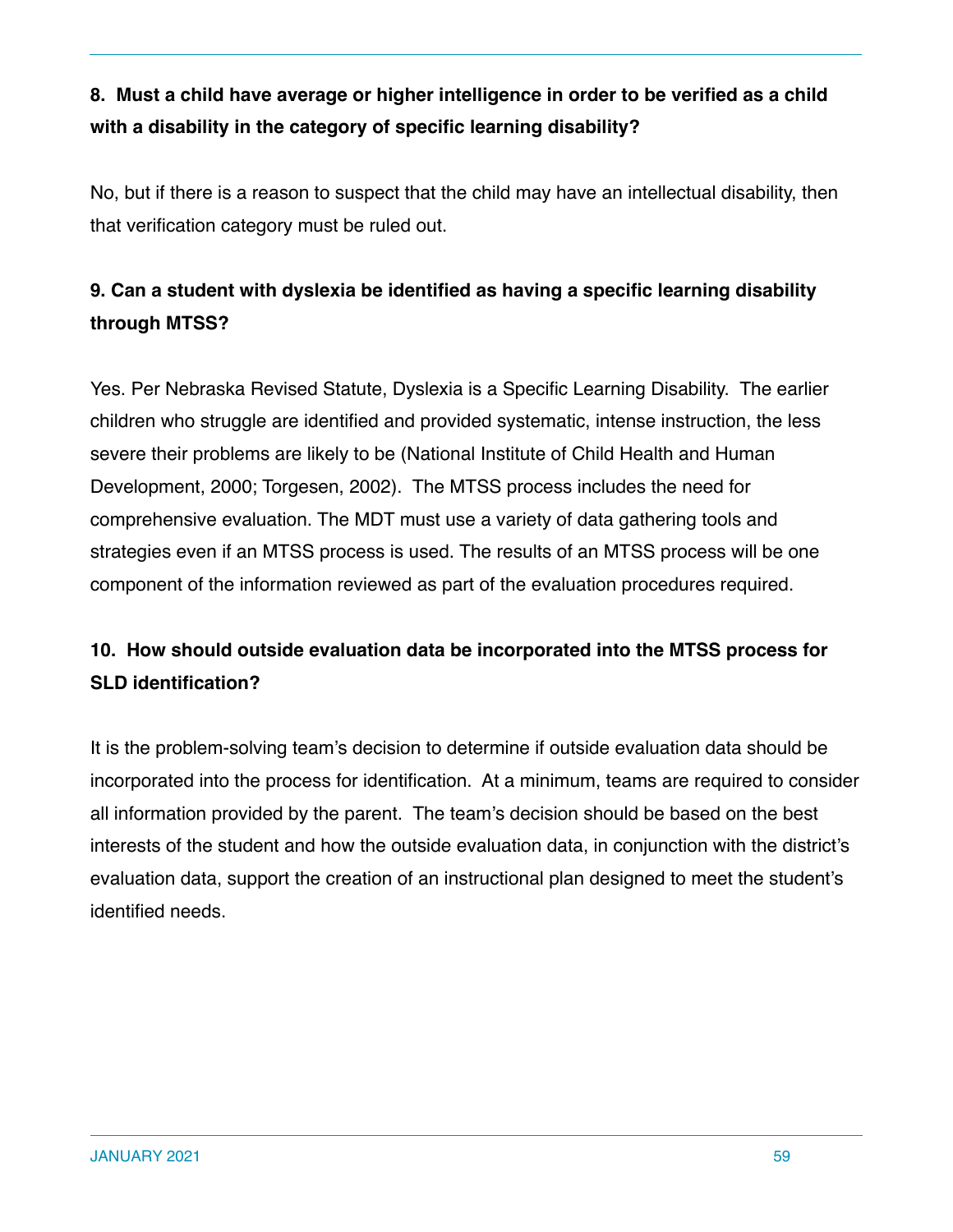#### **REFERENCES**

Aikens, N. L., & Barbarin, O. (2008). Socioeconomic differences in reading trajectories: The contribution of family, neighborhood, and school contexts. *Journal of Educational Psychology*, *100*(2), 235.

Brown, J.E., & Ortiz. S. O. (2014). Interventions for English language learners with learning difficulties. In J. T. Mascolo, D.P. Flanagan, & V.C. Alfonso (Eds.) *Essentials of planning, selecting and tailoring intervention: Addressing the needs of the unique learner*. Hoboken, NJ: Wiley.

Canivez, G. L., Watkins, M. W., & Dombrowski, S. C. (2017). Structural validity of the Wechsler Intelligence Scale for Children–Fifth Edition: Confirmatory factor analyses with the 16 primary and secondary subtests. *Psychological assessment*, *29*(4), 458.

Deno, S. L. (2003). Developments in curriculum-based measurement. *The Journal of Special Education*, *37*(3), 184-192.

Feldman, R. (n.d.). RTI Action Network. Retrieved from<http://www.rtinetwork.org/>

Kovaleski, J., VanDerHeyden, A., & Shapiro, E. (2013). *The RTI approach to evaluating learning disabilities.* New York, NY: Guilford.

Lipsey, M. W., Puzio, K., Yun, C., Hebert, M. A., Steinka-Fry, K., Cole, M. W., ... & Busick, M. D. (2012). Translating the Statistical Representation of the Effects of Education Interventions into More Readily Interpretable Forms. *National Center for Special Education Research*.

McGill, R. J., & Busse, R. T. (2017). When theory trumps science: a critique of the PSW model for SLD identification. *Contemporary School Psychology*, *21*(1), 10-18.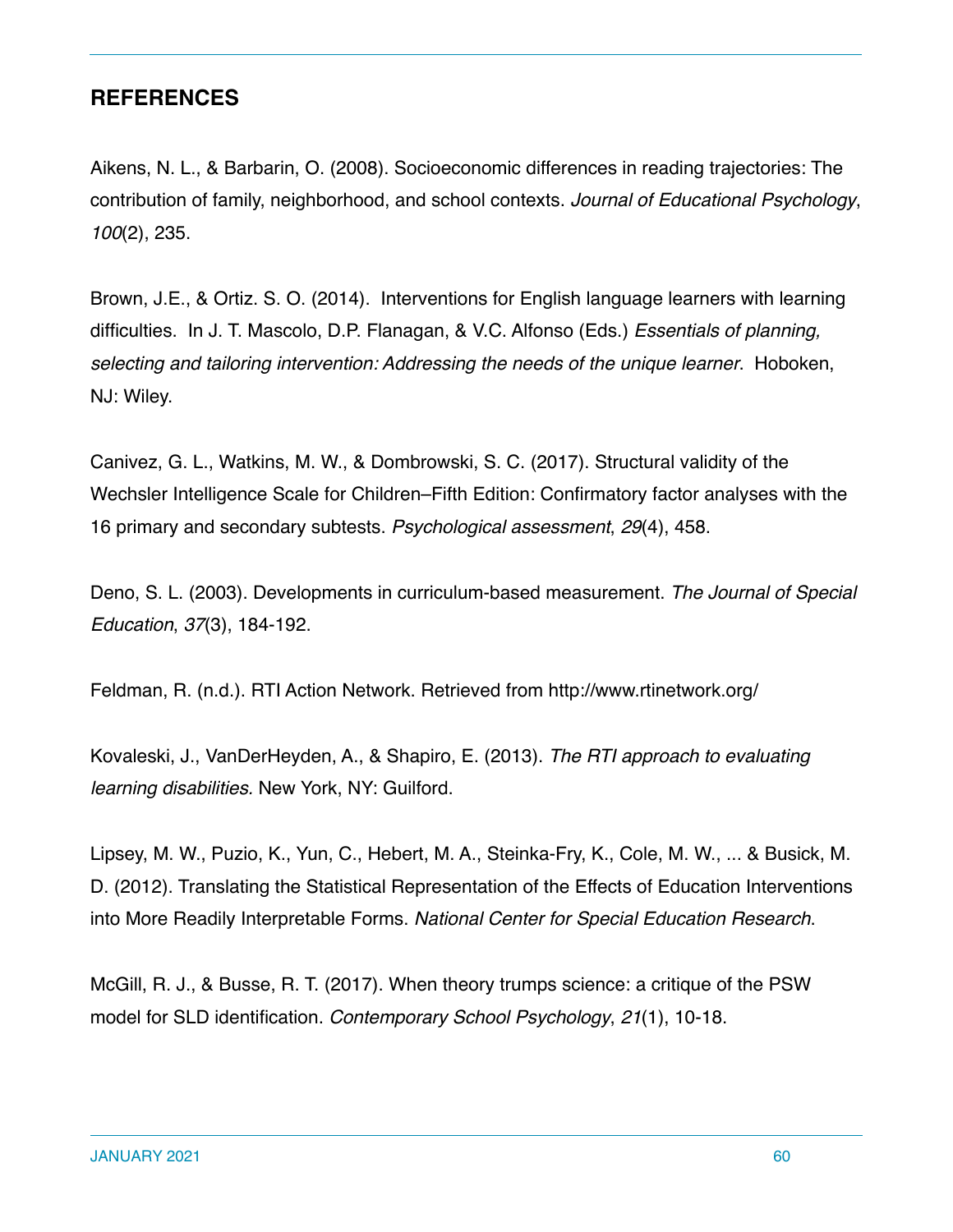Palardy, G. J. (2008). Differential school effects among low, middle, and high social class composition schools: A multiple group, multilevel latent growth curve analysis. *School Effectiveness and School Improvement*, *19*(1), 21-49.

Snyder, T. D., Dillow, S. A., & Hoffman, C. M. (2009, March). Digest of Education Statistics 2008. Retrieved from https://nces.ed.gov/pubs2009/2009020.pdf

Torgesen, J. K. (2002). The prevention of reading difficulties. *Journal of school psychology*, *40*(1), 7-26.

VanDerHeyden, A. M., & Tilly, W. D. (2010). *Keeping RtI on track: How to identify, repair, and prevent mistakes that derail implementation*. Horsham, PA: LRP Publishing. Retrieved from [http://www.rtinetwork.org/getstarted/sld-identification-toolkit/ld](http://www.rtinetwork.org/getstarted/sld-identification-toolkit/ld-identification-toolkit-references)[identification-toolkit-references](http://www.rtinetwork.org/getstarted/sld-identification-toolkit/ld-identification-toolkit-references)

Zumeta, R. O., Zirkel, P. A., & Danielson, L. (2014). Identifying specific learning disabilities: Legislation, regulation, and court decisions. *Topics in Language Disorders*, *34*(1), 8-24.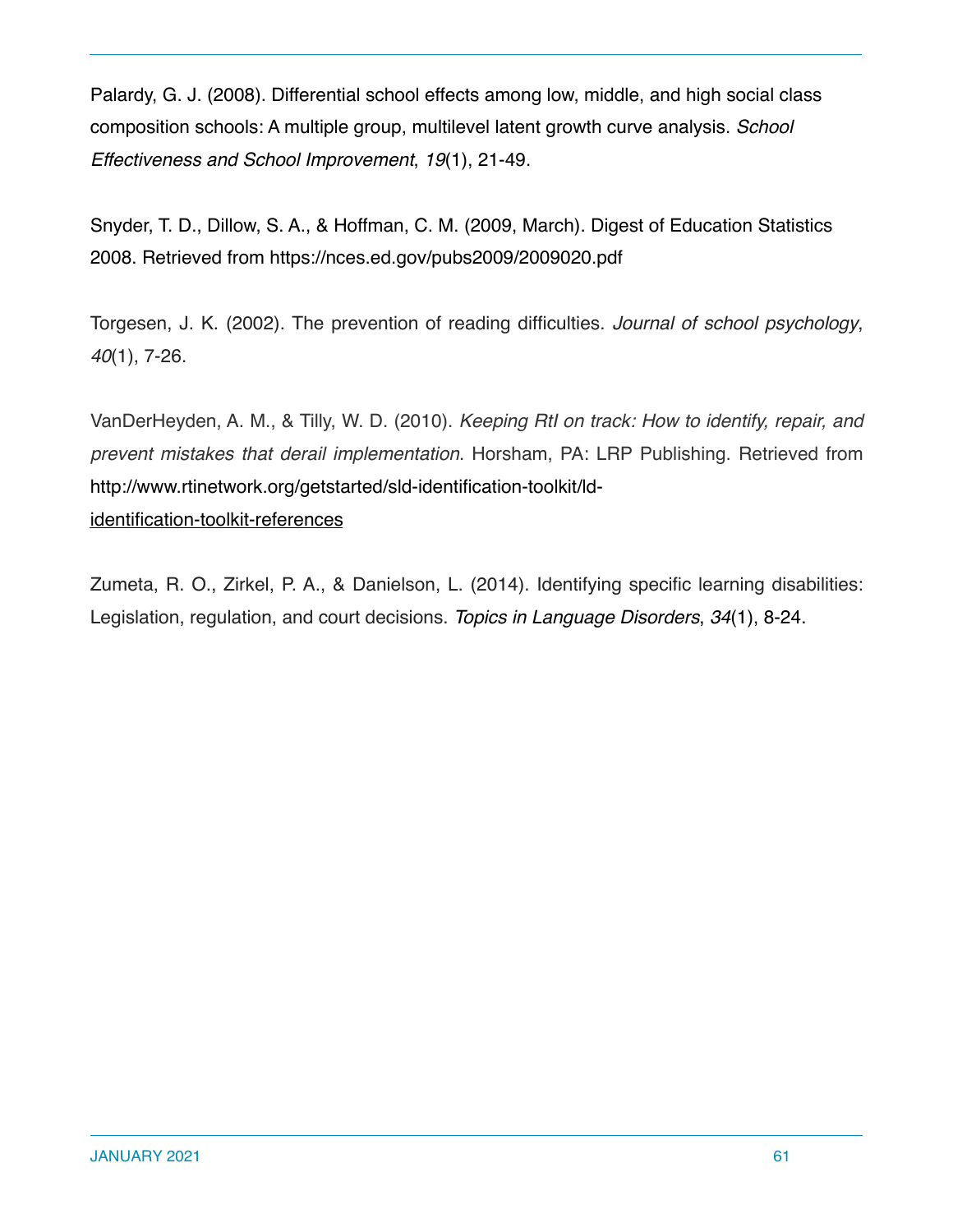#### **Glossary of Terms**

**Assessment:** Assessments are the multiple measures (formative, interim, and summative) used to gather evidence of student learning relative to content area standards.

**Benchmark:** A standard or point of reference against which things may be compared or assessed.

**Classroom Instruction:** During classroom instruction, a teacher implements the locallydetermined curriculum, including instructional materials, and uses evidence-based teaching methods and strategies to engage students to support student learning of content area standards.

**Content Area Standards:** Content area standards describe what students are expected to know and be able to do. Content area standards outline the content and process skills students will learn in grades K-12. Nebraska content area standards include two components: standards and indicators.

**Continuous Improvement Process (CIP):** Typically associated with school improvement activities.

**Curriculum:** A curriculum is determined locally and reflects "how" teachers help students learn the content within content area standards. A curriculum outlines the intended outcomes, content, experiences, assessments, and resources for measuring student learning, and it also includes the scope and sequence of what is taught in grades PreK-12.

**Decision Rules:** The systematic procedures by which patterns of data are analyzed. This data analysis assists in making a decision about the effectiveness of an intervention.

**Implementation Fidelity:** The degree to which an intervention is delivered as intended and is critical to successful translation of evidence-based interventions into practice.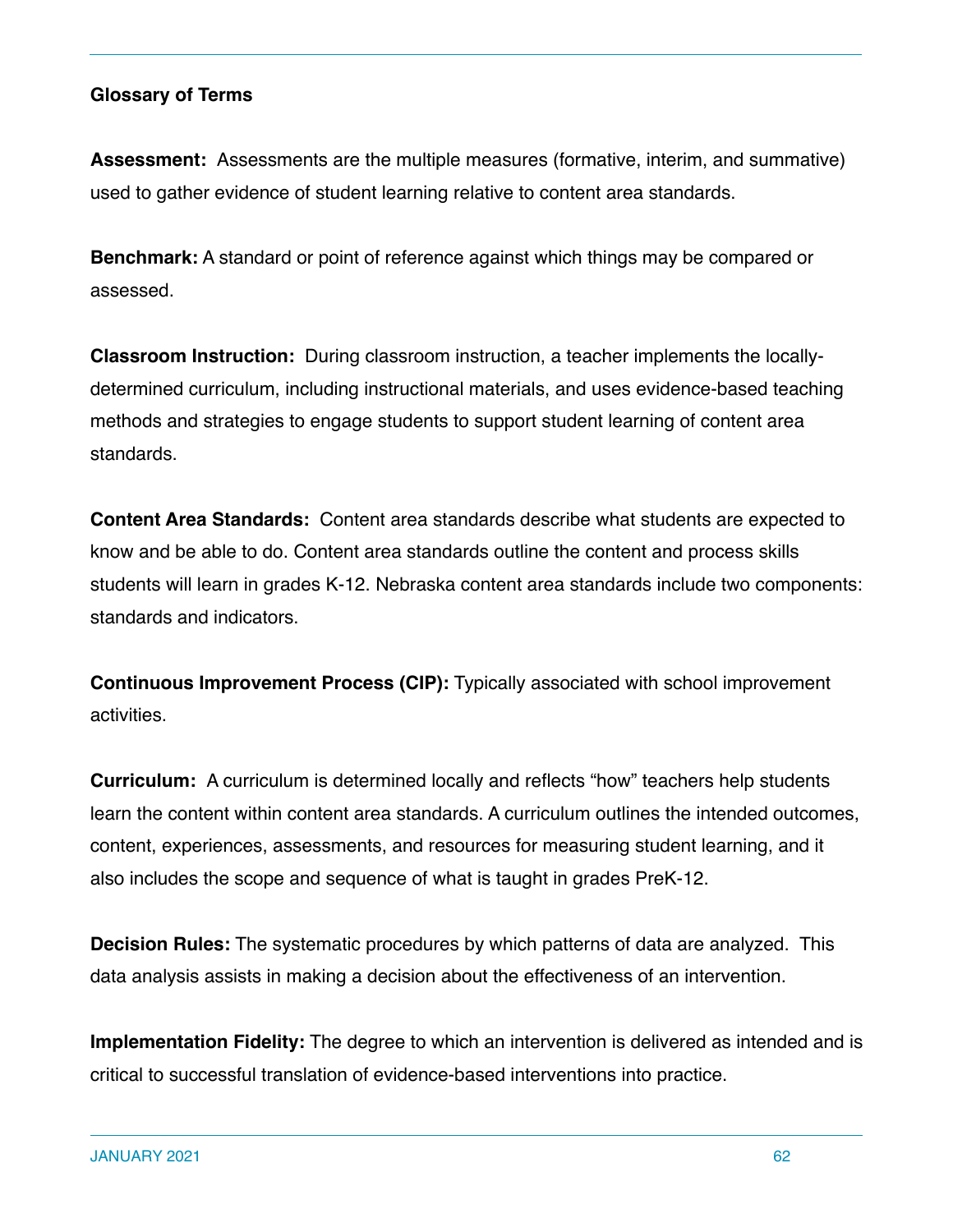**Instructional Materials:** Instructional materials are the tools and resources that are used as part of a locally-determined curriculum.

**Intervention Response Rules:** The systematic procedures by which patterns of data are analyzed to assist in making decisions about the effectiveness of an intervention for an individual.

**Leadership Team:** A team that utilizes data analysis to provide infrastructure and professional development plans for the strategic implementation of MTSS at a system-wide level.

**NeMTSS or MTSS:** A service delivery system based on a concept that ALL students require early and powerful general education instruction with the potential for interventions of increasing intensity.

**MTSS Implementation**: The process of integrating and supporting a system of evidencebased curriculum, instruction, intervention, and assessment to meet the needs of all students through a tiered system of support.

**MTSS Team:** A group of individuals who analyze individual student data and participate in progress monitoring to make decisions about the effectiveness of instruction for a student or group of students.

**Professional Development (PD)**: A broad term that describes processes used to build skills needed for one's job expectations within education, and is also called *Professional Learning, Continuous Learning, Continuing Education, and Staff Development.*

**Progress Monitoring**: A process used to assess student's academic performance, to quantify a student rate of responsiveness to instruction, and to evaluate the effectiveness of instruction.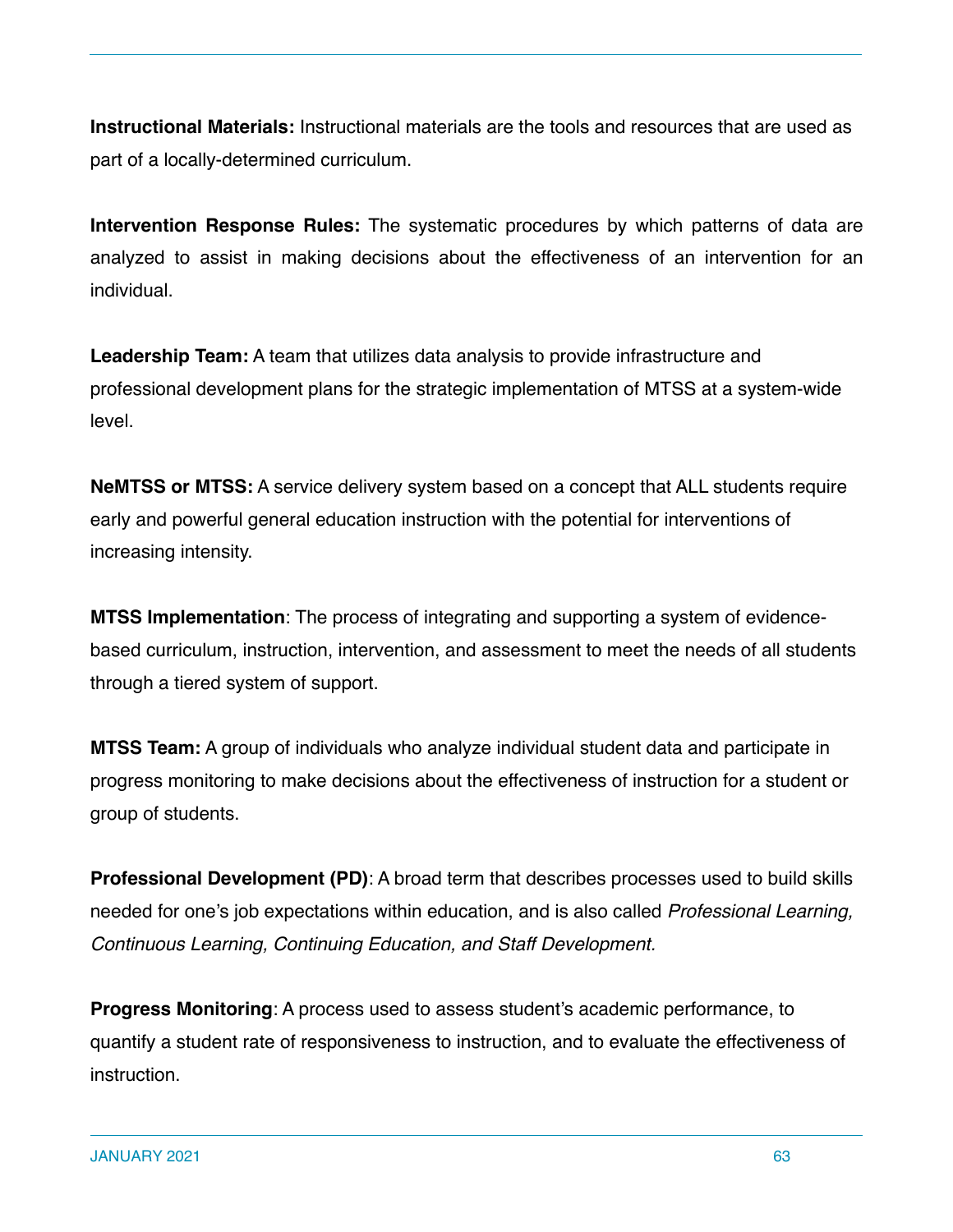**Response to Intervention (RtI):** Practices consistent with MTSS used to determine eligibility for special education or a specific learning disability.

**Tier 1 - CORE (ALL STUDENTS)**: The key component of tiered instruction; all students receive instruction within an evidence-based, scientifically-researched core program.

**Tier 2 - INTERVENTION (SOME STUDENTS):** Some children who fall below the expected levels of accomplishment (benchmarks) and are at some risk for failure, but who are still above levels considered to indicate a high risk for failure. Instruction is provided in smaller groups or individually supplementing and supporting the Core Program.

**Tier 3- INTENSIFIED INTERVENTION (FEW STUDENTS):** Few children who are considered to be at high risk for failure and were not responsive to previous instruction, according to expected levels of accomplishment (benchmarks) and require more intensive individualized instruction to supplement and support Tier 1 and/or Tier 2 programs.

**Targeted Improvement Plan (TIP):** Should be aligned to a district's school improvement plan.

**Universal Screening:** Screening conducted to identify or predict students who may be at risk for poor learning outcomes.